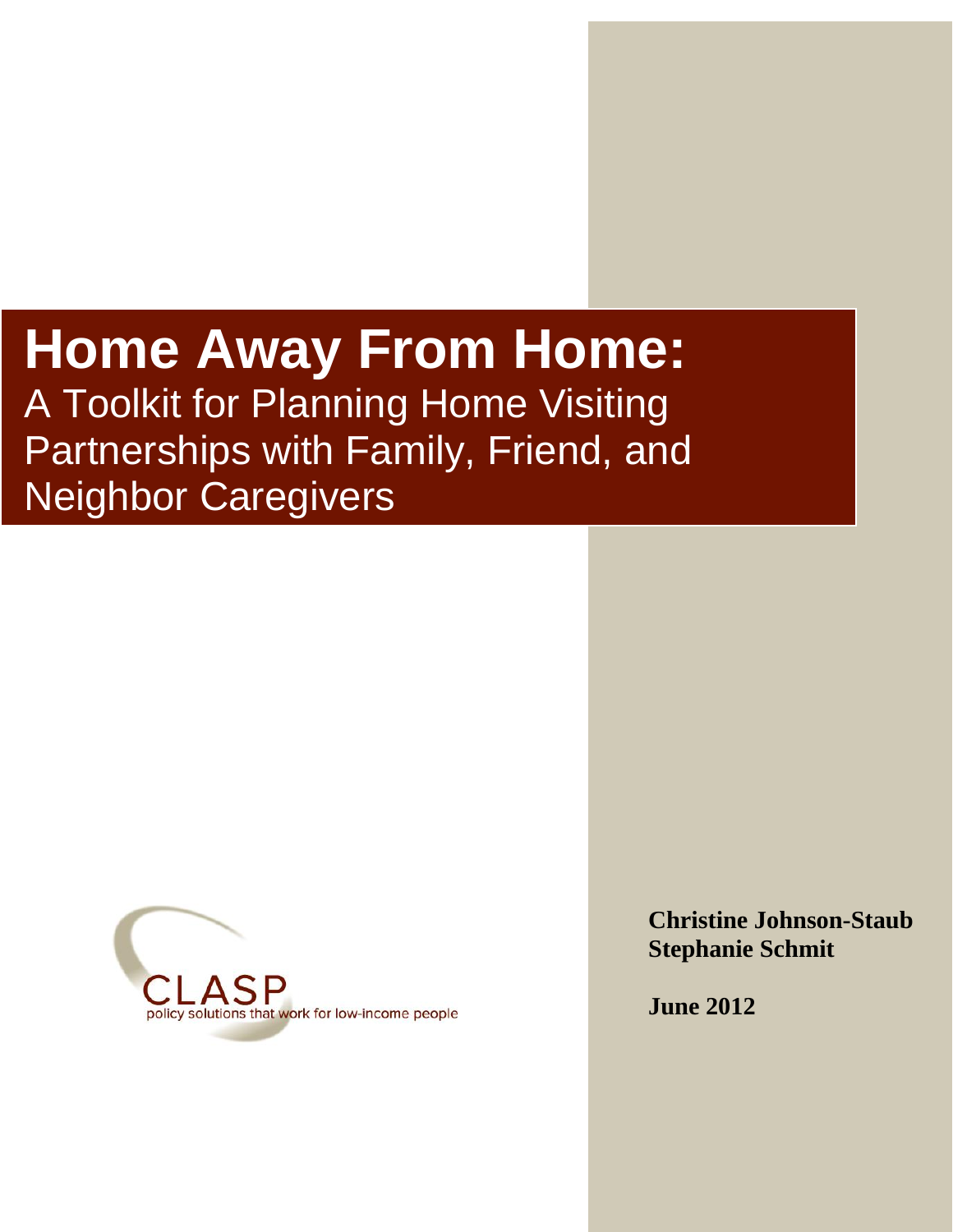# Acknowledgments

This toolkit was made possible by the generous support of The Annie E. Casey Foundation, The Birth to Five Policy Alliance, The George Gund Foundation, and an anonymous donor.

Bruce Hershfield conducted interviews and contributed to the writing of the home visiting case studies. The authors are grateful to the representatives of home visiting programs who were interviewed for this paper. The authors also appreciate the input provided by Barbara Gebhart of ZERO TO THREE.

Emily Firgens contributed significant time and talents to the development, editing and production of this toolkit.

While CLASP is grateful for all assistance and funding related to this paper, the authors alone are responsible for its content.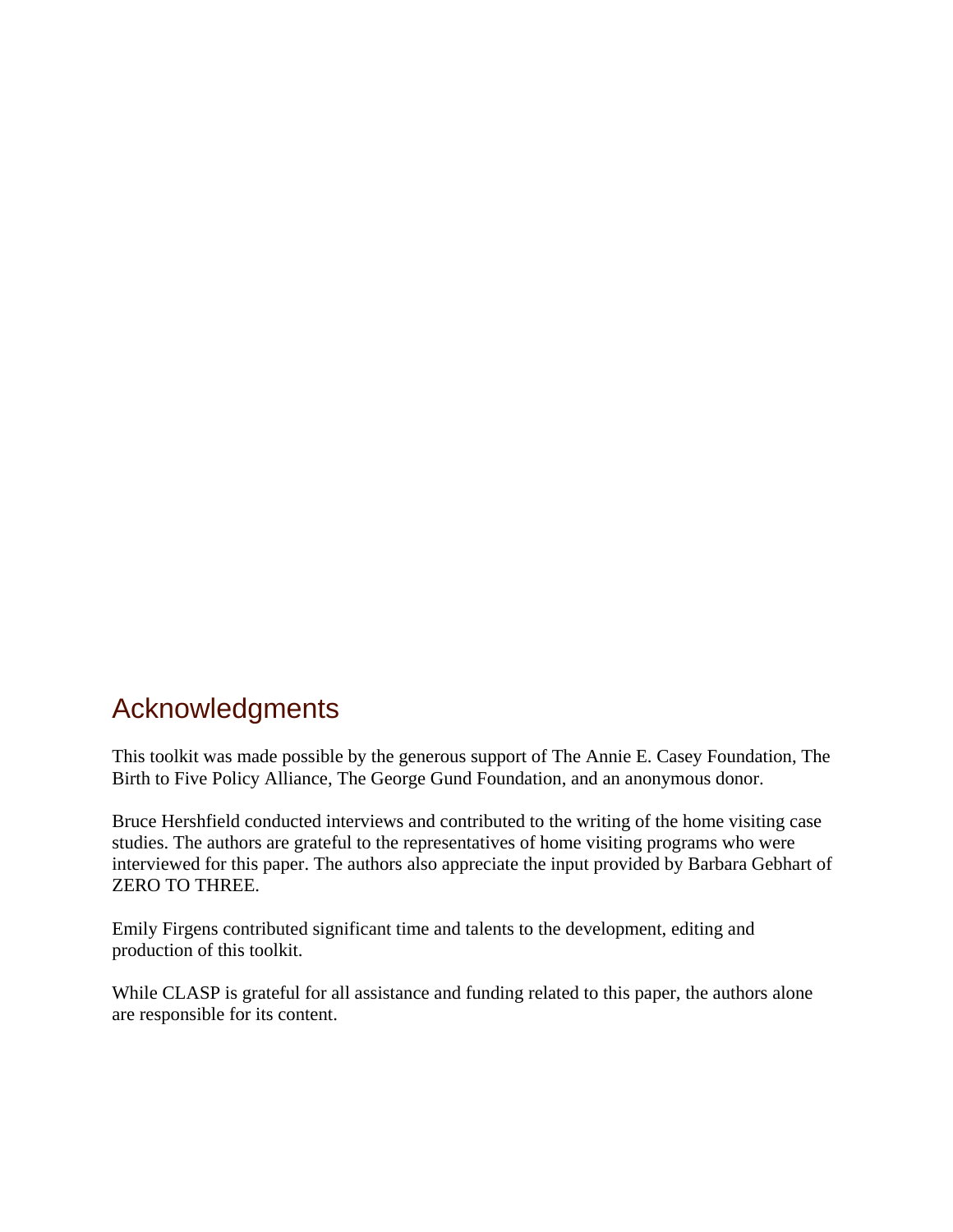# Table of Contents

| Part I. What are Family, Friend, and Neighbor and Home Visiting Partnerships,  |
|--------------------------------------------------------------------------------|
| Part II. A Home Visiting and Family, Friend, and Neighbor Partnership Planning |
|                                                                                |
|                                                                                |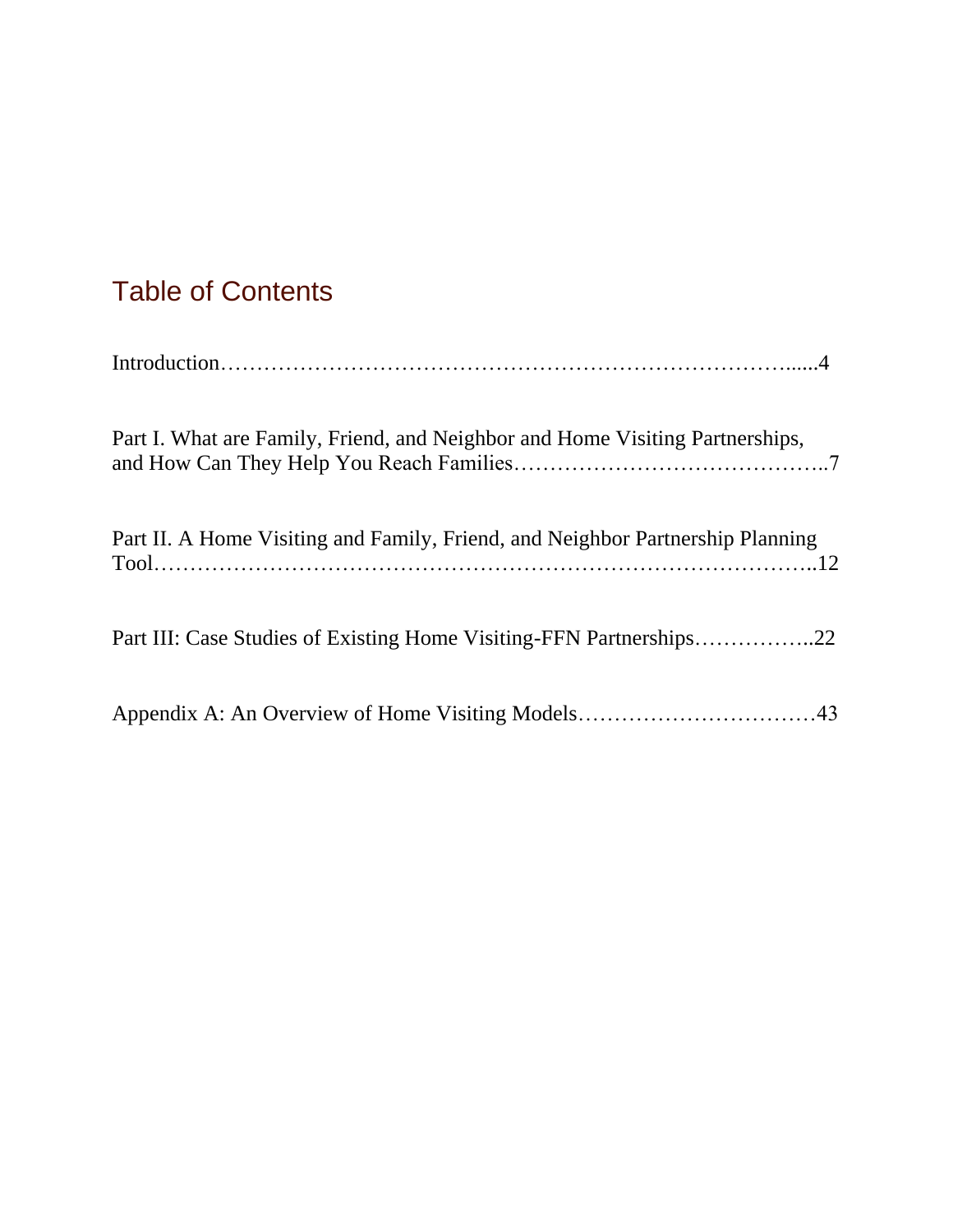

# **Introduction**

In recent years, home visiting has expanded as an outreach and service delivery strategy that builds on families' strengths to increase parents' capacity for effective parenting and advance the healthy development of children. Home visiting is one tool used to prevent child abuse and improve child well-being by providing education and services in families' homes through parent education and connection to community resources.

Many children whose families can benefit from home visiting services, however, spend a significant amount of time being cared for by adults other than their parents. Nearly half of infants in their first year are in a weekly non-parental care arrangement, and that increases to almost three quarters of children ages

**Home Visiting Partnerships with Family, Friend, and Neighbor Caregivers and Family Child Care Providers** While the focus of this toolkit is on partnerships between home visiting models and family, friend, and neighbor (FFN) child care, many of the practices, policy considerations, and strategies discussed can also be applied to partnerships between home visiting models and licensed or license-exempt family child care.

For additional information, ZERO TO THREE has developed resources for states considering similar partnerships between home visiting and family child care, including its [Enhanced Home Visiting](http://www.ehsnrc.org/PDFfiles/TA11.pdf)  [Project](http://www.ehsnrc.org/PDFfiles/TA11.pdf) and other materials on the [ZERO](http://www.zerotothree.org/public-policy/infant-toddler-policy-issues/home-visit.html)  [TO THREE Home Visiting Resource Page.](http://www.zerotothree.org/public-policy/infant-toddler-policy-issues/home-visit.html) See www.zerotothree.org.

3 to5 years (see Figure 1). Among infants and toddlers, a significant number are cared for by relatives, friends, or neighbors in informal, home based settings or in family child care settings. Among low-income children ages 0 to5 with employed mothers, just over one in 10 are cared for



Source: National Center for Education Statistics, 2005 National Household Education Survey.

in family child care settings (11 percent), and 30 percent are cared for by a relative other than their parents (see Figure 2). Home visiting can be an effective service delivery tool to reach out to parents and children in these settings.

While many states have funded home visiting initiatives for decades, the federal government has only recently made funding available for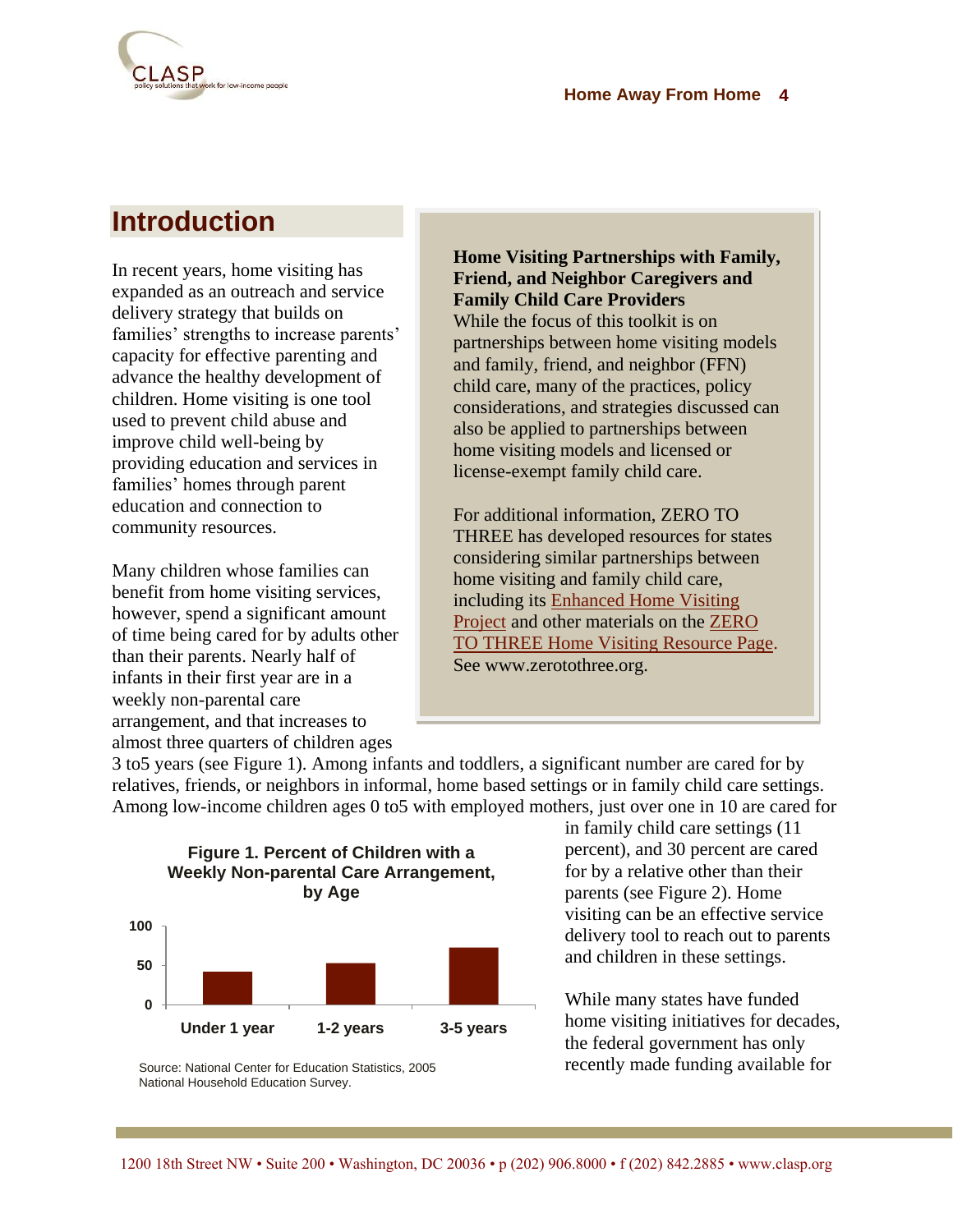

home visiting through provisions in The [Patient Protection and](http://frwebgate.access.gpo.gov/cgi-bin/getdoc.cgi?dbname=111_cong_bills&docid=f:h3590enr.txt.pdf#page=216)  [Affordable Care](http://frwebgate.access.gpo.gov/cgi-bin/getdoc.cgi?dbname=111_cong_bills&docid=f:h3590enr.txt.pdf#page=216)  [Act](http://frwebgate.access.gpo.gov/cgi-bin/getdoc.cgi?dbname=111_cong_bills&docid=f:h3590enr.txt.pdf#page=216) (Public Law 111- 148) and related funding streams. Such funding requires states to initiate and build upon existing partnerships at the state and local levels, including requiring key child-serving state agencies to be at the planning table. Federal funding streams both recognize states and jurisdictions that have



**Figure 2. Primary Child Care Arrangements for Low-Income\* Children with Employed Mothers,** 

\*Low income includes children living at or below 200% of poverty. Source: National Center for Education Statistics, 2005 National Household Education Survey.

already made significant progress toward implementing a high-quality home visiting program as part of a comprehensive, high-quality early childhood system and support states and jurisdictions that still have only modest home visiting programs and want to build on and coordinate those existing efforts.

### **About This Toolkit**

This toolkit provides state policymakers and advocates with strategies for extending and expanding access to state- or federally-funded home visiting through partnerships with providers of FFN child care. This toolkit includes:

- **Part I: What are Family, Friend, and Neighbor and Home Visiting Partnerships, and How Can They Help You Reach Families?:** This section provides an overview of what home visiting partnerships with FFN providers may look like, and the role of such partnerships in serving children and families. This section also includes an overview of available home visiting models, and information about their potential for use in partnership with FFN.
- **Part II: A Home Visiting and Family, Friend, and Neighbor Partnership Planning Tool:** This section of the toolkit provides a step-by-step tool to walk through questions that may need to be explored as states develop home visiting and FFN partnerships. It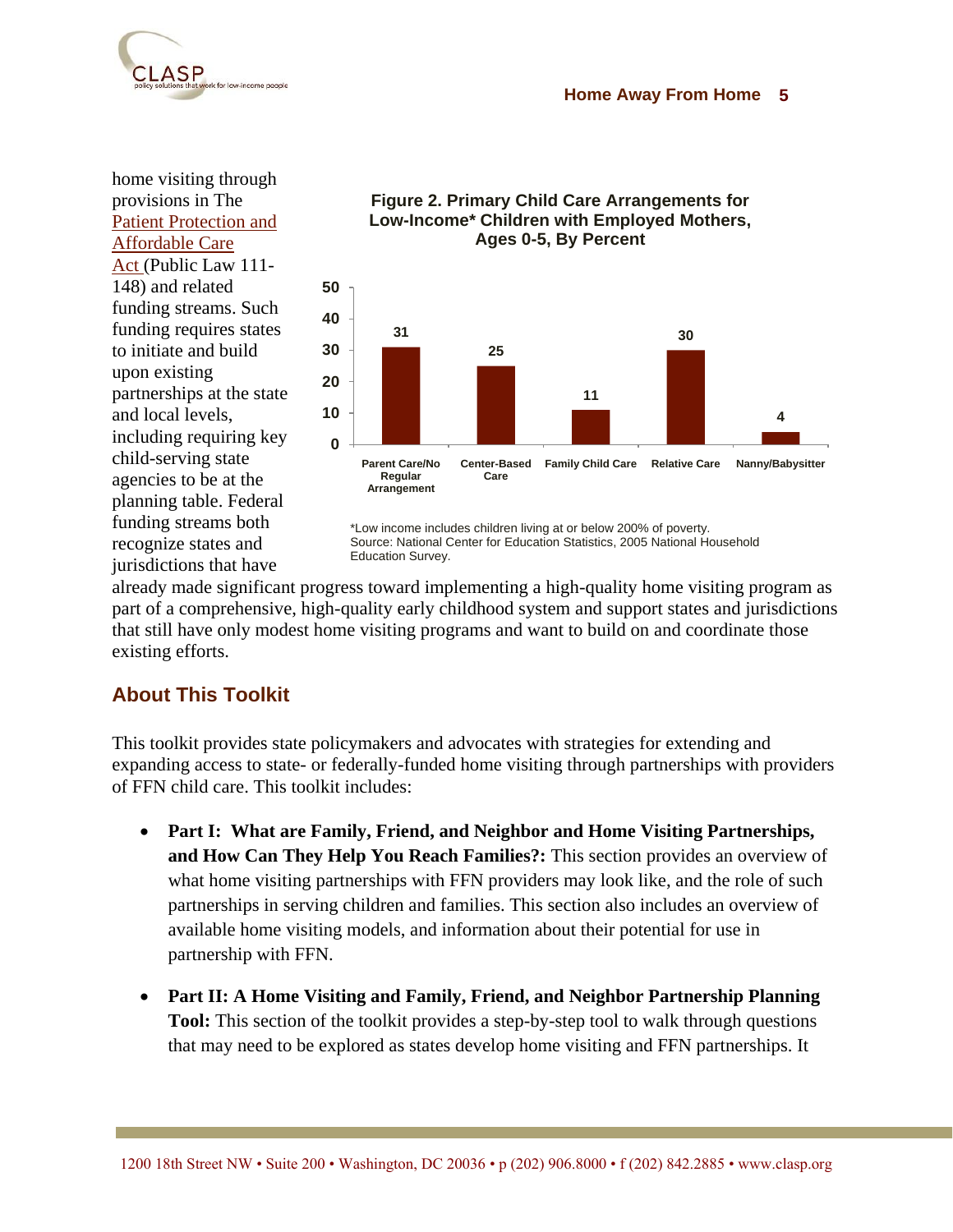



explores potential policy changes stakeholders at the state level may need to consider, as well as important considerations for each step of the planning process.

 **Part III: Case Studies of Existing Home Visiting-FFN Partnerships:** This section provides case studies of existing partnerships between home visiting models and FFN providers in specific states and communities. It includes detailed information about each example"s background, model, professional development and workforce implications, implementation, challenges, and any available evaluation results.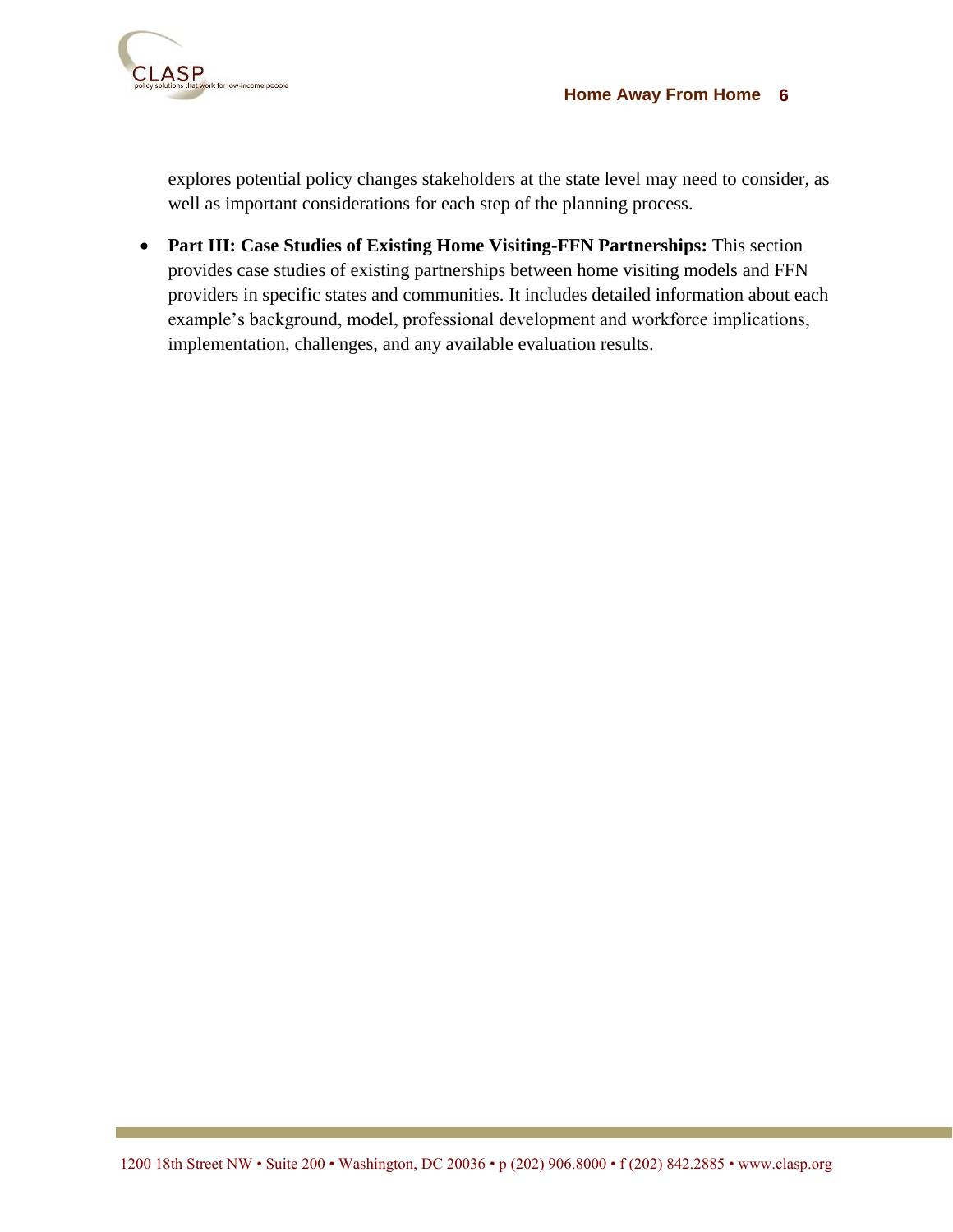

# **Part I: What Are Family, Friend, and Neighbor and Home Visiting Partnerships, and How Can They Help Reach Vulnerable Families?**

This section provides an overview of what home visiting partnerships with FFN providers may look like, and the role of such partnerships in serving children and families. This section also includes an overview of available home visiting models and information about their potential use in partnership with FFN.

### **The Role of Home Visiting Partnerships**

In its work to inform and strengthen home visiting policy, CLASP aims to:

- Maximize the extent to which states effectively reach and serve vulnerable families with culturally and age appropriate home visiting models that address their needs and build on their strengths; and
- Assist states in reaching children and their families in the settings in which children are cared for, whether that is at home with their parents; in family, friend, and neighbor care; or in regulated child care settings.

Home visiting and FFN partnerships can help achieve both of these goals. By adapting or altering a traditional home visiting model to include an FFN caregiver in the caregiver"s home, these partnerships reach children and families who may be more difficult to reach through traditional home visiting models. At the same time, home visiting and FFN partnerships can benefit caregivers, improving the quality of their interactions with children, and the level of care they provide. Finally, such partnerships can strengthen the relationship between the child, the parent, and the caregiver. By strengthening these relationships, the strategy may provide greater continuity of care for children, as well as allow the home visiting model"s services to have a stronger impact. Strengthening the quality of care provided by caregivers may also benefit additional children in their care.<sup>1</sup>

Many states are in the process of exploring ways to reform or strengthen their early childhood policy structures to achieve comprehensive early childhood systems. Part of that exploration is considering ways that state and local agencies can use a combination of funding streams to deliver necessary services to each vulnerable child in the most effective and efficient way possible.<sup>2</sup> For young children in FFN care, home visiting is one way to provide a variety of necessary services, including access to preventive health care and screening and family support. In addition, home visiting services for families using FFN care have the added benefit of supporting the FFN caregivers in providing high quality care.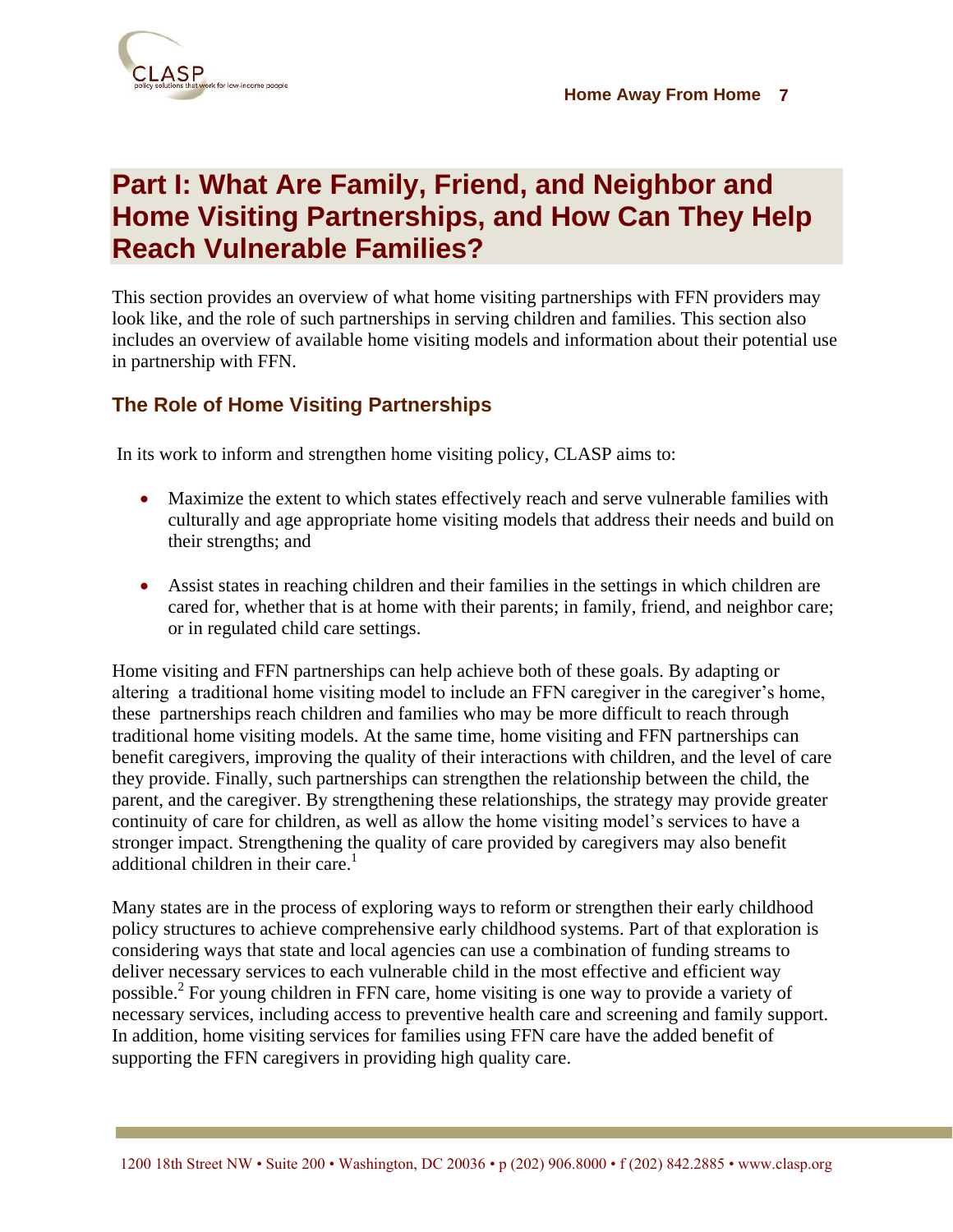

### **Home Visiting Models for Use with FFN Caregivers**

Home visiting and FFN partnerships can take a variety of forms, and work with a variety of home visiting models. For example:

- In Grand Rapids, Michigan, the **[First Steps](#page-22-0) Initiative** used the **[Parents as Teachers](http://www.parentsasteachers.org/)** curriculum designed for use in family child care settings, *Supporting Care Providers through Personal Visits,* to reach 158 children in FFN care in its partnership's first pilot year. Through home visits to the FFN providers and play groups that welcomed both families and FFN caregivers, the pilot program provided children with developmental screenings and connected families to additional supports and resources.
- In Montgomery, Alabama, the public school district provided the **Home Instruction for [Parents of Preschool Youngsters \(HIPPY\)](#page-39-0)** home visiting model to 10 children in FFN care with their grandparents. As part of the broader statewide HIPPY initiative, Montgomery adapted its delivery to meet the evolving needs of families with young children in their community. By providing **[HIPPY](http://www.hippyusa.org/)** curriculum, materials, books, and support to the FFN caregivers in their homes, the school district supported them in participating with their grandchildren in developmentally appropriate literacy activities. Because the model reached grandparents as well as parents, it succeeded in engaging three generations in preparing the children for success in school.
- In White Plains, New York, Westchester Jewish Community Services adapted the **Parent [Child Home Program](http://www.parent-child.org/)** curriculum to provide support to family child care and FFN providers to improve the quality of care and help them better support children"s literacy skills and overall development. In its three-year pilot, the **[Child Care Home Program](#page-34-0)** reached children in the homes of 21 providers, and the program has continued to operate beyond the pilot phase. By reaching children in their child care homes, the program offers providers, children and their families toys and books, referrals to community services, and assistance with transition to the next educational step for the child.

More detailed case studies of each of the examples above, as well as others, are provided in Part III of this toolkit. The case studies include information about how the initiatives were implemented and funded, and any available outcomes identified through evaluation.

Among the nine currently approved evidence-based home visiting models, some are more conducive to working with families in partnership with FFN providers than others, particularly those that have either developed models specifically for use with home-based child care providers or have supported this use among local initiatives**.** Table 1 indicates which among the widely used national home visiting models formally support partnerships with FFN (and in some cases with family child care) providers. While some models listed may not have formal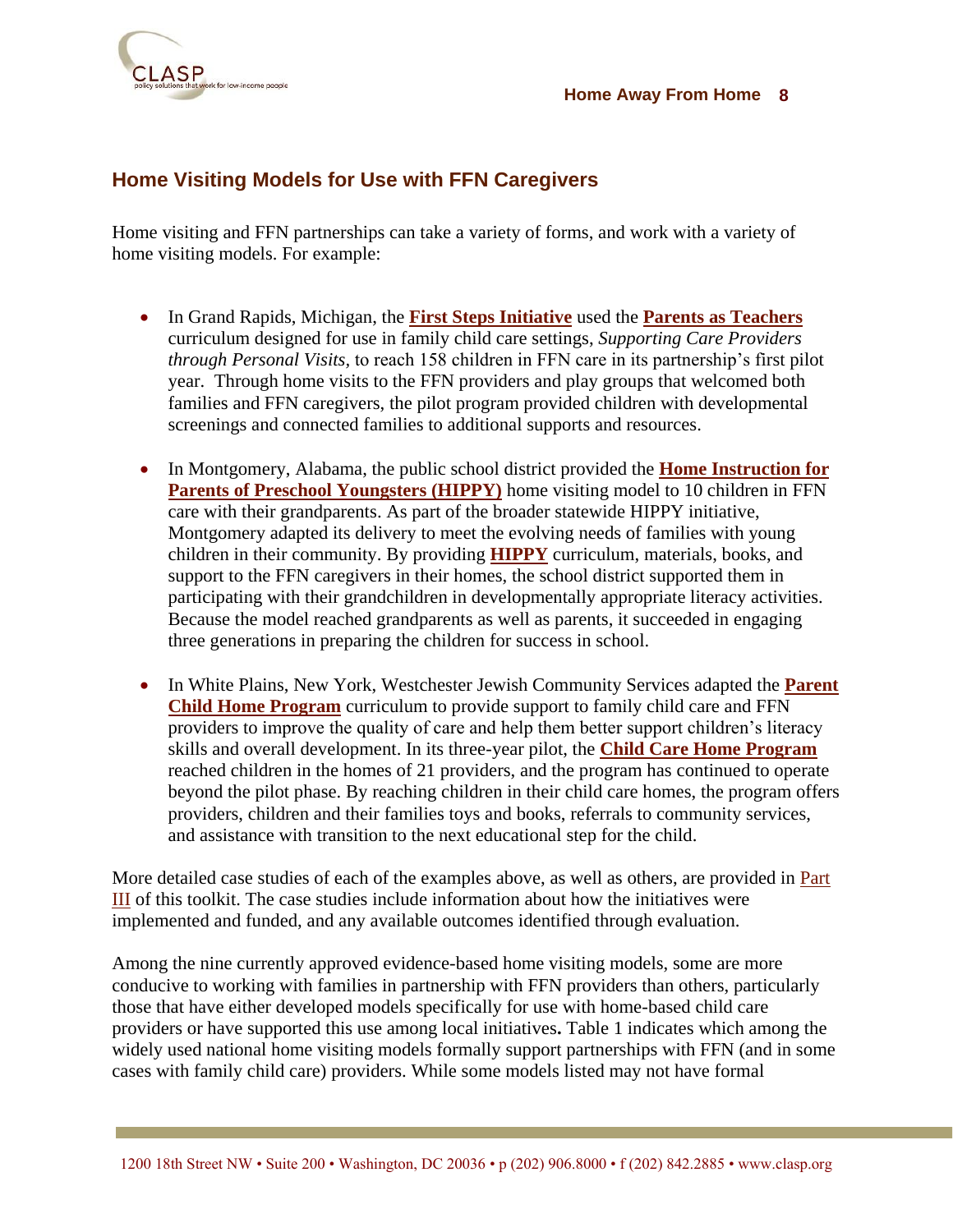

adaptations or curricula developed for home-based settings, many are flexible and may be willing to work with states to develop variations of their models for use with those child care providers. The table also includes examples of how the model has been used with FFN and/or FCC providers.

|                     | Table 1. Widely Used Home Visiting Models and their Potential for Use in FFN and/or |  |  |  |  |
|---------------------|-------------------------------------------------------------------------------------|--|--|--|--|
| <b>FCC Settings</b> |                                                                                     |  |  |  |  |

| <b>Model</b>                                                              | Is a variation of the model<br>available for use with FFN<br>and/or FCC?                                                                                                              | Are there examples of<br>communities where this model<br>has been used in FFN and/or<br><b>FCC</b> settings?                                                                                                                     |
|---------------------------------------------------------------------------|---------------------------------------------------------------------------------------------------------------------------------------------------------------------------------------|----------------------------------------------------------------------------------------------------------------------------------------------------------------------------------------------------------------------------------|
| <b>Early Head Start - Home</b><br><b>Visiting</b>                         | Home visiting is a service<br>delivery option under EHS.<br>There is no formal variation on<br>the model to deliver services in<br>an FFN or FCC setting.                             | In Maine, CareQuilt provides<br>home visiting based training to<br>FFN providers.                                                                                                                                                |
| <b>Family Check Up</b>                                                    | No known variation of model<br>available.                                                                                                                                             | No known examples of FFN or<br>FCC partnerships identified.                                                                                                                                                                      |
| <b>Healthy Families America</b>                                           | No known variation of model<br>available.                                                                                                                                             | No known examples of FFN or<br>FCC partnerships identified.                                                                                                                                                                      |
| <b>Healthy Steps</b>                                                      | No known variation of model<br>available.                                                                                                                                             | No known examples of FFN or<br>FCC partnerships identified.                                                                                                                                                                      |
| <b>Home Instruction for Parents</b><br>of Preschool Youngsters<br>(HIPPY) | The model could be adapted if<br>the caregiver is the primary<br>caretaker of the child, or if the<br>actual parent receives the<br>curriculum and instruction in the<br>FFN setting. | Used in Alabama with<br>grandparent caregivers.<br>Transitioned from program<br>serving parents to serving<br>grandparents after recognizing<br>that many of the families served<br>had children in the care of<br>grandparents. |
| <b>Nurse Family Partnership</b> <sup>3</sup>                              | In very unusual circumstances<br>(e.g. incarceration of mother)<br>nurse home visitors may work<br>with a grandparent if he or she is<br>the primary caregiver for a time.            | No known examples of FFN or<br>FCC partnerships identified.                                                                                                                                                                      |
| <b>Parents As Teachers</b>                                                | PAT has a supporting FFN<br>curriculum, Supporting                                                                                                                                    | North Carolina Smart Start<br>has supported trainings using                                                                                                                                                                      |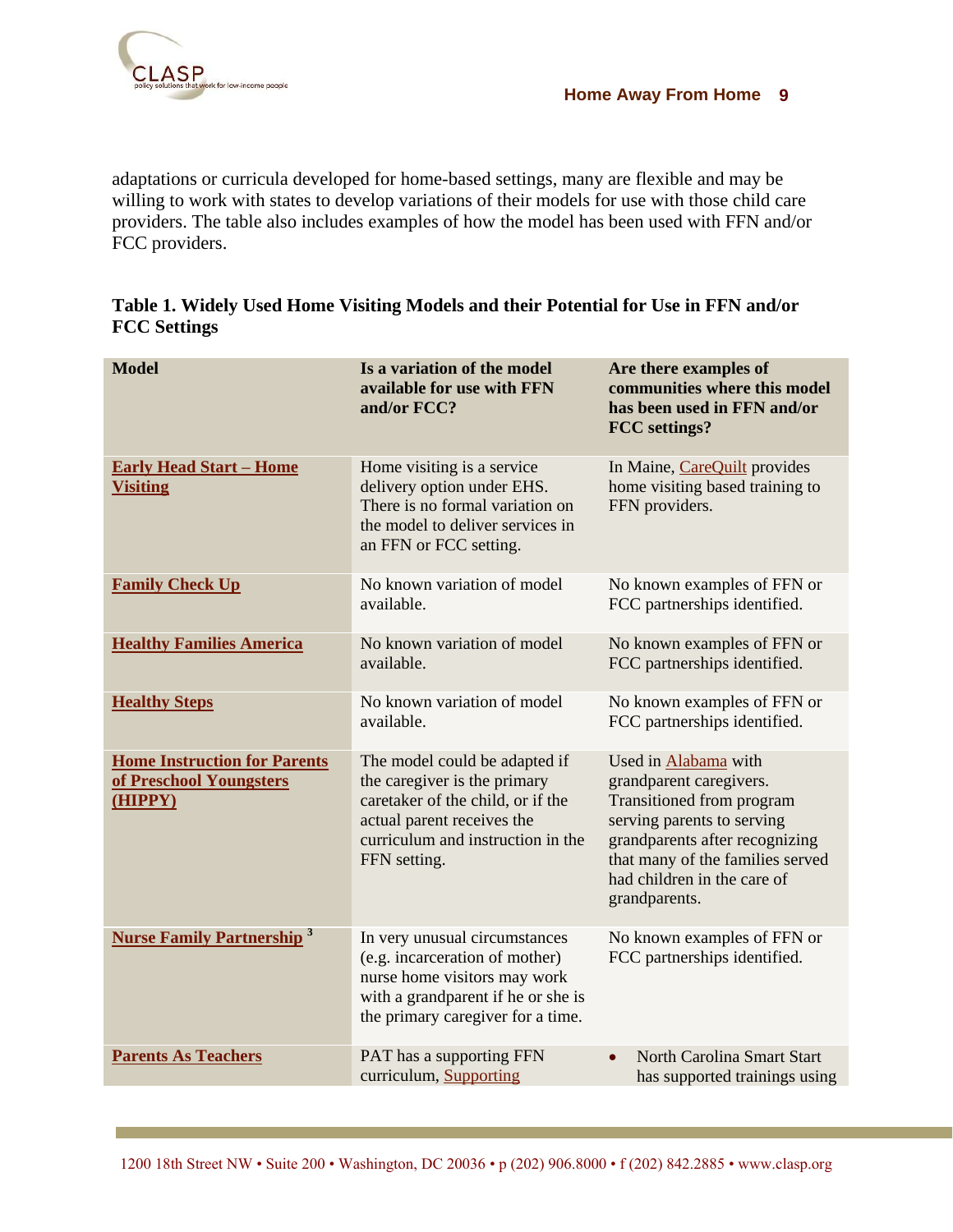

|                                                                       | Caregivers, which can be layered<br>on top of its foundational<br>curriculum.                    | PAT materials.<br>In Missouri, Educare sites<br>$\bullet$<br>use PAT for visits to FFN<br>providers caring for children<br>receiving child care<br>assistance. <sup>4</sup><br>In Grand Rapids, Michigan,<br>$\bullet$<br>the school district and its<br>partners adapted the PAT<br>model to serve children in<br>FFN settings.<br>The Cherokee Nation in<br>$\bullet$<br>Oklahoma has used the PAT<br>curriculum with relatives<br>caring for children in their<br>homes, as part of a broader<br>initiative.                                                                                            |
|-----------------------------------------------------------------------|--------------------------------------------------------------------------------------------------|------------------------------------------------------------------------------------------------------------------------------------------------------------------------------------------------------------------------------------------------------------------------------------------------------------------------------------------------------------------------------------------------------------------------------------------------------------------------------------------------------------------------------------------------------------------------------------------------------------|
| <b>Parent Child Home Program</b><br>$(PCHP)^5$                        | PCHP has a version of its<br>curriculum designed to be used<br>with family child care providers. | In state fiscal year 2011, 30<br>$\bullet$<br>Massachusetts communities<br>included PCHP in their state<br>Coordinated Family and<br><b>Community Engagement</b><br>grants. Six provide PCHP in<br>FCC settings, and at least one<br>provides PCHP in FFN<br>settings.<br>PCHP has been adapted to<br>$\bullet$<br>serve FFN providers in Mt.<br>Vernon, New York. That<br>local initiative, called the<br>Child Care Home Program,<br>served seven providers and<br>60 children annually over its<br>three-year pilot, and is<br>seeking long-term<br>sustainable funding to<br>support its continuation. |
| <b>Public Health Nursing for</b><br><b>Early Intervention Program</b> | No known variation of model<br>available.                                                        | No known examples of FFN or<br>FCC partnerships identified.                                                                                                                                                                                                                                                                                                                                                                                                                                                                                                                                                |
|                                                                       |                                                                                                  |                                                                                                                                                                                                                                                                                                                                                                                                                                                                                                                                                                                                            |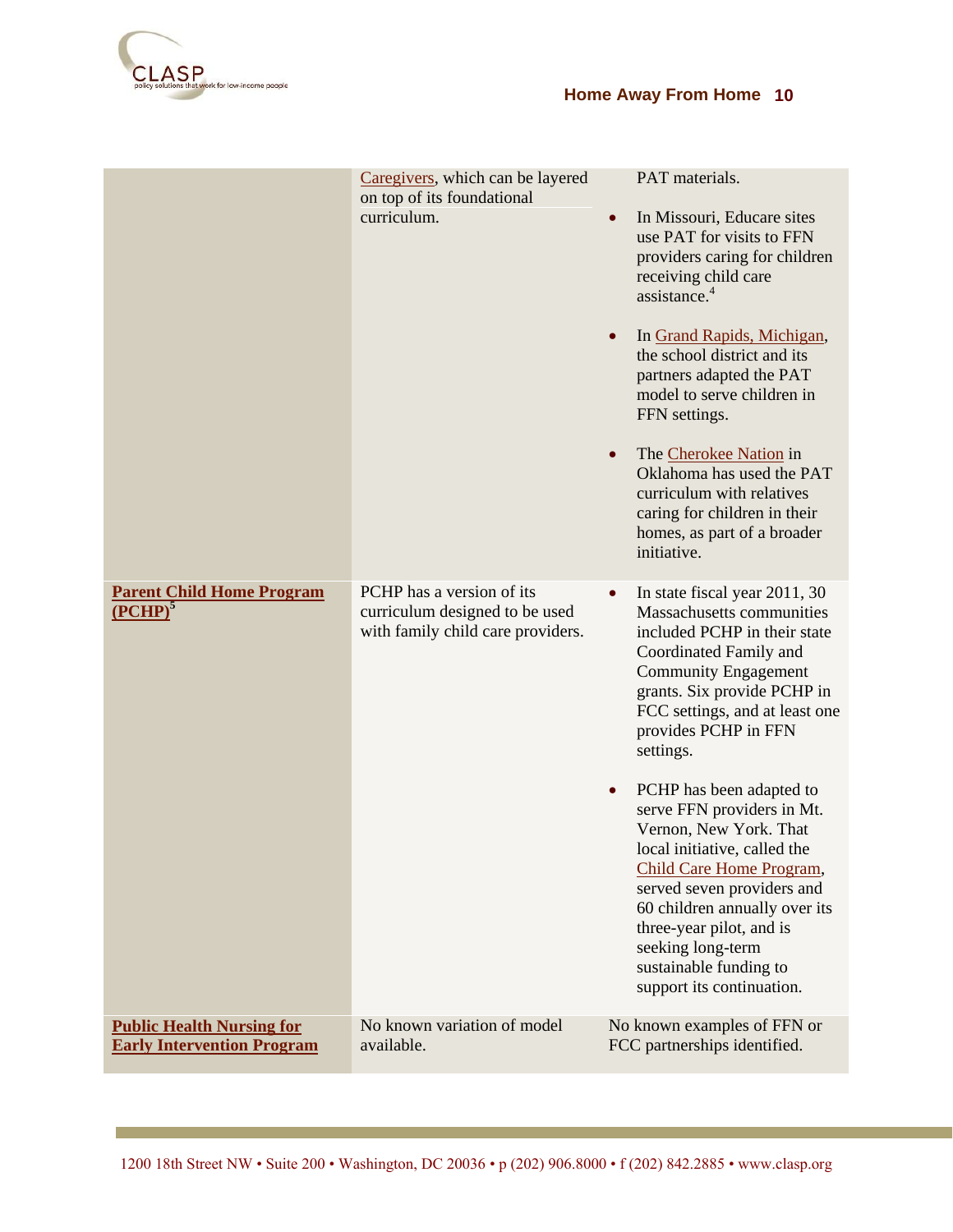

| for Adolescents (EIP) |                                           |                                                             |
|-----------------------|-------------------------------------------|-------------------------------------------------------------|
| <b>Child FIRST</b>    | No known variation of model<br>available. | No known examples of FFN or<br>FCC partnerships identified. |

In addition to these models, there may be other home visiting models used in states that can be partnered with FFN care. In general, home visiting models are all designed to provide services and supports one-on-one with a parent, or in the case of these partnerships, an FFN caregiver and the child. Although the goals of existing home visiting models vary – family support, literacy development, preventive health, child abuse prevention, school readiness – they all operate on the principle that it is sometimes most effective to reach at-risk families and children in their homes, where children, parents and caregivers can interact in a natural environment.

In adapting home visiting strategies to be used with FFN child care providers, home visiting models have been altered to either engage the provider in activities in lieu of the parent, or to engage both the provider and the parent, which can enhance continuity of care for the child. The approach of each partnership varies depending on the home visiting model"s goals. Because the specific activities of each model vary, some intentionally include both caregiver and parent in the home visiting model, while others focus solely on the caregiver *or* the parent.

In general, identified home visiting partnerships with FFN providers operate at the local level, with one service delivery agency adapting its home visiting model, or using an existing adaptation of the model, to deliver all or a portion of its home visiting services to the child, and sometimes to the provider, on-site at the home of the FFN provider.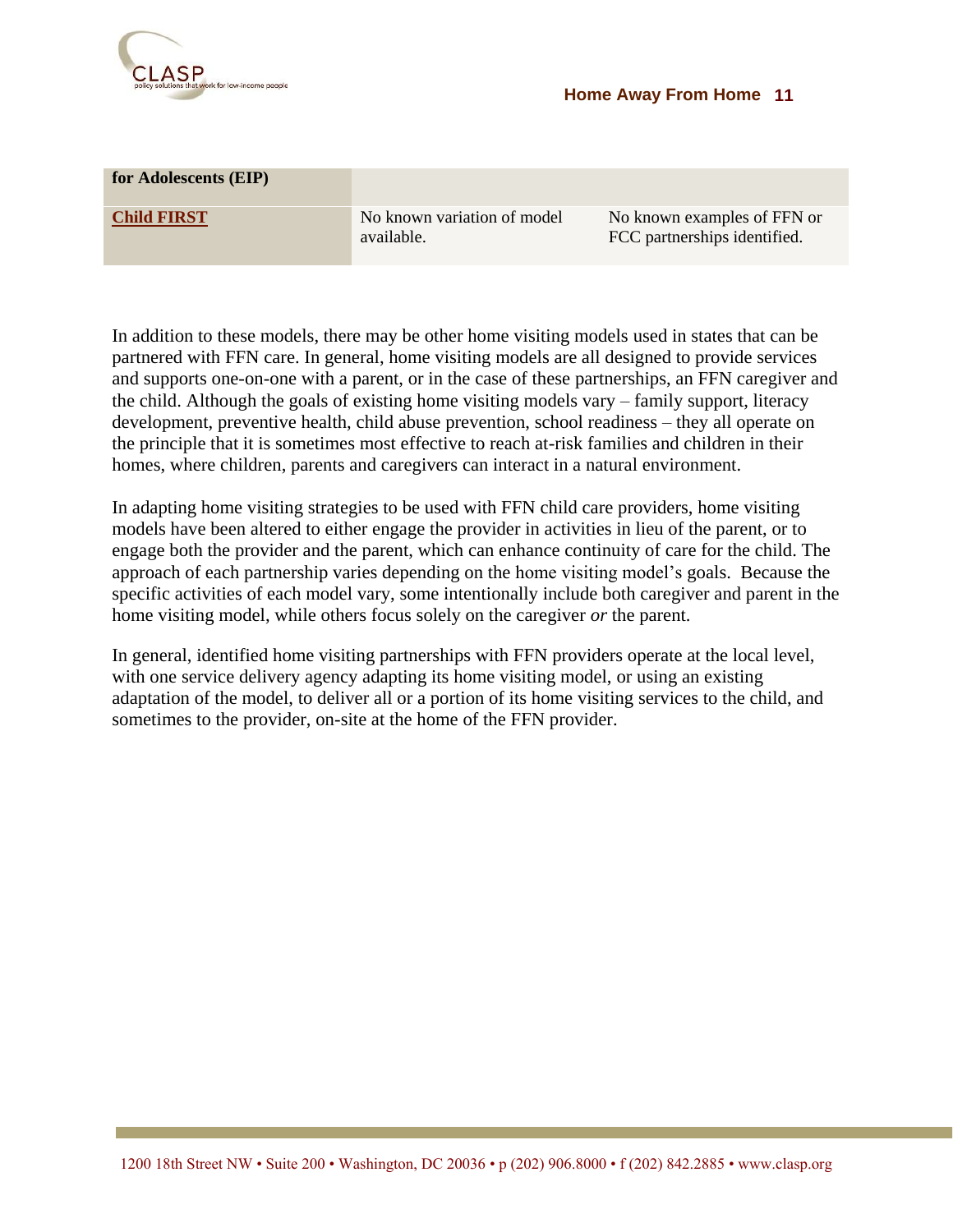

# **Part II: A Home Visiting and Family, Friend, and Neighbor Partnership Planning Tool**

This section of the toolkit provides states with a step-by-step tool to walk through questions that may need to be explored as they develop a home visiting and FFN partnership. It explores potential policy changes states may need to consider, as well as important considerations for each step of the planning process.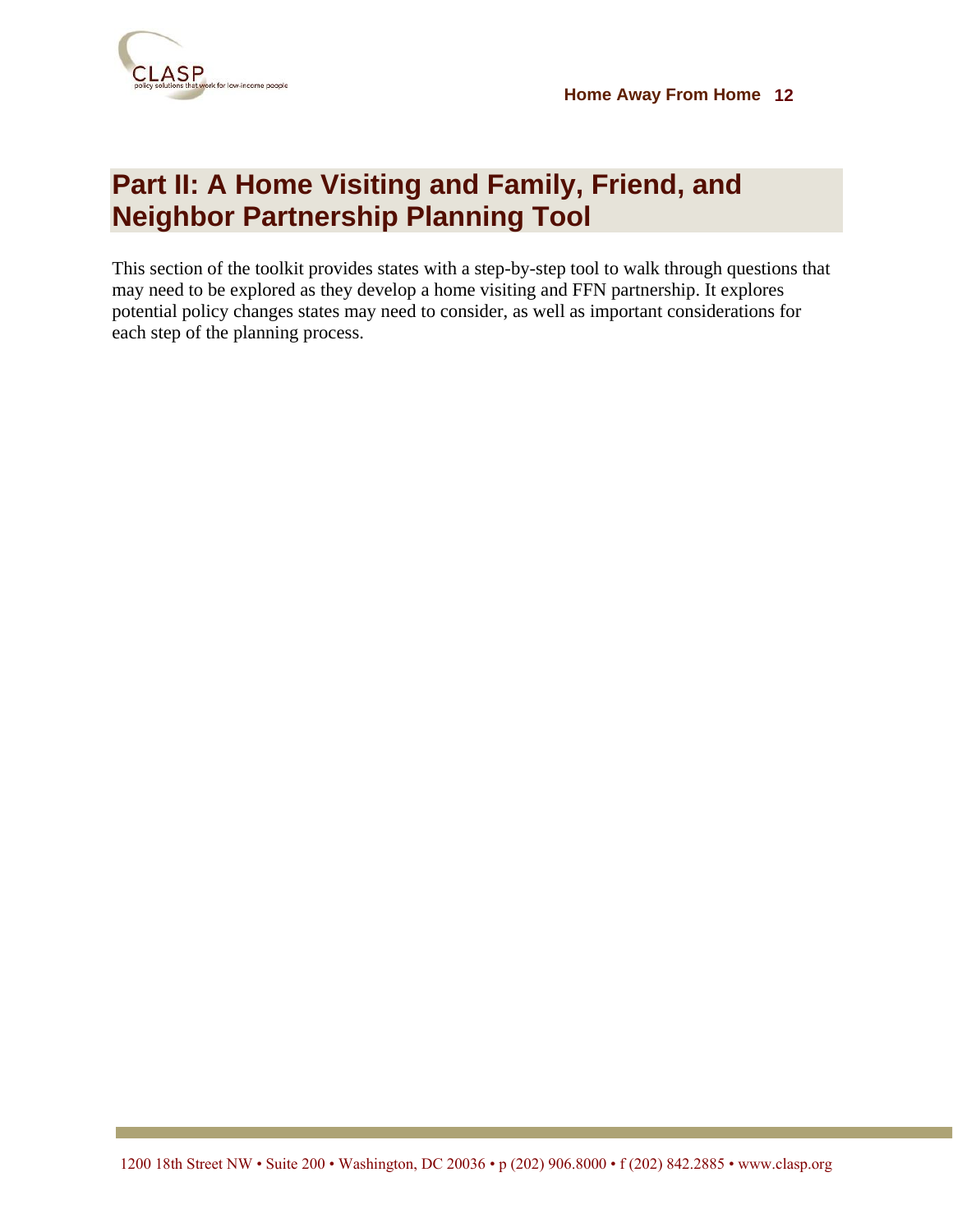

### **Step 1: Assess the program and policy changes necessary for creating a partnership between home visiting and FFN care.**

When states develop, implement and support partnerships between local home visiting programs and FFN providers, there are several program-related provisions and policies that need to be taken into consideration, both as potential home visiting models are explored and as the details of the partnership are worked out. Questions state policymakers and advocates may need to consider include:

**What is your goal for children and families served by a home visiting partnership?** Which home visiting models focus on strengthening parenting capacity and adult-child interactions, or on delivering specific developmental, educational, or preventive medical services to children, or both?

**What is the target population of children and families to be served by a partnership?**  Which home visiting models are designed to work with children in the relevant age group, demographic group, or geographic setting? Which risk factors is the model designed to address?

**What are the linguistic and cultural backgrounds of children, families and FFN providers who may benefit from a partnership?** What is the capacity of the home visiting workforce to meet their cultural and linguistic needs?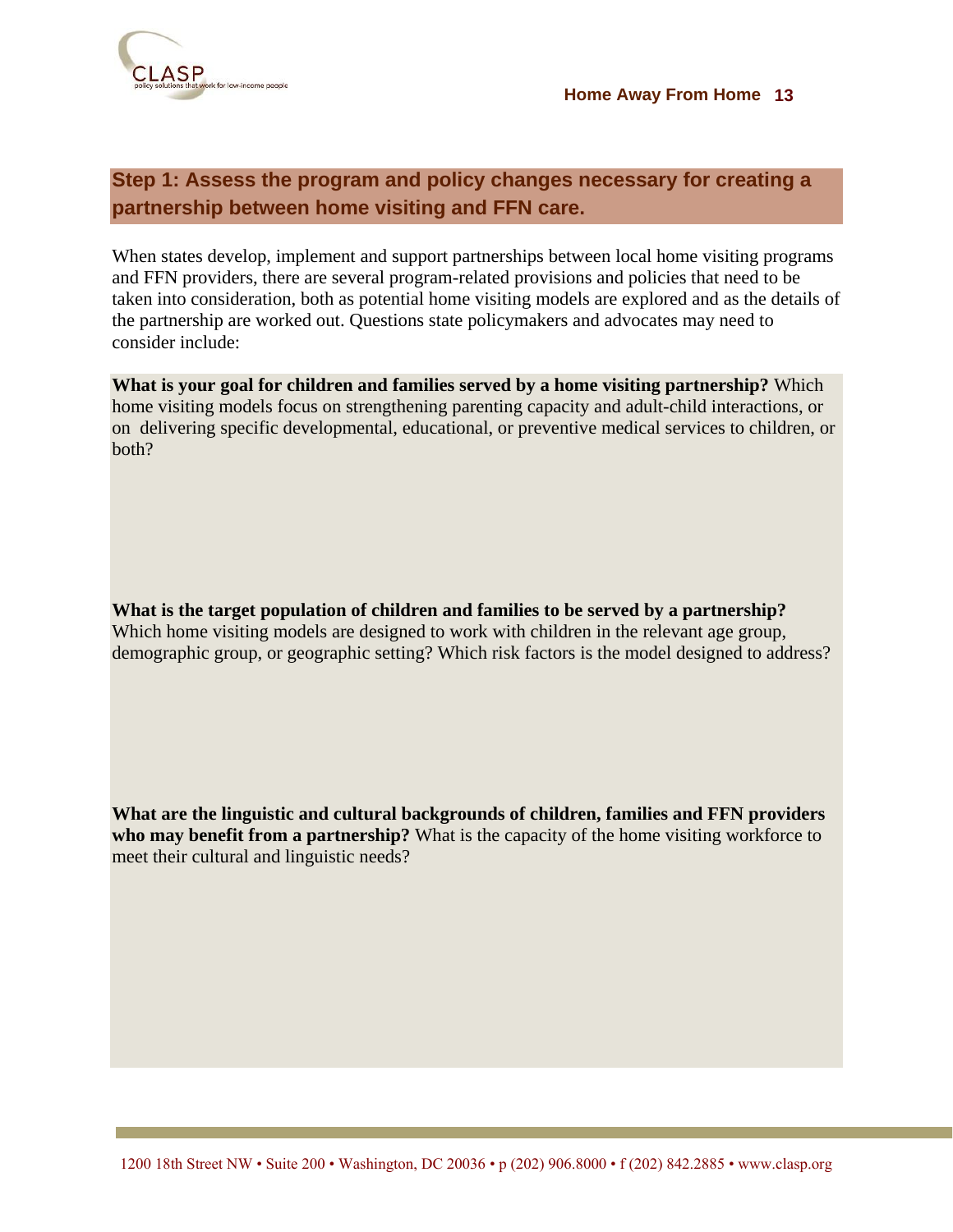

**What are the core components of the model you wish to partner with FFN?** Can it be delivered in a setting other than the child"s home? What, if anything, would be required of the FFN provider if the model was delivered in partnership with them? (e.g. Would it be ideal for the caregiver to accompany parents and children to playgroups, pediatric visits, etc.)

**What other program standards of the model may raise barriers or opportunities with regard to delivery in partnership with FFN providers?** Are there required activities that can be done with the child by both the provider and the parent? Are there expectations that only the parent can fulfill? Are there activities that must take place in the child"s home?

*The table in Appendix A can help you evaluate how different home visiting models may work to achieve your state's home visiting goals*.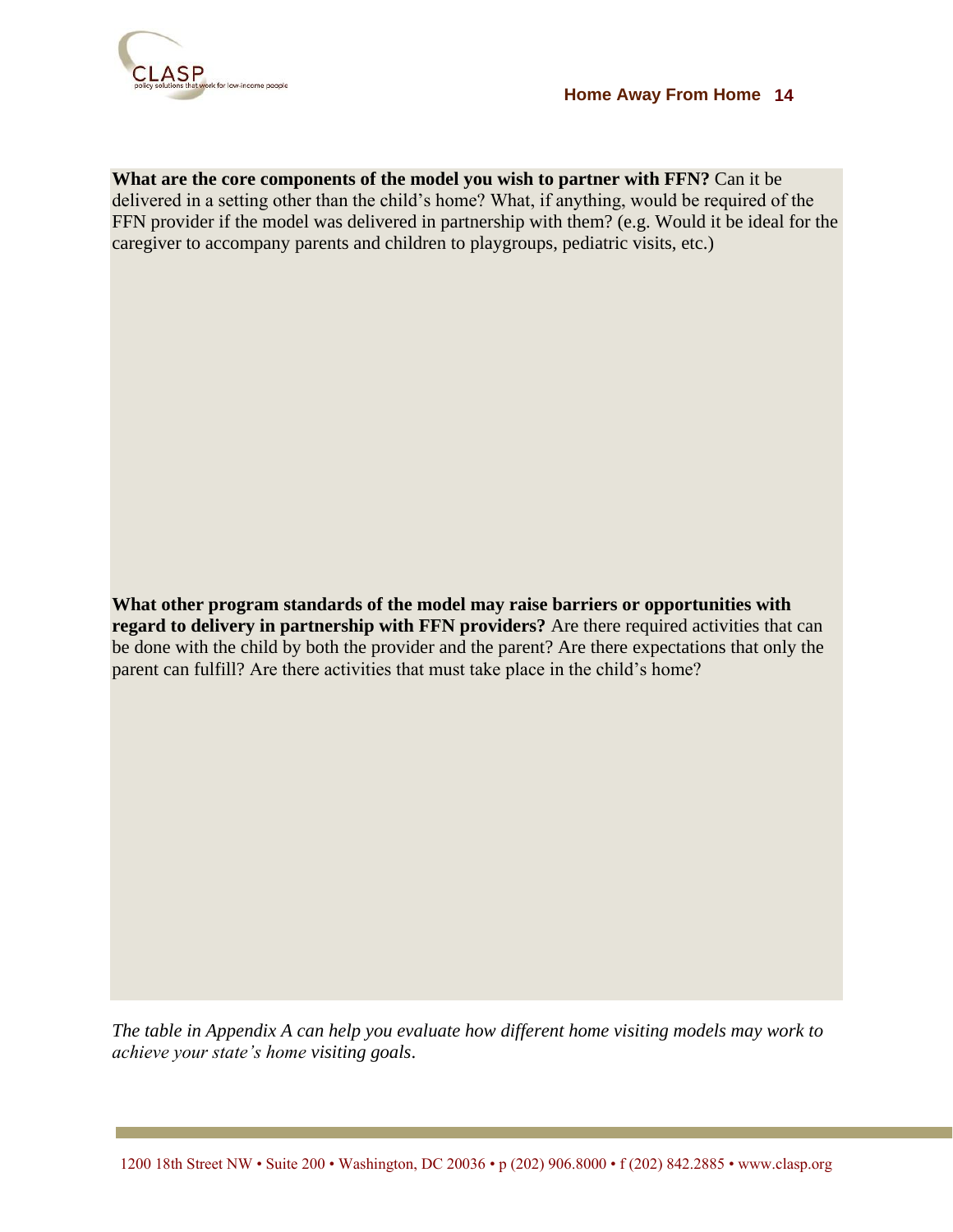

### **Step 2: Identify potential changes in policy and regulation that may be needed across state systems to create home visiting and FFN partnerships, and for them to be effective.**

In your state child care and early education system there are a number of areas of policy and regulation that may support, shape, or otherwise interact with home visiting partnerships. These include child care licensing and regulation, the child care subsidy program, the early childhood workforce and professional development system, and your state's data system(s). Depending on your state, these systems may pose opportunities or barriers to your home visiting/FFN partnership efforts, or may have little impact.

### *Planning Considerations: Health, Safety and Licensing*

In developing a home visiting partnership, state administrators and stakeholders may want to consider the following questions about their health, safety and licensing policies:

**Does the state currently allow FFN providers to participate in the Child and Adult Care Food Program (CACFP)?** If so, that participation may provide an opportunity to identify and reach FFN providers to engage them in home visiting partnerships.

**Could a home visiting/FFN partnership support caregivers who may want to become licensed family child care providers?** A home visiting partnership with FFN providers could provide training that meets state requirements for home-based licensed providers. If the state"s licensing requirements encourage or require providing children with comprehensive services, the partnership could help deliver those services to families within an FFN or FCC setting.

*There may be other health, safety, or licensing considerations as states develop partnerships, so a careful review of policies should be completed with the requirements of the home visiting models under consideration in mind.*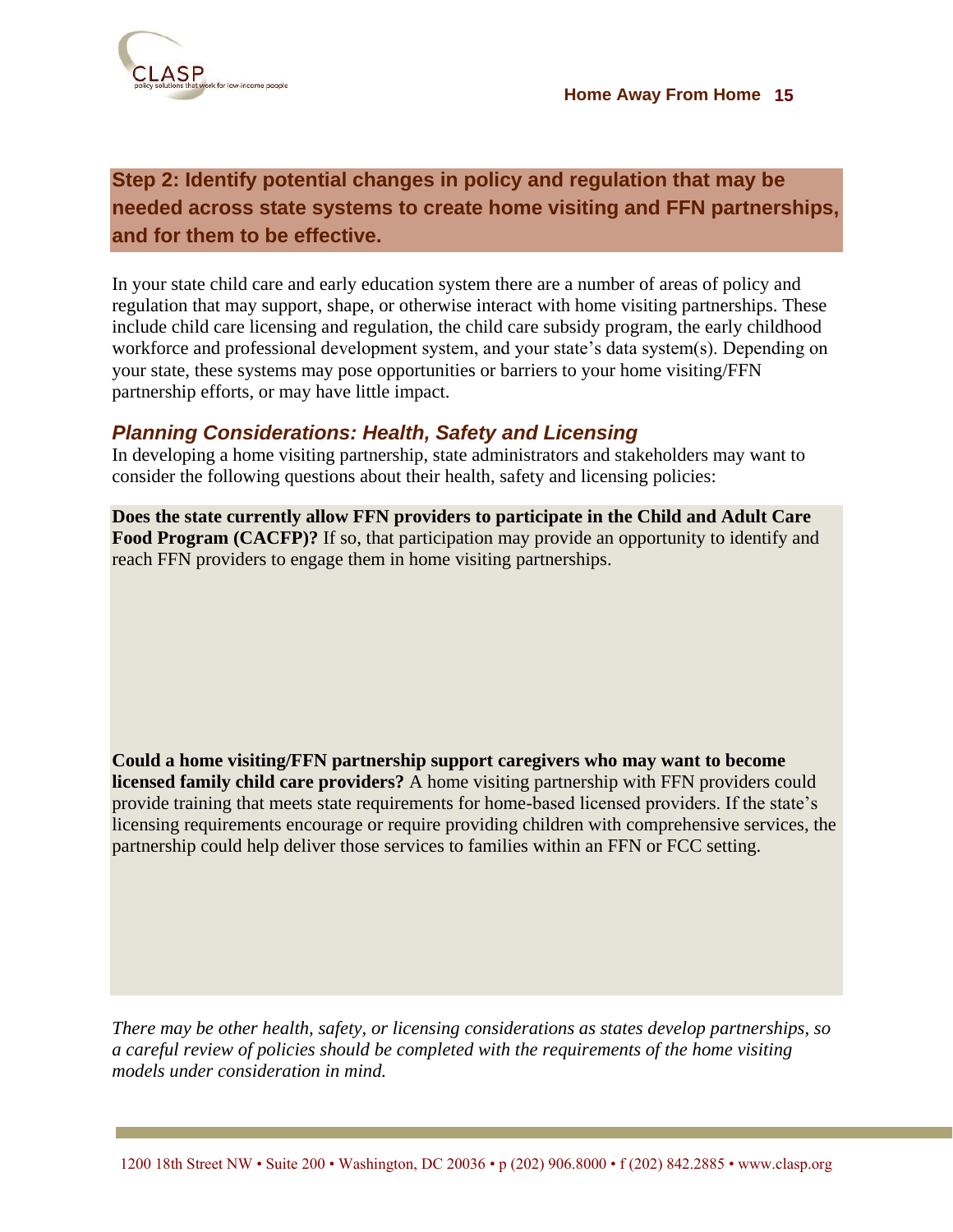

### *Planning Considerations: Subsidy Policy*

A state establishing a partnership between home visiting and FFN should take the opportunity to simultaneously review its related child care subsidy policies by asking the following questions:

**What portion of the children served in your subsidy system is cared for in FFN?** By knowing this number, and where those children are located, you can target your home visiting partnership dollars most effectively.

**Do you currently register family, friend, and neighbor care in any way?** If FFN providers serving children with subsidies are registered in your state, it will be easier to identify them and do outreach to include them in home visiting efforts. You also may have a better sense of which areas of your state have concentrated populations of FFN providers, and can target partnership development to those areas. Finally, if FFN providers are registered, you may have the capacity to engage them in the planning to identify what types of supports and resources they would like and would be most able and likely to use.

**Does your state include incentives to partner in your subsidy policies?** You may be able to include quality improvement incentives in your subsidy policies that would encourage FFN providers to work closely with home visiting programs. These incentives may take the form of rate differentials, bonuses, or other types of recognition for providers who partner with a home visiting program and receive its curriculum.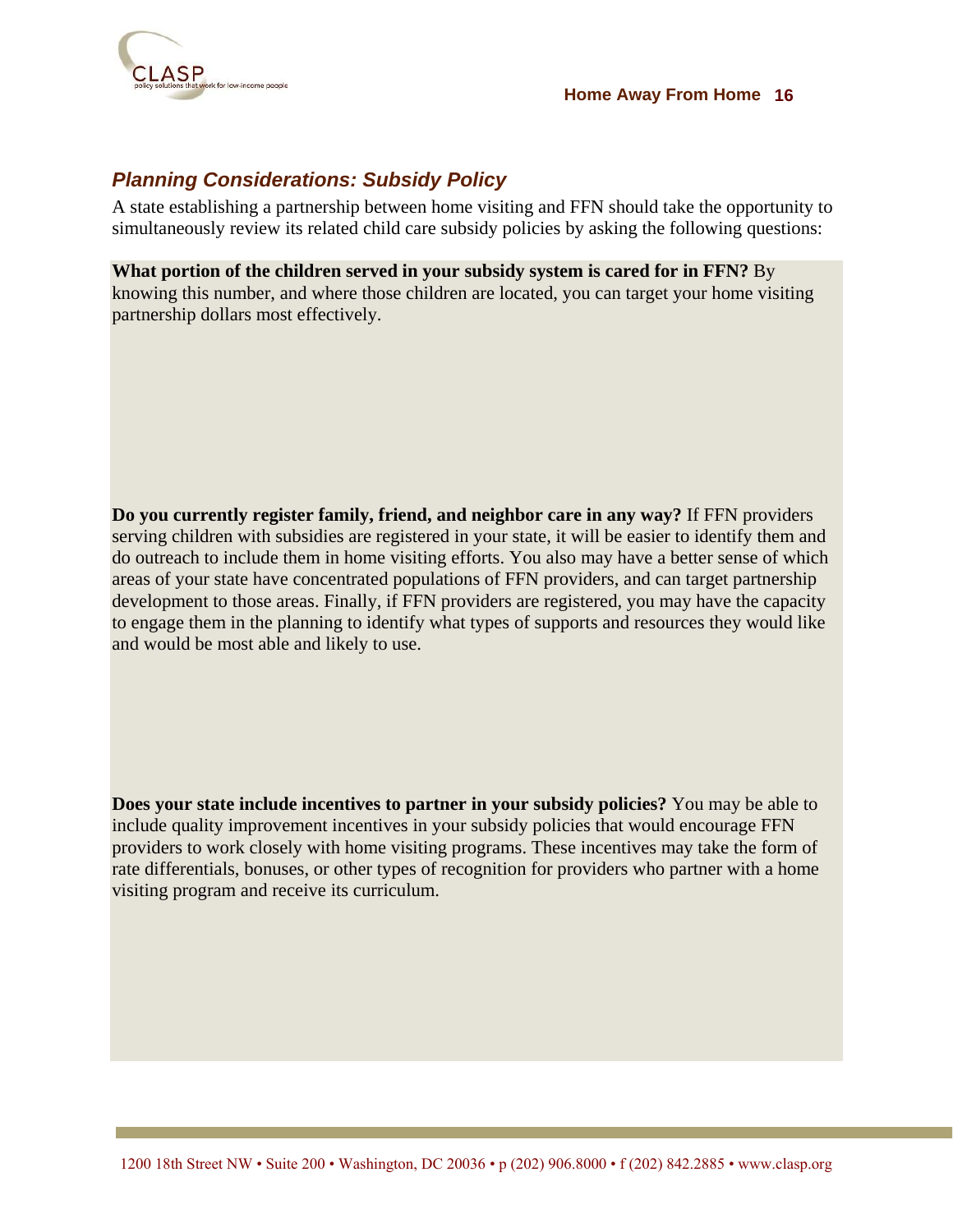

### *Planning Considerations: Data Systems*

As states strive to develop and align comprehensive early childhood data systems, home visiting partnerships with FFN caregivers provide opportunities to collect additional data, and strengthen existing data collection.

**What partnerships across early childhood sectors could inform the home visiting and FFN collaboration, locate and target resources to children in FFN care, and contribute to a more complete early childhood data system?** In exploring FFN and home visiting partnerships, states may consider evaluating data from sources such as state level subsidy data, Head Start needs assessments and community surveys, data from local or regional resource and referral agencies, child-based community assessments such as the Early Development Instrument, or state Early Intervention and Child Find data. Home visiting/FFN partnerships may also help to build on state early childhood data sets by reaching families via their FFN providers and collecting data through the home visiting system, with appropriate privacy agreements and protocol.

**Do these partnerships provide new opportunities to coordinate data collection?** For example, a home visitor may, while being respectful of the close and trusting relationship that often exists between home visitors, parents, and child care providers, be able to collect child or caregiver data that meets the needs of the agencies overseeing both child care and home visiting funding. If done in a way that respects confidentiality and the need for trust among all the parties involved, coordinating efforts could minimize the data collection impact on caregivers, families and children.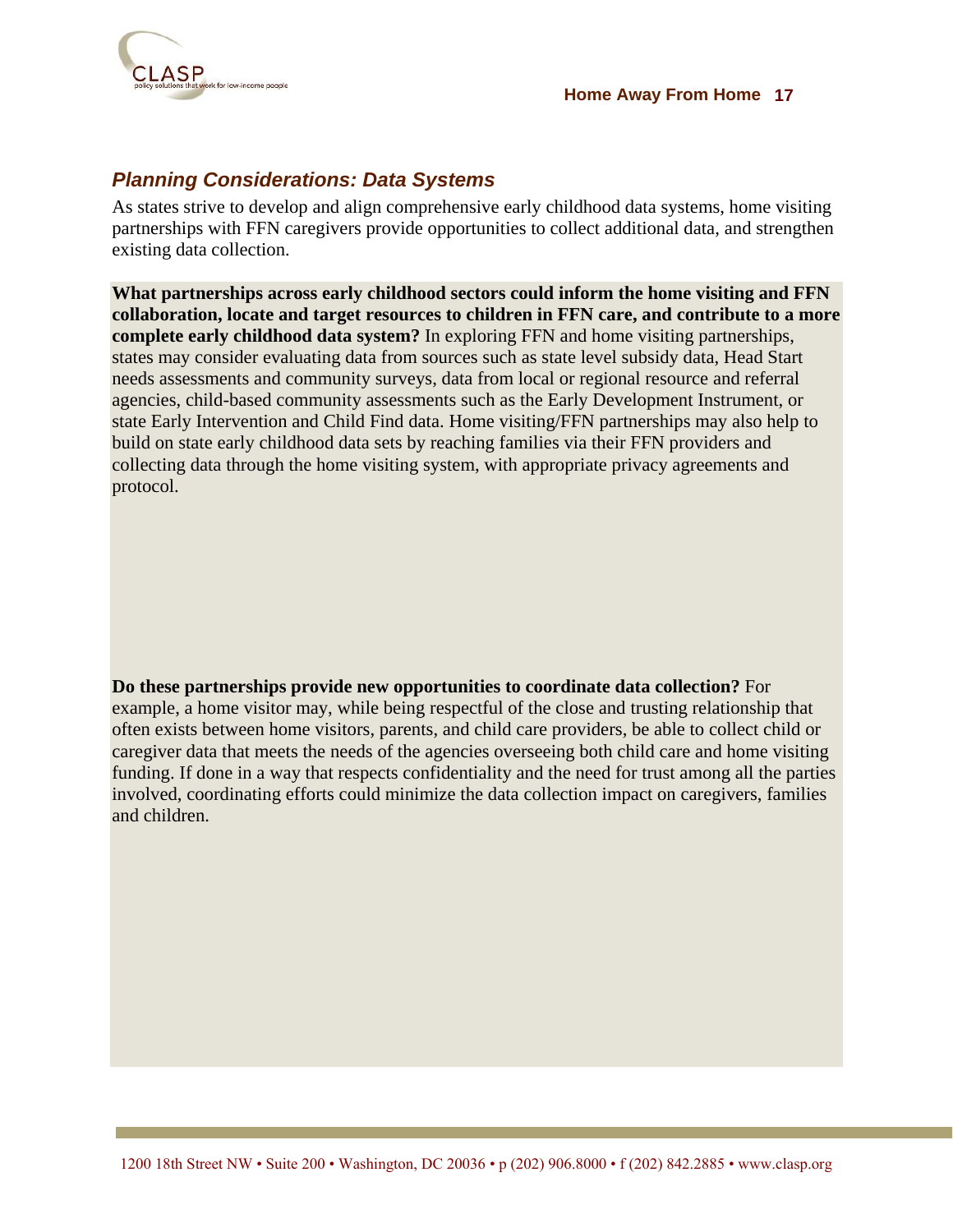

**What special considerations need to be made if data is collected in a caregiver's space instead of in the home?** Home visitors may need additional training or alternative strategies for collecting required data. For example, information that is normally provided by parents during a home visit may not be available from a caregiver, and alternative means of collecting that data may need to be developed.

### *Planning Considerations: Financing*

In difficult economic times, it is more critical than ever to build upon and coordinate existing funding streams to effectively direct resources to the most vulnerable children and families. States can assess whether home visiting and FFN partnerships can contribute to sustainable funding by considering the following questions:

**What are the key funding streams that can support home visiting in these settings?** In addition to recent federal funds like Maternal, Infant, and Early Childhood Home Visiting (MIECHV) grants, other federal and state funding sources may share a mission with the home visiting partnership. For example, in some communities Women, Infant, and Children (WIC) funds are used to support nutrition education in home visiting programs. Other potential sources include Temporary Assistance for Needy Families (TANF), Early Intervention/Part C, Child Care and Development Block Grant (CCDBG) quality and infant-toddler set-aside dollars, Elementary and Secondary Education Act (ESEA) Title I at the local level, and others.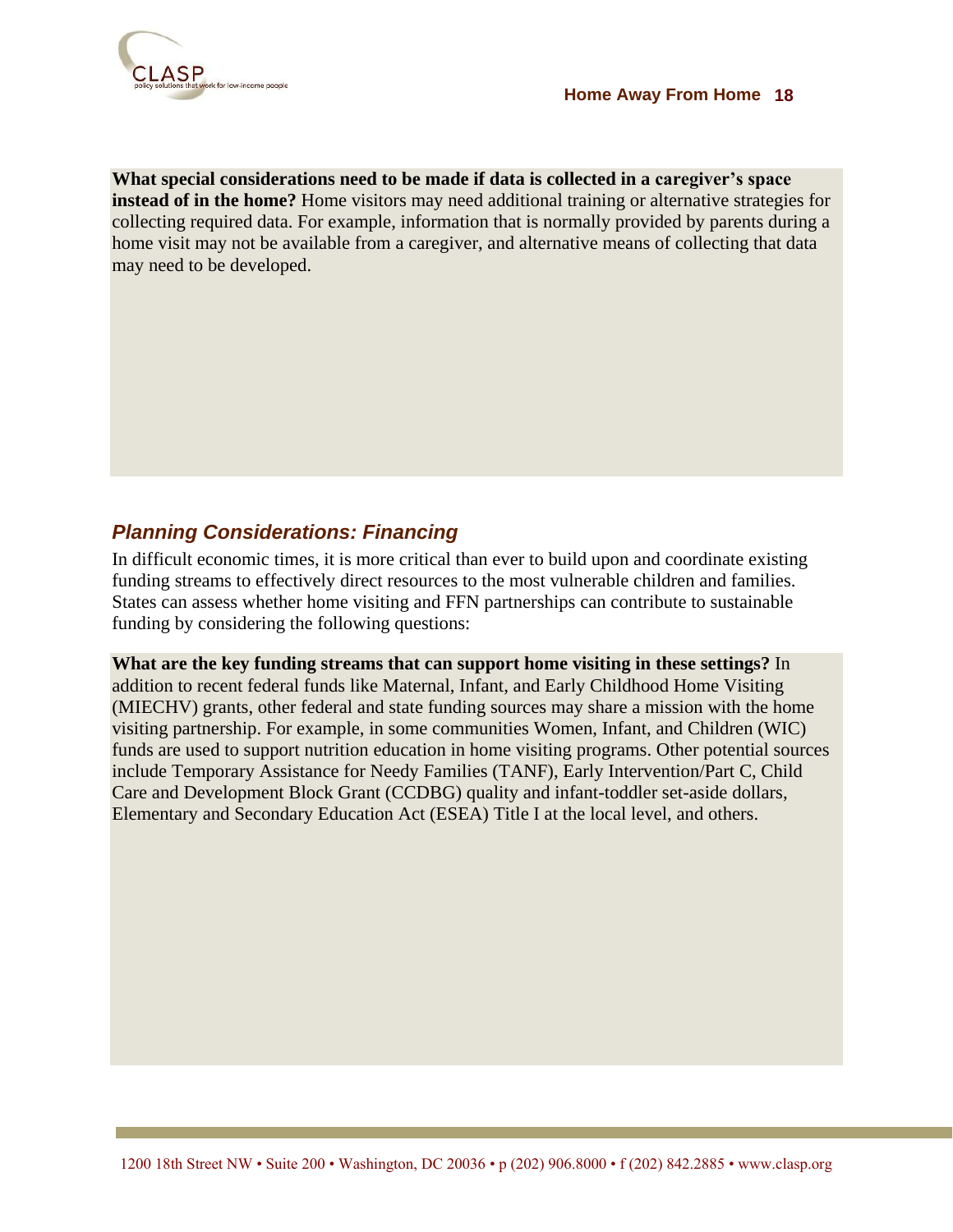

**Who decides the use of those funds?** When considering funding streams that can support home visiting in FFN settings, it is important to understand who currently receives those funds and what existing partnerships can be built upon to help finance your home visiting partnership.

**What systems do you need to align to build partnership around this financing strategy?** Funding streams come with regulations and requirements around service delivery, workforce qualifications, and reporting. All of these aspects of a funding stream must be considered when developing a partnership, and aligned to ensure requirements don"t conflict and prevent duplication.

**What policy changes do you need to make for it to work?** In working with a new funding stream to support home visiting in FFN settings, alignment of regulation and requirements may require changes to state policy related to FFN, child care licensing, subsidies, home visiting, or the use of other funding streams that are under consideration. For example, if regulations preclude providers from traveling with children, they may not be able to participate in group activities or medical visits required by some home visiting models. A state may consider making changes to regulation to allow for such specific activity under a defined set of circumstances.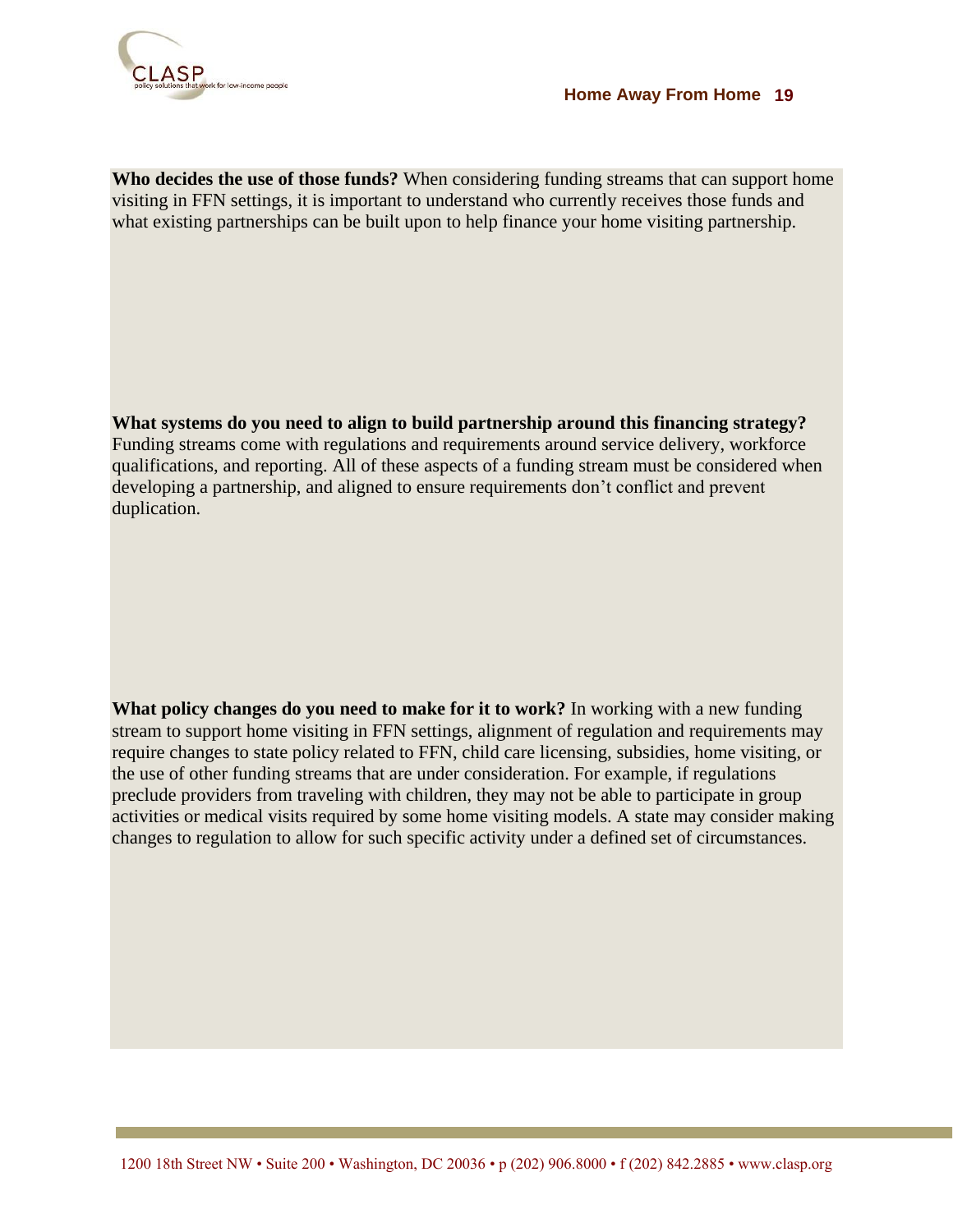

### **Step 3: Review existing partnerships to inform design and implementation of your home visiting and FFN partnership.**

Partnerships between home visiting programs and FFN are an emerging strategy with great potential. But it's critical that states approach the partnerships asking the relevant questions that will make the partnerships effective for home visiting programs, child care providers, caregivers, and especially families. There are a handful of examples of existing [partnerships](#page-21-0) throughout the country, and states and home visiting model developers continue to design and improve new strategies to reach children where they are and deliver high quality home visiting services. By coordinating home visiting and child care, states can accomplish the important goals of supporting families, strengthening relationships between families and child care for their youngest children, and reaching more children and their families with other family support and preventive health care services.

**Are there existing home visiting and FFN partnerships in your state?** Investigate the existing home visiting programs in your state. There may be examples of formal or informal home visiting and FFN partnerships already operating. If so, you may be able to learn from and build upon these partnerships.

**Which existing partnerships and models are designed to achieve similar goals to yours?**  Knowing the goal of your own partnership will help you find examples of existing partnerships that can help inform your design and implementation. Model developers may also be able to help you find examples of partnerships between their home visiting model and FFN or family child care providers.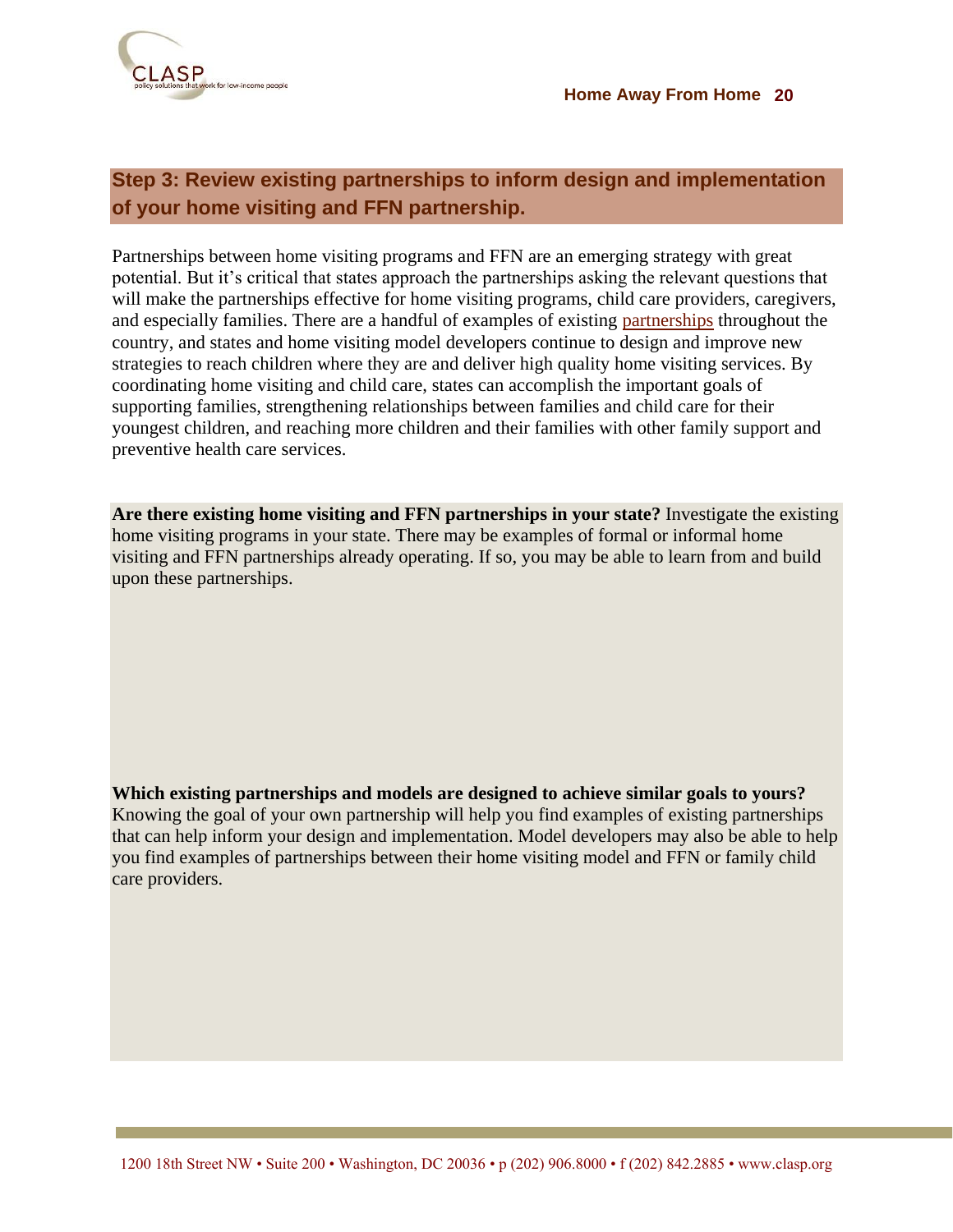

**What lessons have existing partnerships learned that can be helpful in planning and implementing your partnership?** Existing partnerships can share opportunities and challenges that have arisen with the design and implementation of their partnerships, which may help inform the development and implementation of a similar partnership in your state. Consider similarities and differences in population, policies, geography, and other factors between your state and those in which existing partnerships are operating.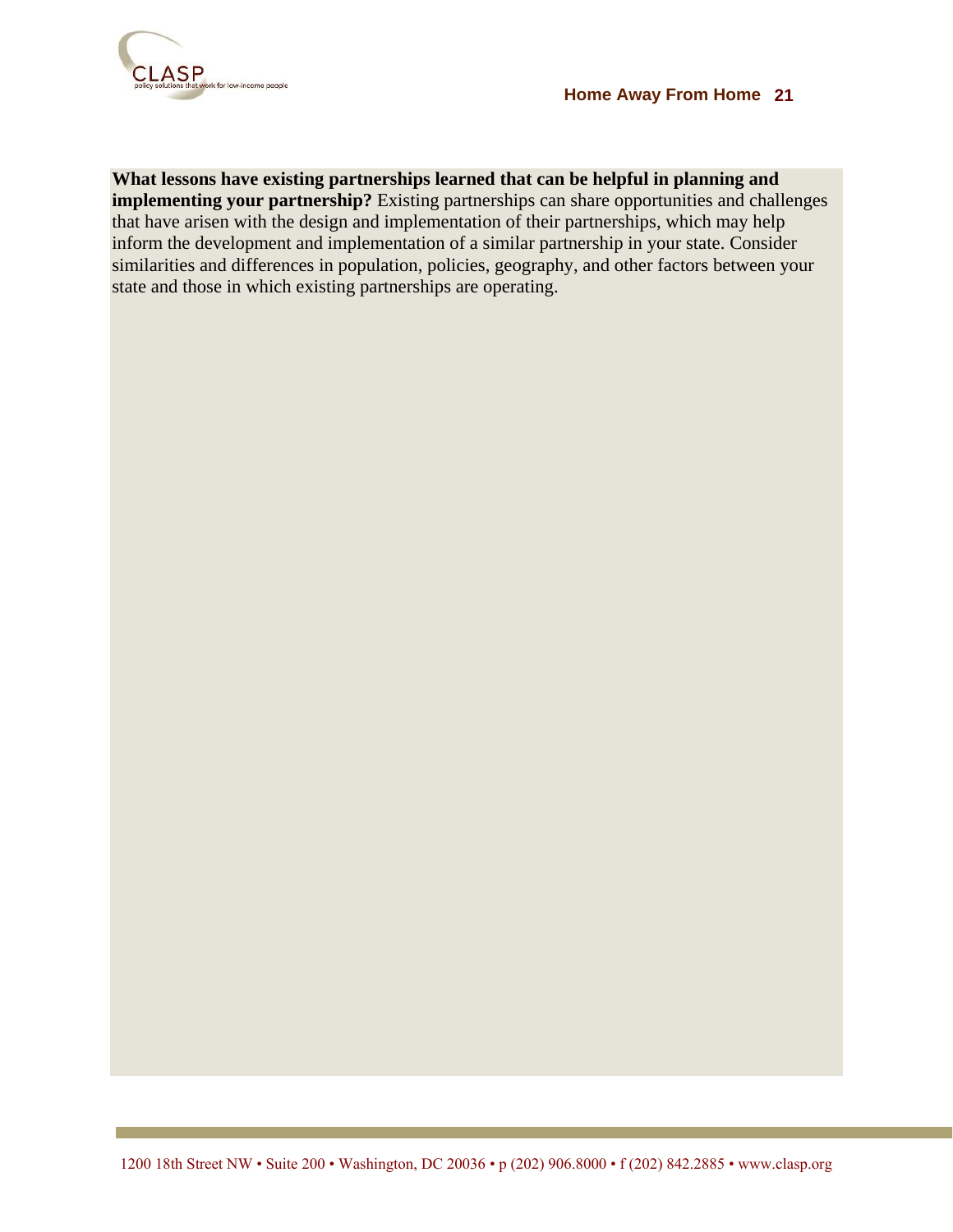

# <span id="page-21-0"></span>**Part III: Case Studies of Existing Home Visiting-FFN Partnerships**

This section provides case studies of existing partnerships between home visiting models and FFN providers in specific states and communities. It includes detailed information about each example"s background, model, professional development and workforce implications, implementation, challenges, and any available evaluation results.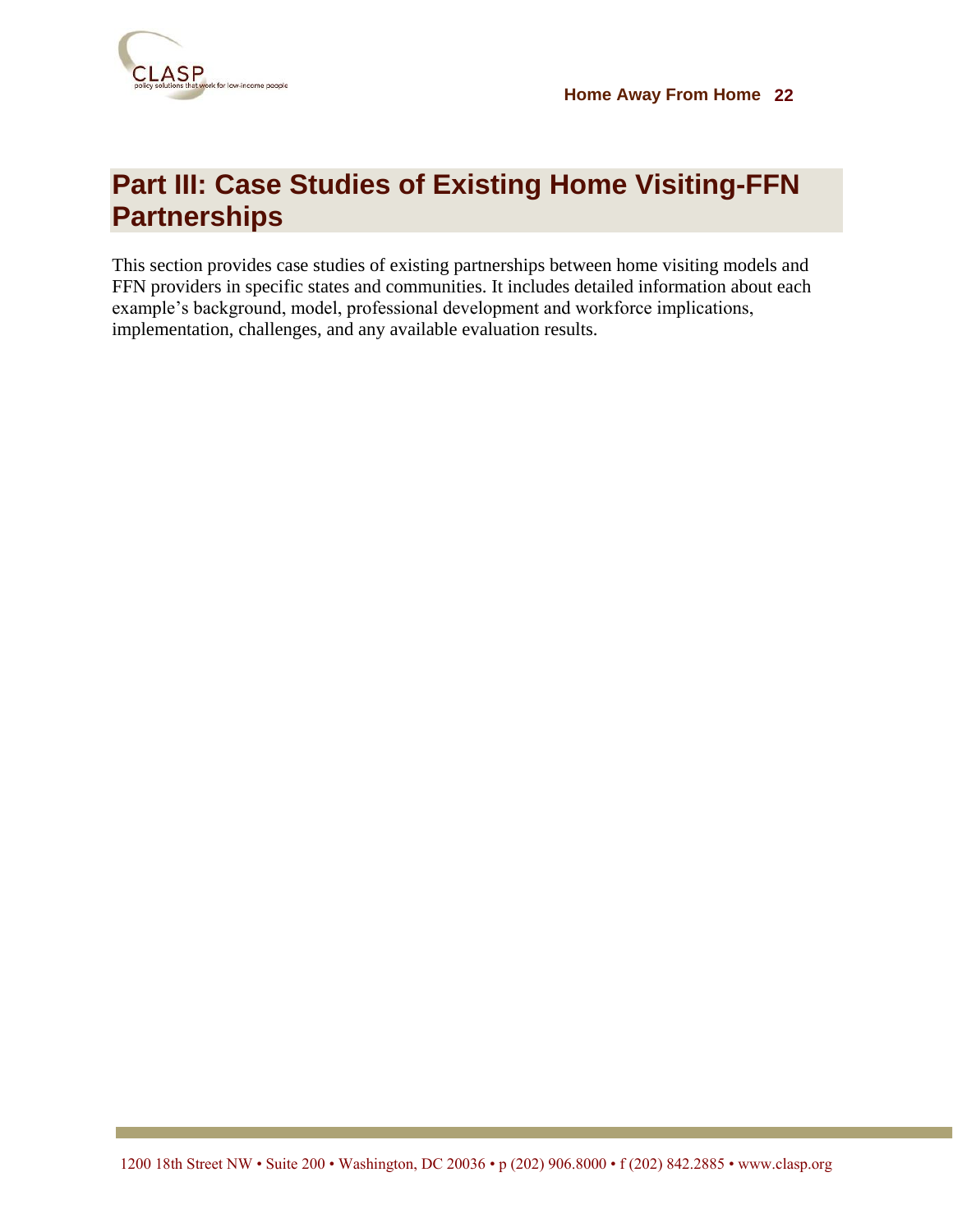

<span id="page-22-0"></span>**Early Learning Communities: A Program for Family, Friend, and Neighbor Care (FFN) Providers, Licensed Providers and Parents First Steps, Grand Rapids Public Schools and Great Start of Kent Co. Grand Rapids, Michigan**

### **Background**

Early Learning Communities is an initiative of First Steps, a community partnership in Kent County, in collaboration with the Grand Rapids Public Schools. Other partners include the Great Start Collaborative of Kent County and other local community organizations. Early Learning Communities is designed to enrich young children"s learning experiences, strengthen the skills of early childhood caregivers and educators, and provide facilitated Play and Learn groups. This initiative grew out of Kent County"s family, friend, and neighbor (FFN) pilot project completed in 2010.

First Steps works to strengthen and coordinate early childhood services in Kent County. Its goal is that every young child in Kent County will enter kindergarten healthy and ready to succeed in school and in life. The Early Learning Communities initiative is targeted to the zip code areas in Grand Rapids with the greatest number of families receiving child care subsidies and using FFN care. First Steps collaborates with the Grand Rapid Public Schools to carry out this initiative. Two schools are used as hubs for the program, both of which are community schools offering mental and physical health services, human services, dental clinics and other resources. Child care providers and parents are able to access these services for the children in their care. Additionally, Play and Learn groups are held at the community schools, area churches and the downtown library.

### **The Model**

Early Learning Communities uses several approaches to strengthen early learning, including professional development and training for educators and caregivers; playgroups where children participate in activities aligned with the state"s learning expectations for toddlers and preschoolers, while parents and caregivers learn what they can do at home to help get children ready for school; and one-on-one coaching for FFN caregivers to help them improve their skills.

The main goals established for the FFN pilot project and included in the program are to:

- Improve providers' interactions with children;
- Increase the number of literacy activities;
- Have a positive effect on learning development and social skills; and
- Increase access to community resources for providers and children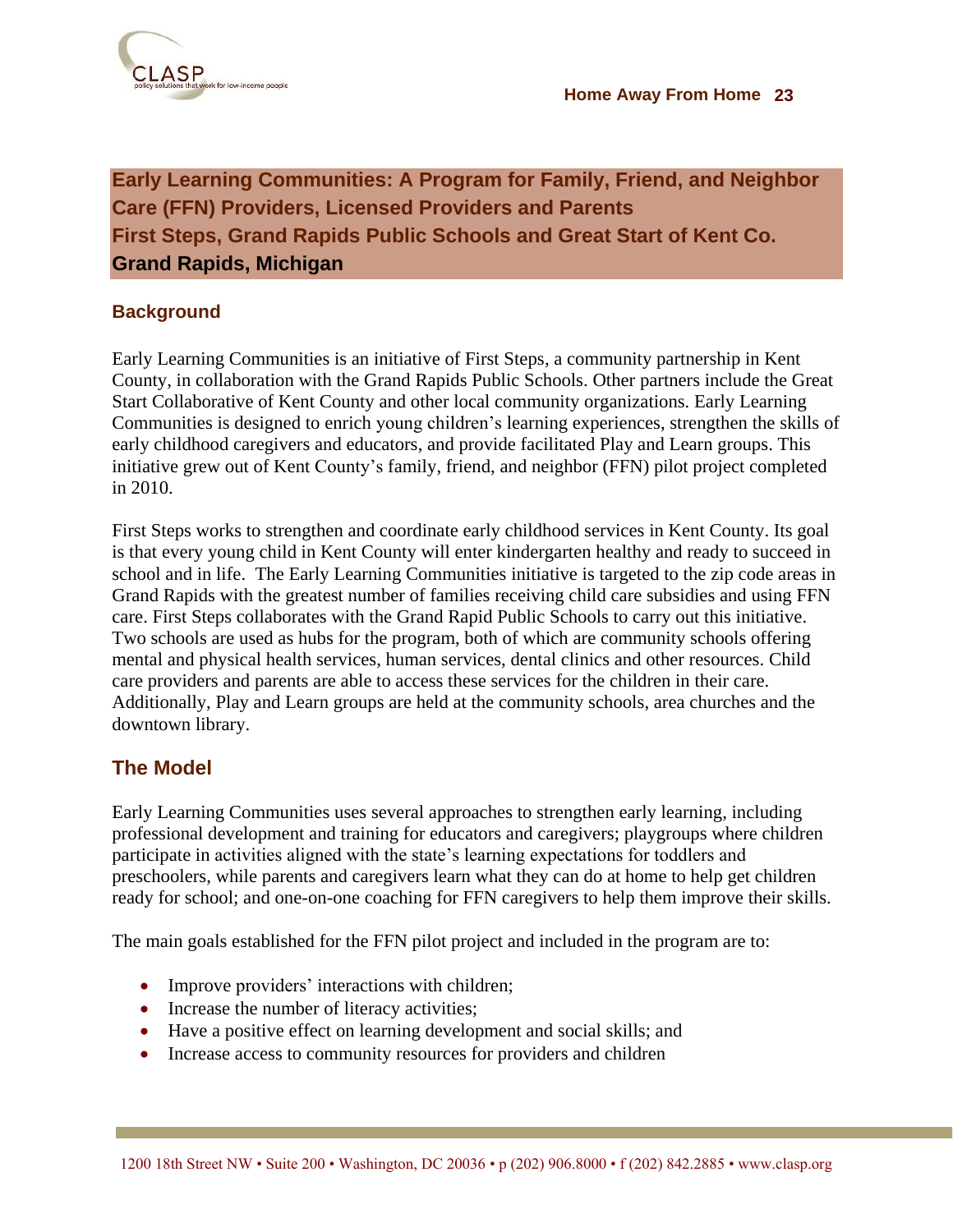

The one-year cost for the pilot program in 2010 was under \$195,000 to serve 72 caregivers with 158 children. During the pilot period, 523 home visits were made; 139 playgroups were held; and 465 incentives such as art kits, puzzles, music CD"s, books, book shelves, and calendar systems were given to caregivers for use with the children in their care. The pilot had four home visitors, or consultant coaches. The FFN caregivers program is continuing with financial support from corporate and private foundations, the local United Way, resources that come through the state's Great Start system, and Title I funds. The project expanded its annual budget to \$365,000 in 2012. The Western Resource and Referral Center (WRRC) funds training programs for providers through First Steps. The schools are the fiscal agent for parts of the program.

The program"s two major components are home visiting and playgroups. Home visits are conducted once a month and Play and Learn groups are held eight times each week, with the requirement that participants attend at least two per month. The home visiting is for FFN caregivers only, but the playgroups are open to anyone who cares for a child enrolled in the program. This could be a parent, another relative, or a licensed child care provider. The playgroups provide an opportunity for the FFN caregivers to network with other caregivers and attempt to counter isolation they may feel in their homes. Participation in the playgroups counts toward state regulatory training requirements for the caregivers. The consultant coaches conduct recruitment, participate in trainings, and provide home visiting and playgroup services.

Assessments of children and providers initially conducted by consultant coaches are conducted by external assessors to allow the coaches more time in the teaching and planning components. First Steps conducts literacy assessments of the children using the Peabody Picture Vocabulary Test [\(PPVT\)](http://psychcorp.pearsonassessments.com/HAIWEB/Cultures/en-us/Productdetail.htm?Pid=PAa30700) and the Phonological Awareness Literacy Screening [\(PALS\)](http://pals.virginia.edu/). First Steps assesses FFN providers using the Child/Home Environmental Language and Literacy Observation [\(CHELLO\)](http://www.brookespublishing.com/store/books/neuman-chello/index.htm) tool, surveys and focus groups in order to measure the literacy environment of the care setting and help them design and provide a more literacy rich environment for the children in their care.

Because the state requires caregivers caring for unrelated children to be licensed, the program decided that if any caregivers in the program were caring for unrelated children, they would help them with the regulatory process. If they did not move toward becoming licensed, they would no longer be able to participate in the program and receive home visits.

### **Workforce and Professional Development**

In the pilot, the consultant coaches had different training and credentials backgrounds. Twentyone percent of the children included in the evaluation were provided support by staff with training or credentials not specific to early childhood (e.g., social work and/or family studies); 45 percent by staff with early childhood education teaching credentials; and 34 percent by staff with child development training. The evaluation data provide strong evidence that staff with early childhood specific backgrounds have significantly stronger impacts on the receptive vocabulary scores of participating children. The evidence supports a clear dose-response relationship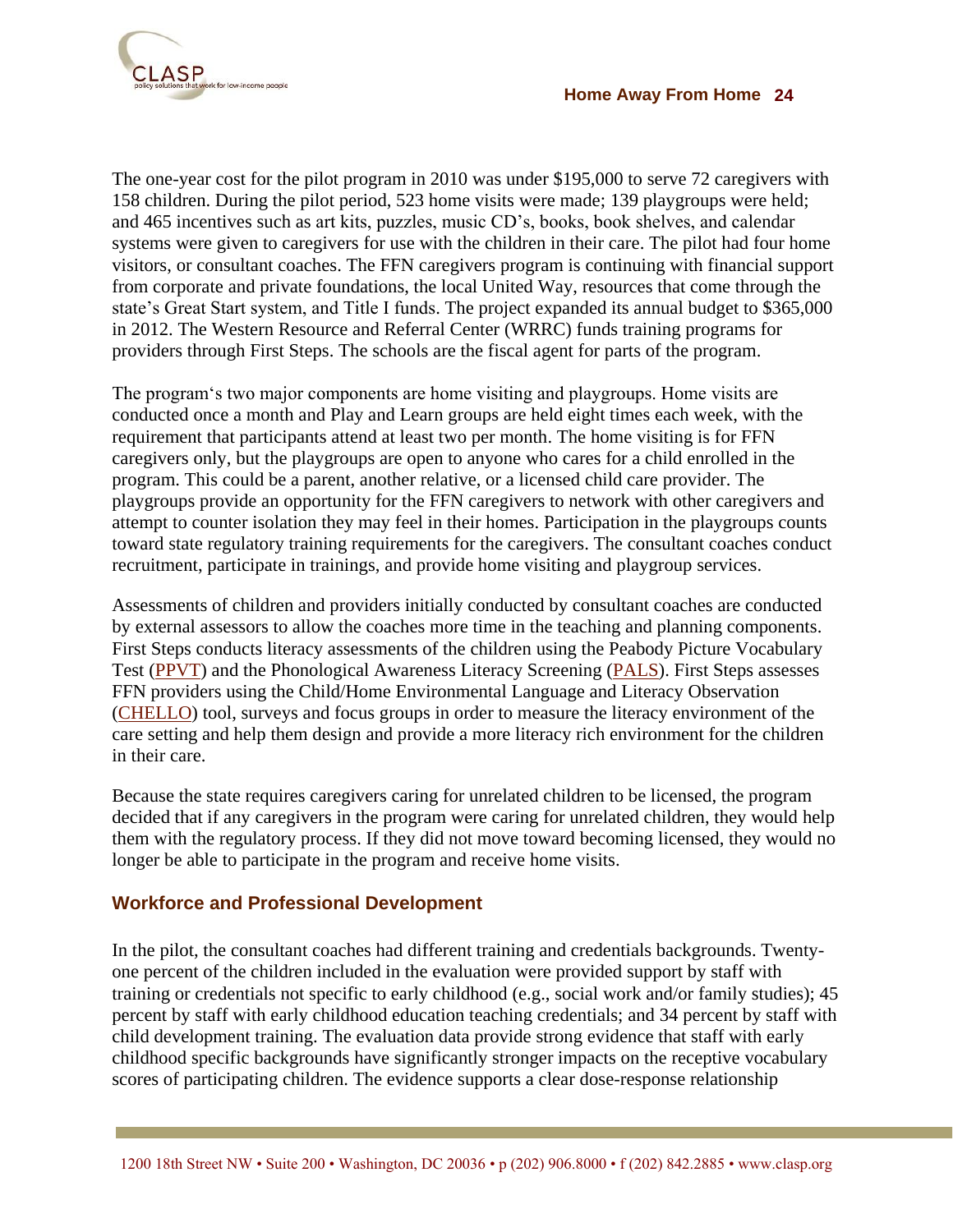

proportional to the amount of early childhood preparation held by staff. Home visitors without early childhood education training or credentials had less experience working with groups of children in either a home setting or in the playgroup. They required additional training and support to work with groups of children and also to focus on child development issues and concerns.

### **Implementation and Challenges**

The program looked at evidence based models to use in its home visiting program and selected the Parents as Teachers curriculum, *Supporting Care Providers through Personal Visits*. Research indicates that caregiver visits using this curriculum significantly increase the quality of care by increasing overall quality of the care setting; language and reasoning experiences, and learning activities; and social development. It provides caregivers critical tools and support to improve both the quality of care and the environment by providing information about child development, health and safety; age-appropriate activities to impact learning and development; and support on handling parent-caregiver relationships and child-caregiver relationships.

The program made some changes to the curriculum and included additional language and literacy materials. Enhancements were added to the program through the creation of an incentive program that gave caregivers points for attending playgroups and for meeting targets based on their individual development plan. The local Parents as Teachers programs were very supportive and helped train the consultant coaches in the Parents as Teachers model.

Recruitment and outreach was more difficult than expected and took longer to accomplish. A review of the pilot found that a key element to recruitment is developing a personal relationship with caregivers, which requires significant time. It was also important that the program staff knew the community, the neighborhood stores and shops, and the local churches and ministers. The recruitment had to be neighborhood based.

The major program expense was staffing. This included program management and supervision staff, as well as the home visitors. Additional costs included health and safety equipment, child development materials, supplies for the caregivers, some minor home repair services to the caregivers" homes, and the cost of the new data and evaluation system.

### **Evaluation and Assessment**

The program has a strong child and caregiver assessment component. The program is using the Child/Home Environmental Language and Literacy Observation (CHELLO) to assess the literacy environment (availability of resources and the organization of the caregiver's home environment) and Group/Family Observation (language and literacy instructional and social supports). The CHELLO is specifically targeted to examine the environmental structure, process language and literacy features in family, friend, and neighbor caregiver homes.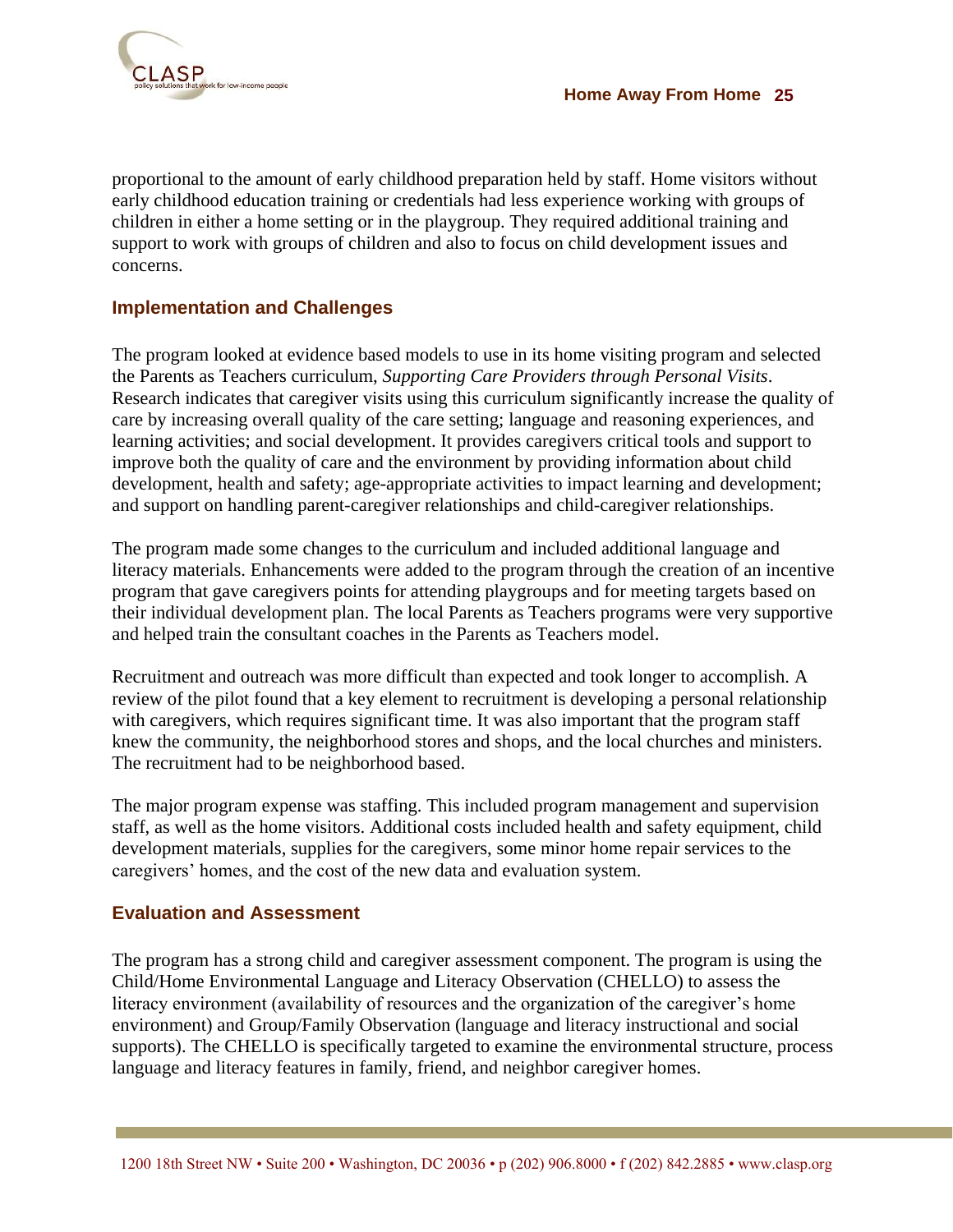

The program also uses the Peabody Picture Vocabulary Test (PPVT-IV) to measure the receptive (hearing) vocabulary of children who are 2.5 to 5 years of age. Vocabulary assessment is strongly related to reading comprehension ability and correlates highly with general verbal ability. It is a tool for measuring an individual"s response to instruction or vocabulary growth in general. It is particularly useful in assessing preschool children. Vocabulary acquisition is an important indicator of a child"s linguistic and cognitive development and readiness for formal schooling.

The evaluation of the pilot project found improvements in all of these areas. It found that interaction between caregivers and the children they cared for improved among all caregivers; 97 percent of caregivers evaluated had a positive increase in their Literacy Environment score and caregivers increased their provision of age appropriate reading materials. Children enrolled in the program for 6 months or more gained more than typical in the language development category and 100 percent of parents surveyed reported noticeable changes in their child"s skill level since becoming involved in the FFN program. The program increased access to community resources through referrals made to local service providers, field trips and materials distributed to providers.

The program measures child and caregiver outcomes to determine its effectiveness and to build support for expansion and sustainable funding. The child outcomes measured by the program are connected to the state learning expectations for toddlers and preschoolers, particularly as related to language and early literacy. Demonstrable gains in those areas may encourage other local school districts to embrace the First Steps model.

### **Contact**

Judy Freeman Early Learning Communities Phone: 616.632.1019 Email: <jfreeman@firststepskent.org>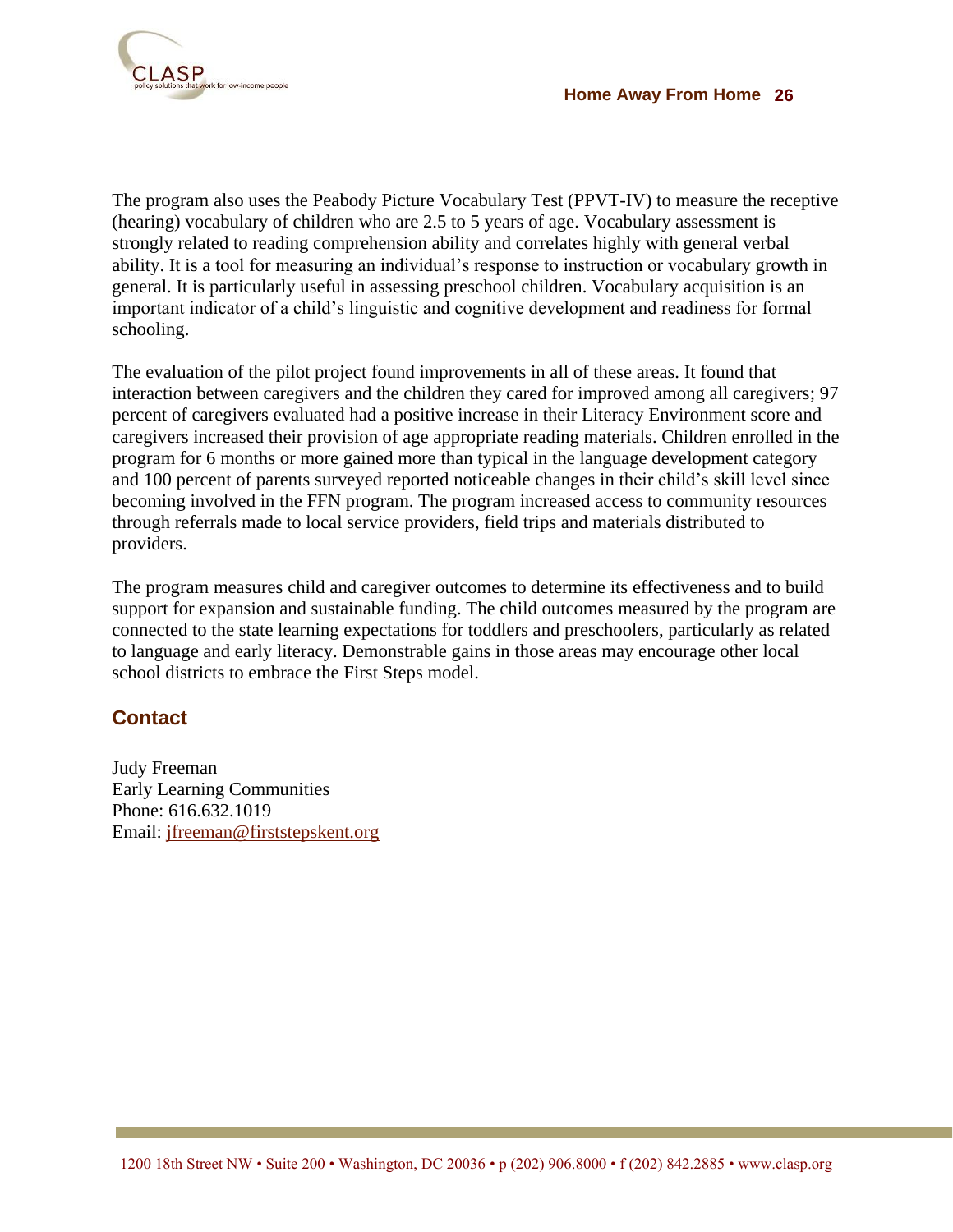

### <span id="page-26-0"></span>**Cherokee Connections: An Enhanced Program for Registered Relative Caregivers: Cherokee Nation Tahlequah, Oklahoma**

### **Background**

In 2004 to 2005, the Cherokee Nation and four other tribes in Oklahoma joined with the Oklahoma Child Care Resource and Referral Association to create Sparking Connections: The Oklahoma Tribal Connection project, which built on an existing home visiting program for relative caregivers administered by the Cherokee Nation. Because any provider caring for an unrelated child must be licensed in Oklahoma, only relative caregivers are eligible as family, friend, and neighbor providers to receive support through Sparking Connections. The project was part of the Families and Work Institute's [Sparking Connections,](http://familiesandwork.org/site/research/reports/sparking.pdf) a national research and demonstration initiative to address the quality of FFN care.

The goals of Sparking Connections were to improve health, safety, and nutrition in the homes of the FFN caregivers; provide opportunities to increase school readiness; develop networks to strengthen the Cherokee culture and language; and increase learning opportunities available for the relative caregivers. The program had several components including monthly home visiting, quarterly meetings, Play and Learn sessions, learning resources, curriculum kits, and financial incentives.

After the conclusion of the Sparking Connections research pilot, which was funded through the federal Child Care Bureau (now the Office of Child Care), the Cherokee Nation continued to support the program for registered relative caregivers by using tribal and CCDBG quality set aside funds. One-third to one-half of the families within the Cherokee Nation jurisdictional boundaries receiving child care subsidies now use relative caregivers, and the tribe"s goal is to improve school readiness and success for the children in FFN care. The program is seen as part of the Nation"s commitment to education and life-long learning efforts. Currently, 40 relative caregivers receiving child care subsidy funds participate annually in the home visiting program.

### **The Model**

Monthly home visits are a key element of the Sparking Connections program. FFN caregivers looking for support to provide early learning opportunities for the children in their care have been open to the home visiting program. The home visiting program begins by doing an environmental assessment of the caregivers' homes. Safety equipment is provided in homes lacking such equipment to meet the minimum standards required for registered relative caregivers. The assessment also provides caregivers and home visitors an opportunity to discuss how to support age appropriate early learning and development within the home environment.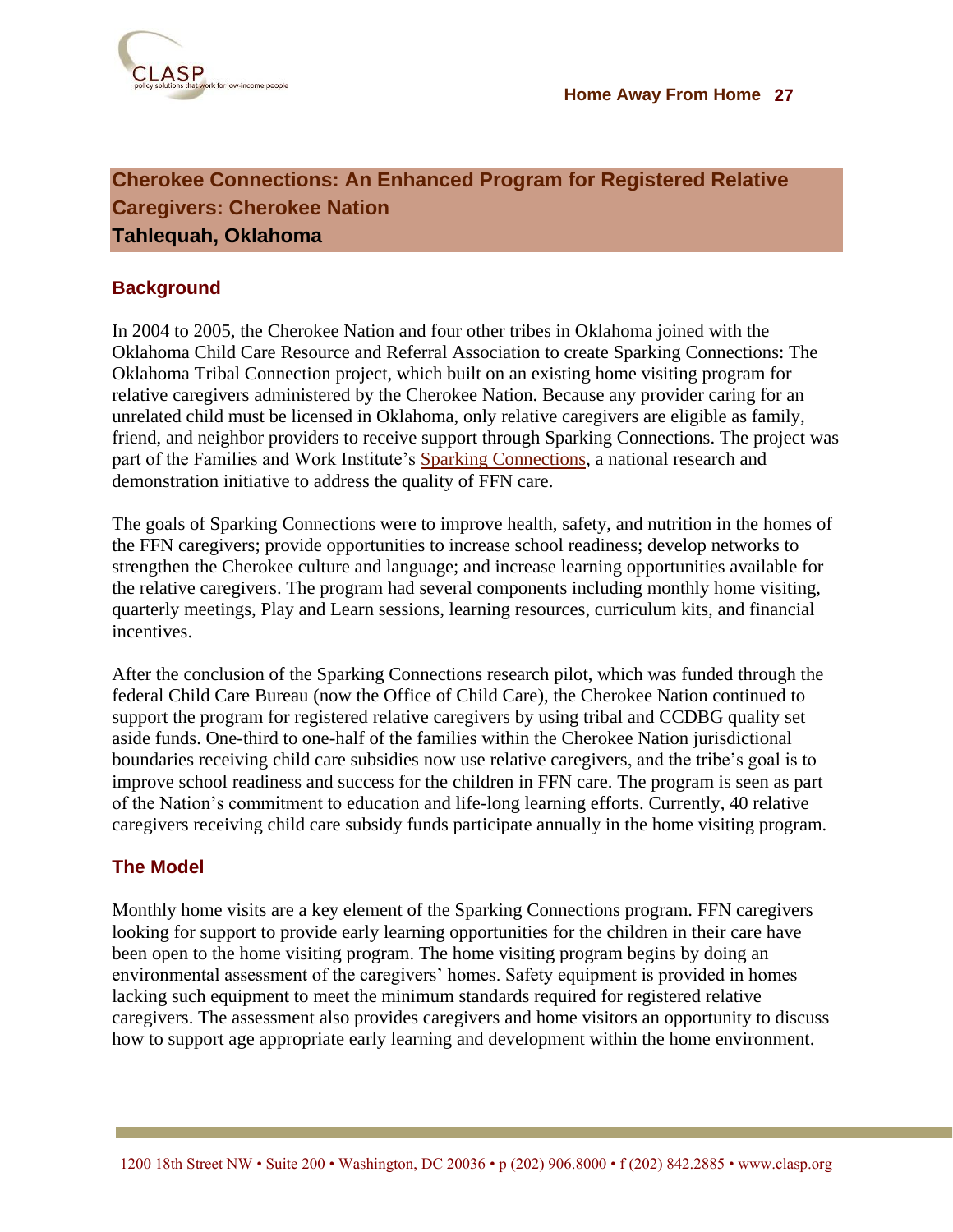

The home visitors work with the FFN caregivers to set goals and establish desired outcomes for the families. Outcomes are based on the four major goals of the program, which include health and safety, early learning, nutrition, and language and culture. Caregivers select lesson plans and receive one-on-one technical assistance during the home visits. The program uses the Parents as Teachers curriculum, *Supporting Care Providers through Personal Visits* as its guide. Financial incentives for meeting established goals are also an important component of the program.

In addition to the monthly home visits, the program includes a quarterly meeting. The day-long meetings are open to caregivers, parents, and the children. These meetings are well attended, and bring caregivers together to share their experiences and meet others doing similar work. Some FFN caregivers also participate in training that is offered for licensed family child care providers free of charge. Additionally, some caregivers are sponsored to attend workshops and regional and state early childhood education conferences.

Play and Learn groups were initially offered in the six communities, but due to funding cutbacks these groups are now only offered in three communities. Trained early childhood teachers and community mentors had visited the six Cherokee communities and set up and provided early learning centers for the caregivers in the community and their children. In the three communities still providing play groups, community mentors continue to lead the groups.

### **Workforce and Professional Development**

Training and support to the staff has been an important component of the program. Both formal and informal training is provided to the home visitors. Home visitors are trained in the Parents as Teachers model and receive assistance when needed from a supervisor who manages multiple resource and referral programs. Home visitors attend regular, formal training covering a broad range of topics in early childhood, as well as topics such as working with elders since many of the caregivers are grandparents.

#### **Implementation and Challenges**

The program has overcome several challenges and barriers to remain operational and be successful. The program had to design policies and procedures that were user-friendly and were targeted to FFN caregivers who did not see themselves as professional caregivers. Policies and regulations were designed to reflect the culture and the nature of the caregivers' responsibilities, while promoting the four major program goals of health and safety, early learning, nutrition, and language and culture.

Funding limits participation in the home visiting program to one year for each caregiver. With a small staff, the number of caregivers that can be served at one time is limited. Home visiting is time intensive, and in a large, rural area travel time and expenses add to the program"s burden.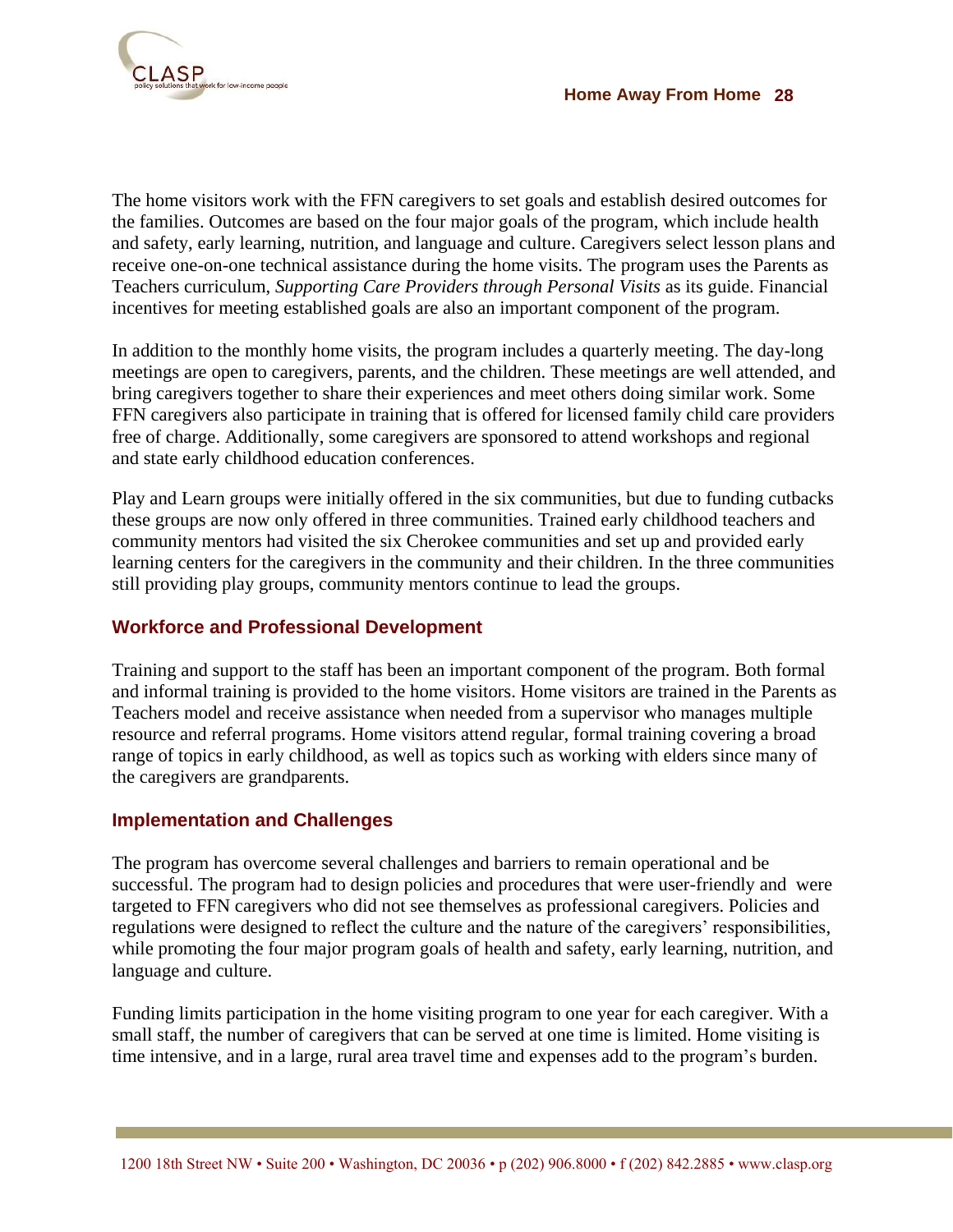

The Cherokee Nation covers 14 counties in northeast Oklahoma, covering over 7,000 square miles.

Most of the funding for this program comes from the CCDBG tribal set aside, so there is flexibility in how the funds are used. One significant challenge is that the tribal set aside is based on a child count for each tribe, so funding fluctuates annually. With additional and more consistent funding, more staff could be hired and more caregivers would be able to be served. While policymakers express support for the program and recognize its benefits to the population, a consistent, permanent, and increased funding stream has yet to be identified.

There has been a concern about how best to provide continued support for relative caregivers after they leave the program. As caregivers rotate off of the program, they are still able to access resources such as materials from the lending library, are welcome to attend the quarterly network meetings, and are encouraged to join Play and Learn groups or attend formal training designed for centers and family child care homes.

#### **Evaluation and Assessment**

Over the course of implementation, the program managers have used caregiver surveys, focus groups, interviews, and statistical review to evaluate and determine what has worked well in the program. Staffing has been important. The home visitors come from the community and are well respected. They develop positive relationships with the caregivers. They understand that the caregivers do not consider themselves to be professionals and do not believe they need training so the home visitors share knowledge in a non-intrusive manner. Building relationships between staff, caregivers and children, and among caregivers has been another critical part of the program"s success. Self-directed learning with caregivers selecting the learning areas that were of interest to them, and were appropriate for the age of the children in their care, has also worked well. Acknowledging and celebrating accomplishments with dinners, certificates, graduation ceremonies, and financial incentives has been another effective element of the program.

A survey of caregivers found the following benefits of the program:

- 90 percent of caregivers in the home visiting program had received CPR training, compared to 51 percent of caregivers not in the home visiting program;
- 56 percent of caregivers in the home visiting program read to their children on a regular basis, compared to 38 percent of caregivers not in the program;
- 28 percent of caregivers in the home visiting program did not have library books in their home, compared to 65 percent of caregivers not in the program;
- 63 percent of caregivers in the home visiting program had developed a naptime routine for children, compared to 40 percent of caregivers not in the program;
- 79 percent of caregivers in the program indicated that their knowledge of Cherokee culture had increased since participating in the program;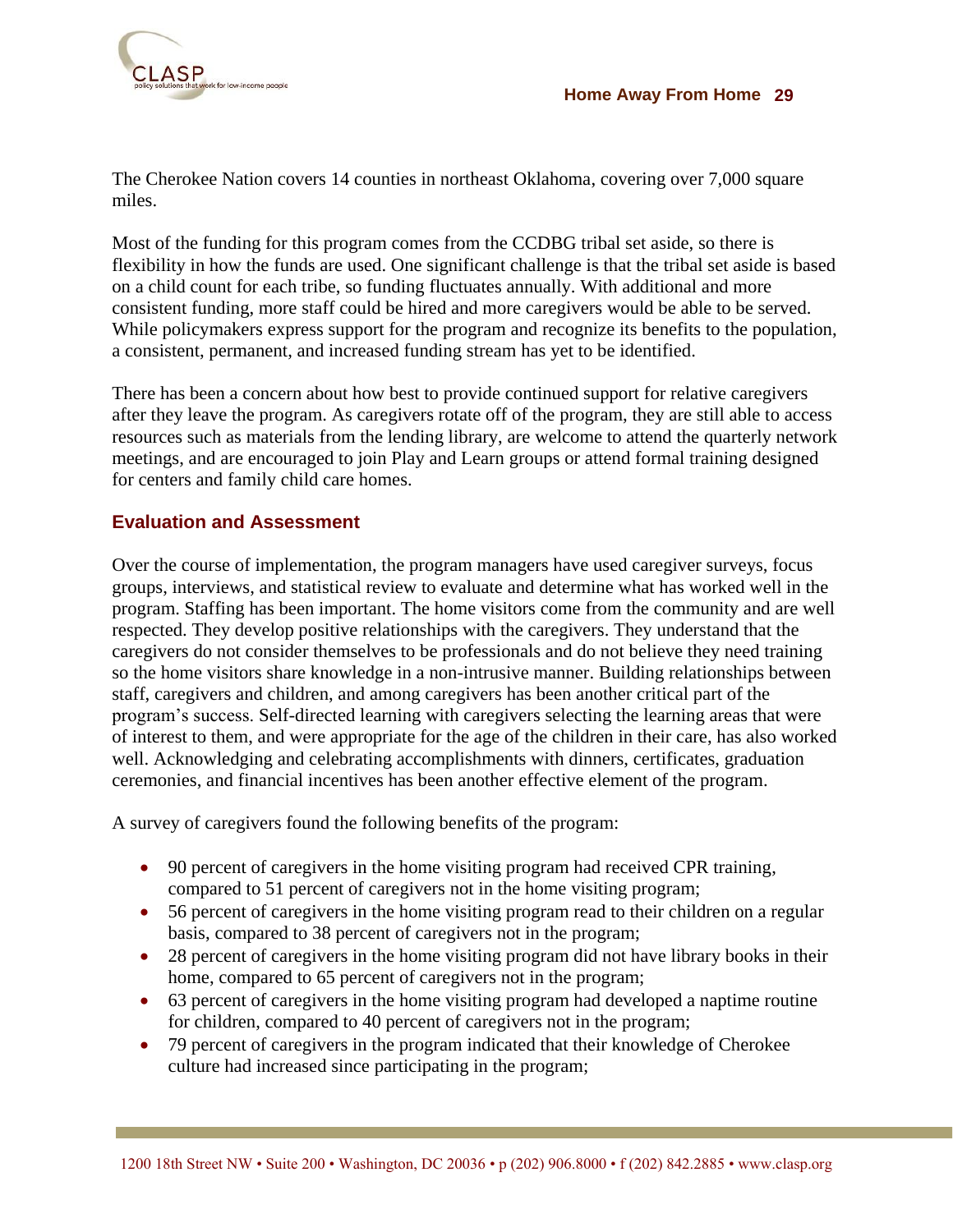

- 79 percent of caregivers in the program indicated that they know more about what to expect of children at different ages and that their skills as a child care provider had improved; and
- 89 percent of caregivers indicated that since participating in the program they talk with the children"s parents more about the children.

The survey did not show significant effects of the program on the methods of discipline used by caregivers, so training on behavior and guidance has been added to the network meetings.

### **Contact**

Laurie Hand Cherokee Connections Cherokee Nation Tahlequah, Oklahoma Phone: 918.453-.5045 Email:<Laurie-Hand@cherokee.org>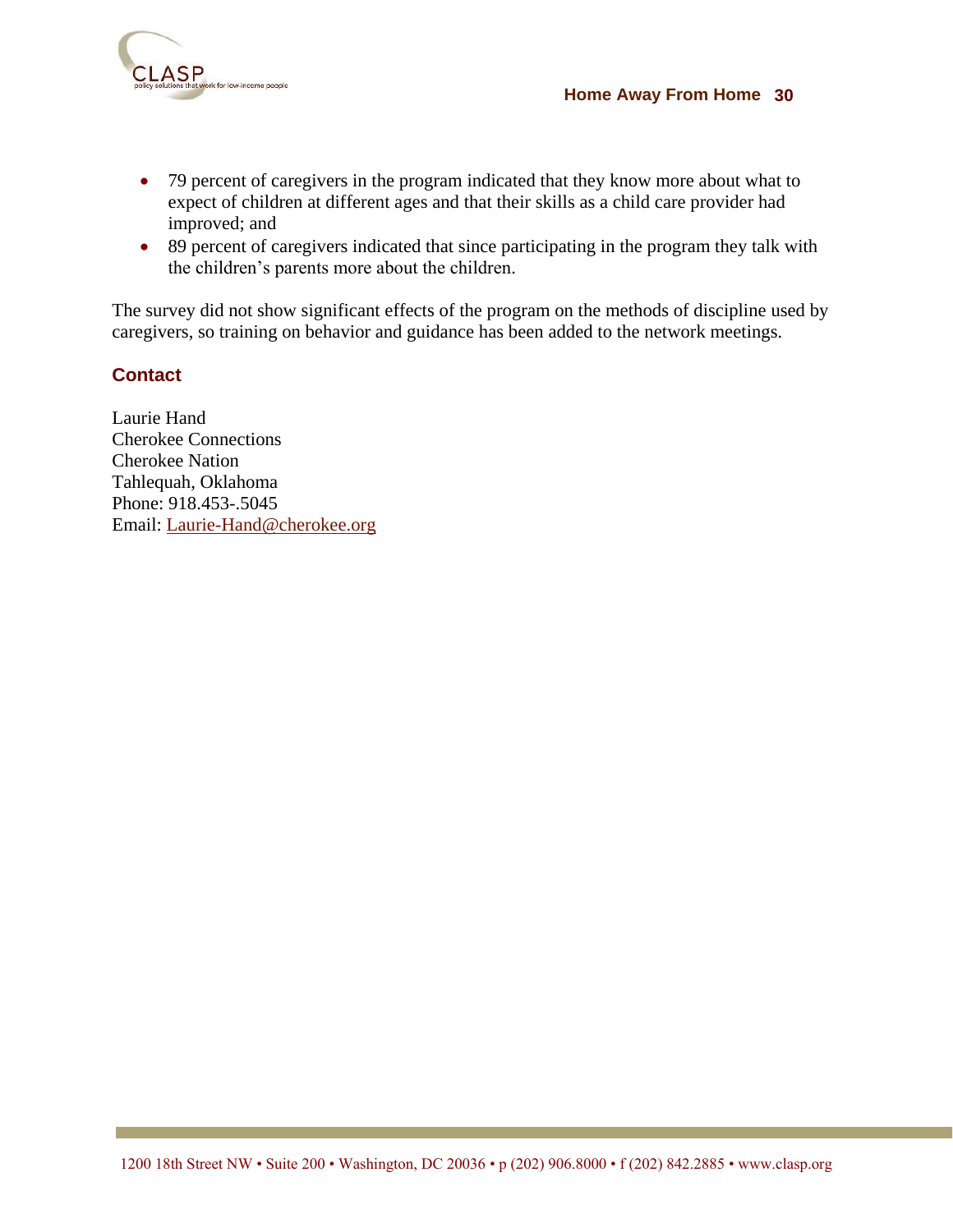### <span id="page-30-0"></span>**CareQuilt Services: An Early Head Start Enhanced Home Visiting Project. A Component of the Child & Family Services Division: Kennebec Valley Community Action Program Waterville, Maine**

### **Background**

Kennebec Valley Community Action Program (KVCAP), a non-profit multi-service organization in Central Maine, launched a 3-year pilot project in May 2004 called the Early Head Start Enhanced Home Visiting Project (EHS-EHVP). EHS-EHVP was federally funded and designed to extend a "kith and kin" service approach to Early Head Start families, modeled after an already established option in Head Start. During the pilot phase, 35 children with their family, friend or neighbor (FFN) caregivers<sup>6</sup> participated in the service. The project, renamed CareQuilt, has been sustained beyond the 3-year pilot project with additional funding, and it continues to provide a continuum of support that enhances the quality of child care for children in multiple settings**.** 

The program's expected outcomes include:

- Expanding the number of quality caregivers through training and support;
- Creating positive experiences for children during the early years to lay a foundation for positive child outcomes;
- Identifying the needs of non-parental FFN caregivers;
- Providing health, safety, and educational supplies to FFN caregivers; and
- Improving collaboration among programs to integrate and coordinate local resources.

By establishing a partnership between EHS and FFN caregivers that is centered on the child, CareQuilt acknowledges the importance of *all* adult caregivers in supporting the child"s healthy development. The quality of relationships between children and all of their caregivers affects developmental outcomes across all domains. It also gives staff a better understanding of the importance of extended family relationships.

### **The Model**

Originally designed for children in Head Start, the CareQuilt service is now offered to any Head Start- or Early Head Start-enrolled family using FFN caregivers when the child is not in the program"s care. The program promotes consistency and continuity for children in all of their environments, offering support and resources to FFN caregivers, including linking Head Start Preschool and Early Head Start with the FFN caregivers through home, phone, and in-person meetings, and by providing materials to assist with the child"s health and development. CareQuilt also provides a small amount of funding each year for health & safety supplies that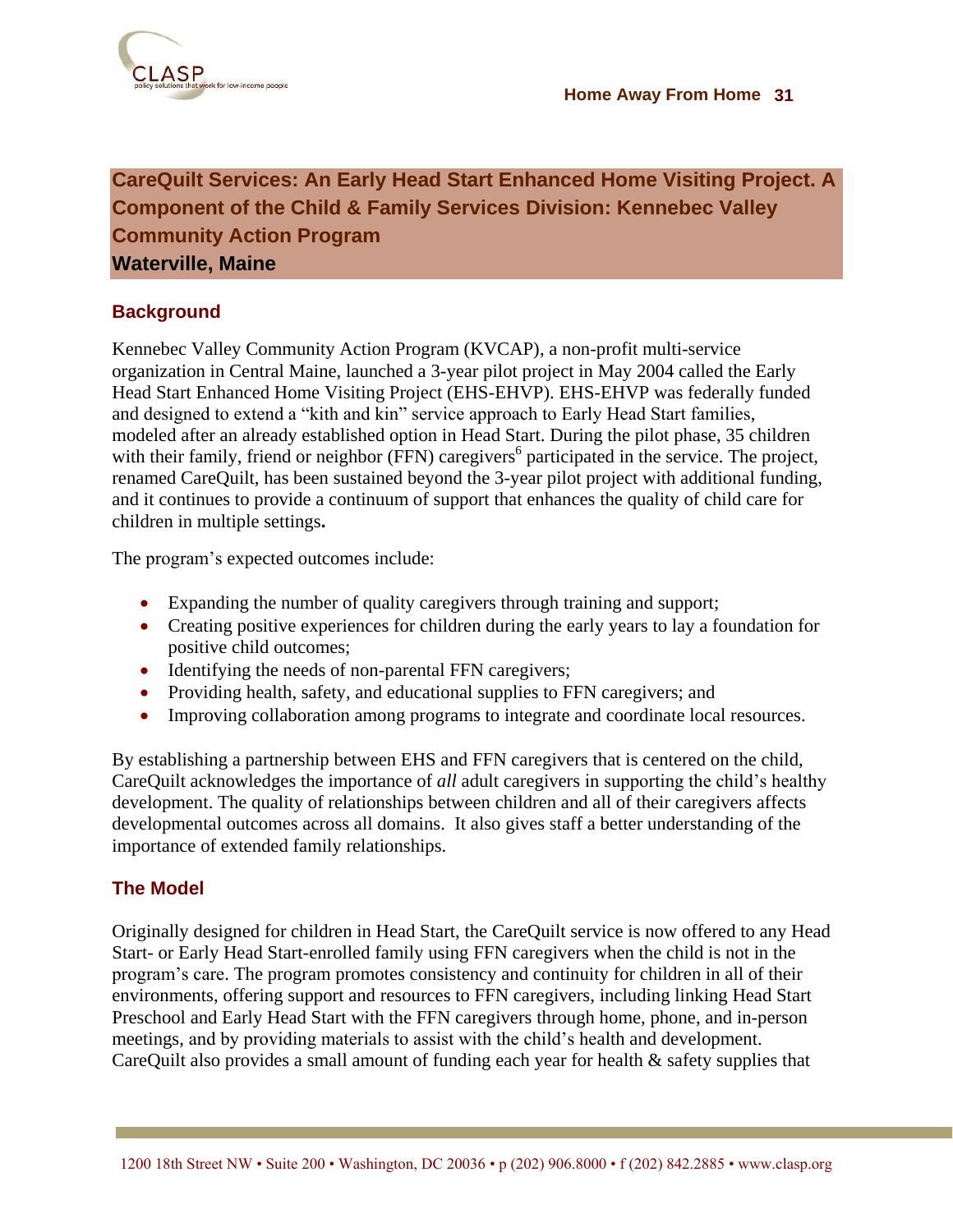

may be needed in the caregivers' homes (e.g. fire extinguishers, smoke alarms, first aid kits, window guards, gates for stairways and woodstoves, car seats, etc.), as well as some educational supplies (e.g. books, writing materials, etc.).

The CareQuilt model has undergone many changes over time, due primarily to funding constraints. The EHS Home Visiting pilot initially was implemented with additional home visitation time for staff to work with FFN caregivers. As Early Head Start funding declined, the program teachers and family services staff assumed this outreach in a more minimal way, as an enhanced outreach service. Teachers now serve as the families' case managers. They conduct home visits and outreach, and access the family services staff for support as needed.

To support the evolving model, CareQuilt has designed new and expanded tools to assist staff in working with FFN caregivers. These include a welcome letter for new caregivers, an expanded menu of services, a Safe Home Checklist, Caregiver Surveys, and a list of hints and prompts to facilitate discussions with FFN caregivers.

### **Workforce and Professional Development**

Because the CareQuilt model calls on staff to provide both classroom teaching and home visiting services, staff must have a background in child and family development and family services. Staff who are early childhood teachers participate in training, orientation, and cross-training to incorporate family services into their skills. Staff training occurs individually and in groups. To strengthen its child development and family support services, CareQuilt has incorporated the Brazelton Touchpoints training into its staff development. Family Services staff support teachers in implementing home visits, and have created a guide for support staff on implementation in their work. Focus and work groups have been held with staff to discuss strengths, areas for growth, ongoing training needs, and any future needs or considerations. The agency"s monitoring reports, job descriptions and performance evaluations all have incorporated Care Quilt service delivery.

### **Implementation and Challenges**

CareQuilt has faced – and overcome – several challenges in building relationships with FFN providers, updating expectations and professional development, providing consistent and continuous levels of services to children and families, and administering and identifying sustainable funding for the program.

For example, CareQuilt home visitors have found that developing relationships with FFN caregivers takes more time and effort than originally anticipated. FFN caregivers may be less likely to see themselves as professionals, and may not feel they need training. At times, parents have wanted to engage their child"s caregiver in the program, but the caregiver has not wished to participate. In these cases, CareQuilt approaches FFN providers with a focus on the child, and works to build the understanding that the child will benefit from providers' participation in the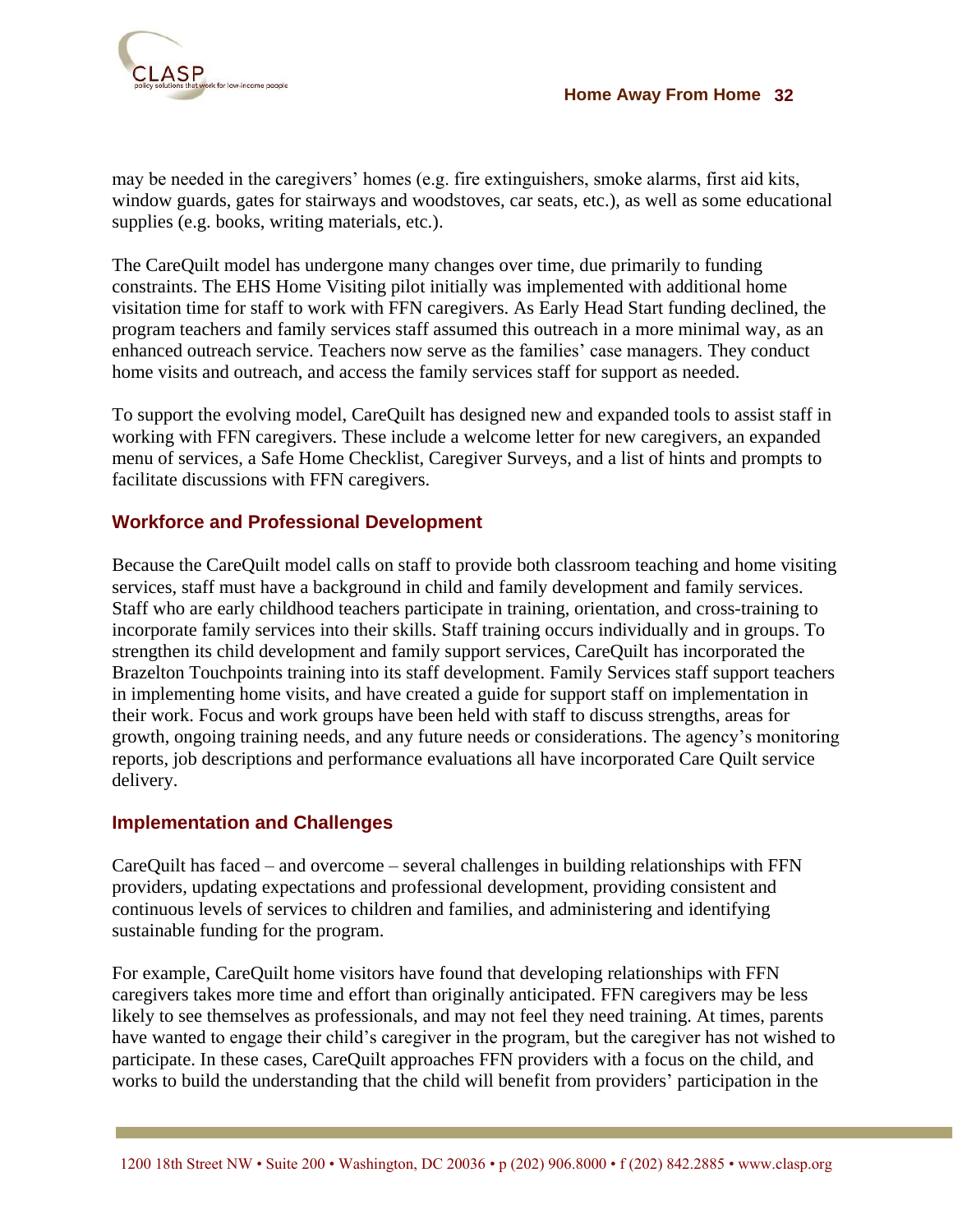

CareQuilt service.

A positive relationship between the teacher managing the child"s case and the child"s caregiver also takes time to develop. Establishing schedules for home visits can be challenging, and visits sometimes occur in the evening. The goal is always for the children to be present for at least part of the visit.

To address challenges with outreach to FFN caregivers, the model has taken several steps to incorporate family services into teachers' initial orientation and ongoing professional development. This raises an additional challenge of time management for individuals on staff who manage the jobs of teaching as well case management, related professional development, and expanded documentation expectations. Teachers' time constraints sometimes limit the number of caregivers able to receive the CareQuilt service.

With children in the Early Head Start and the Head Start programs changing classrooms and teachers as they age out, the continuity of staff over time has been another challenge. This has improved as the program moved to mixed-age groups for both its Early Head Start and its Head Start programs. This gives the teachers, children, families, and FFN caregivers continuity over several years and the benefits of long-term relationships among them.

CareQuilt has faced administrative challenges as well. The agency had to make a decision about where oversight and management of the CareQuilt service would fit within the Child and Family Services division. In the pilot stage, it was seen as a special project, but it has since become integrated into the agency"s service programs, resting under the management of the Early Head Start program.

Finally, CareQuilt has struggled somewhat with financing and sustainability. Despite the expanded role of teachers in the program, additional funding is not available to expand staff hours for preparation, school readiness activities, and documentation. The program uses its Early Head Start and Head Start funding to support the program but has sought additional public and private funding to support the program. Efforts have included attempts to integrate discussion of Head Start and Early Head Start into state level policy conversations around home visiting, and to support the integration of FFN caregivers into federal level policy discussions around Head Start and Early Head Start delivery.

#### **Evaluation and Assessment**

CareQuilt evaluates its services using surveys with parents, the safe home checklist and a series of prompts to ask participants for feedback about specific subjects. The agency has seen the benefits and results of this model, including:

Greater access to resources for children, families, and caregivers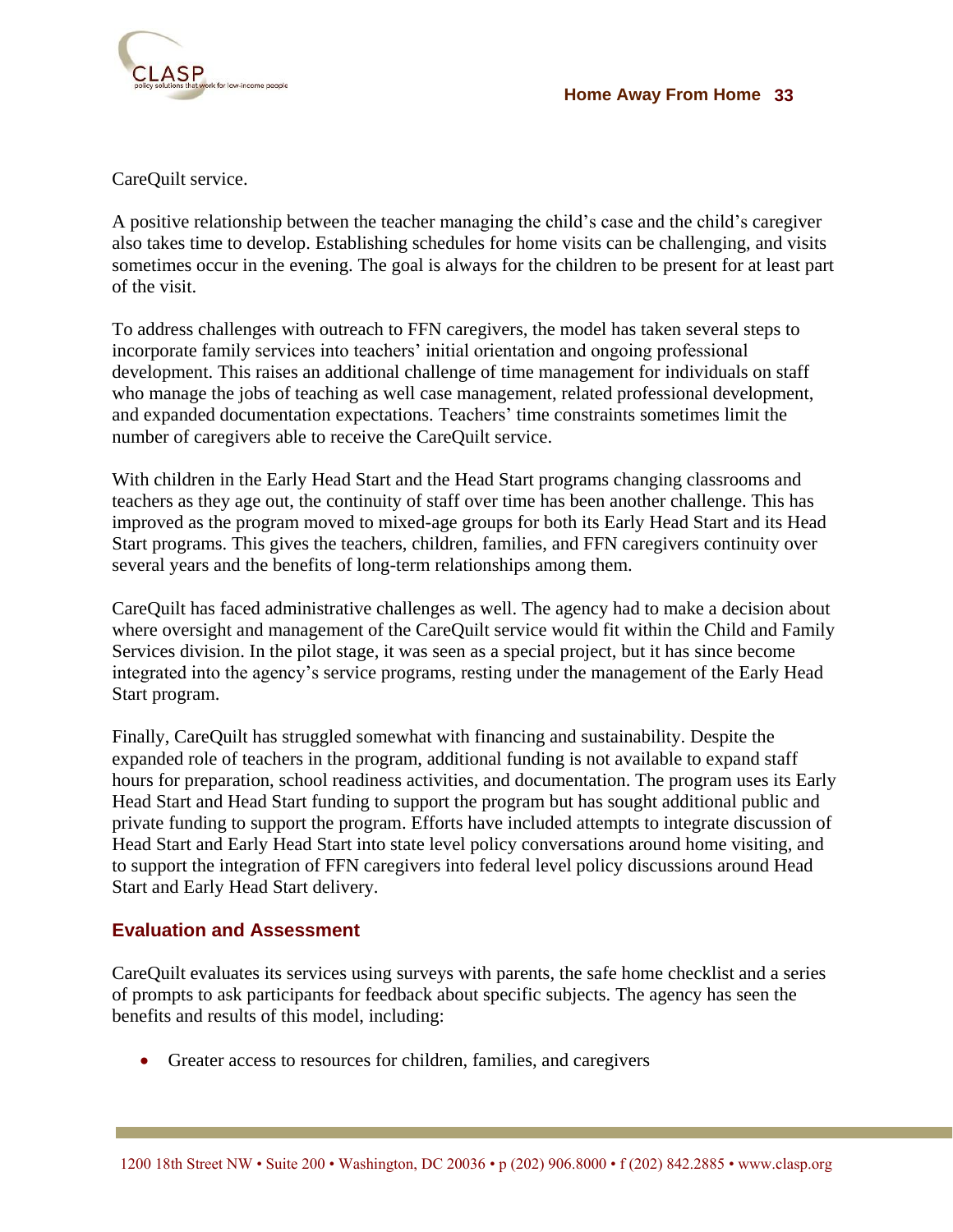

- Increased literacy activities in the caregivers' homes
- Increased access to educational supplies
- Stronger connections to the children's classrooms
- Increased coordination and continuity of efforts toward reaching children's developmental goals, especially for children with special needs
- Improved communication among staff, families, and caregivers
- Increased attendance at program events
- Greater consistency for the child across all environments
- Stronger bonds between children and staff
- Increased awareness about family culture among staff
- Increased staff knowledge and skill in delivery of comprehensive services
- Long-term impacts for children and families if they continue to use the caregiver after leaving Head Start

### **Contact**

Sarah Lavallee CareQuilt Services Phone: 207.680.7233 Email:<sarahl@kvcap.org>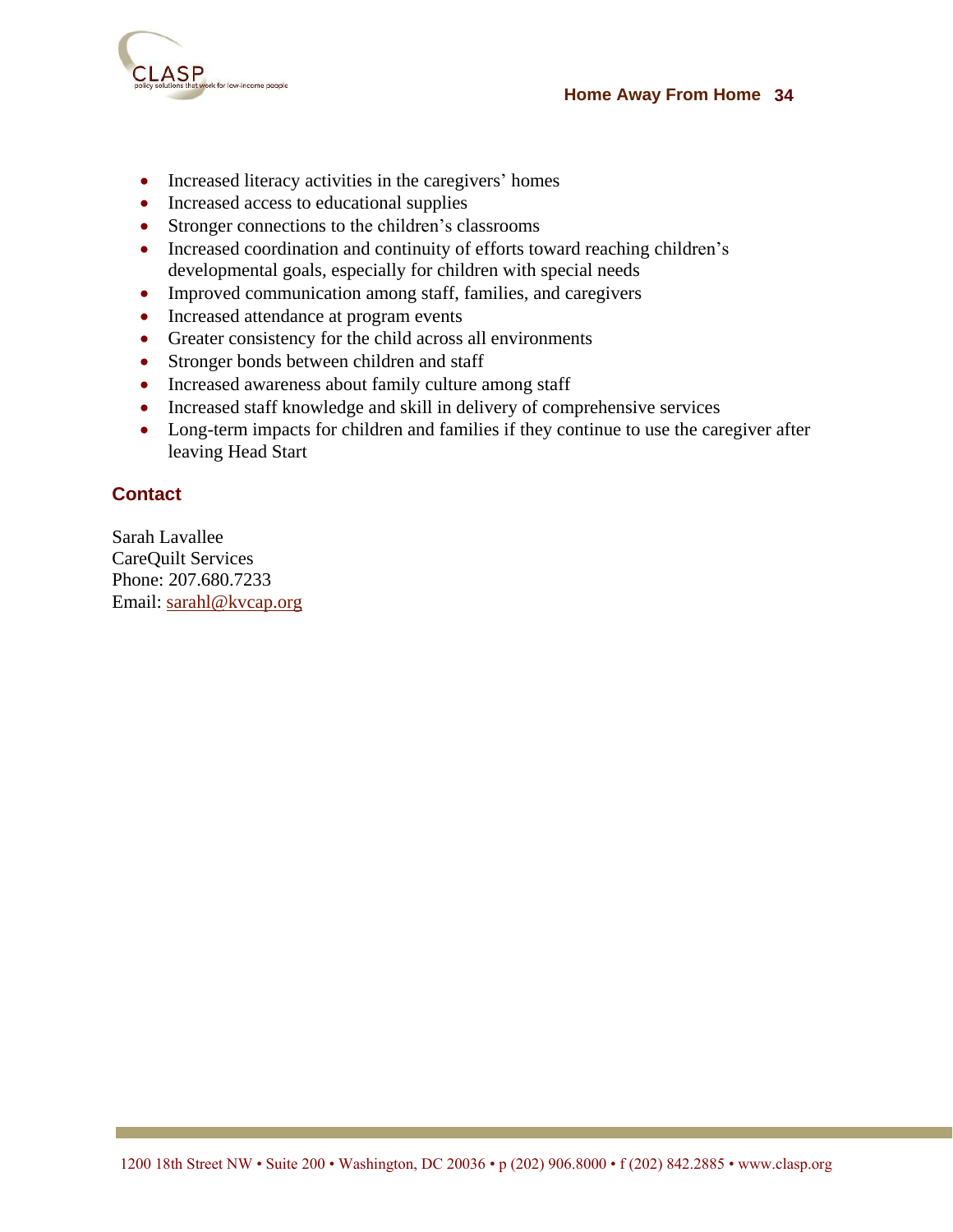

### <span id="page-34-0"></span>**Child Care Home Program: Westchester Jewish Community Services White Plains, New York**

### **Background**

Westchester Jewish Community Services (WJCS), a non-sectarian, not-for-profit multi-service agency, has for over 38 years operated the home visiting model Parent Child Home Program (PCHP) in six communities in Westchester County, New York. PCHP is a research-based early childhood literacy, parenting, and school readiness program. The home visiting model uses trained paraprofessionals to work with families who have not had access to educational and economic opportunities to prepare children for academic success and strengthen families through intensive home visiting.

In 2006, Westchester County conducted a research project that looked at child care utilization in the county. In its report *Westchester County 2006 Child Care Utilization Study*, parents expressed concern over the quality of care for young children, with a special concern for care provided by family child care providers. The study noted only seven family childcare businesses (less than 2 percent of the total) were accredited by the National Association of Family Care (NAFC). In 2007, a private foundation began funding an early childhood initiative that invested in a variety of community agencies providing child care and early education services, while at the same time the local early childhood community was focused on efforts to strengthen staff development and create a professional development system.

One of the initiative"s components was the development of the Child Care Home Program (CCHP) pilot at WJCS, with a focus on improving the quality of family child care services and supporting the providers' efforts in school-readiness for children in their care. The initiative decided to focus on family child care providers because they are frequently isolated and work alone without ongoing support or professional development. Many child care centers, including Head Start programs, offer the benefit of peers, supervision and professional staff development. Family child care providers, working long days from early morning to evening, may have limited time to access training and develop curriculum. CCHP was envisioned as a means to help bridge the gap between providers and center-based staff and across the range of child care service options. In addition, WJCS found that large numbers of low-income working families" preschool-aged children were being cared for by family child care providers, so offering CCHP to these providers could help improve school readiness for those children.

CCHP began in 2007 as a pilot program to provide professional development and support to family child care providers in preparing young children for school success. CCHP is designed to increase the quality of early childhood educational experiences for children in family child care to ensure that they enter school ready to learn. The program was piloted for three years and is now in its second year of full implementation after the pilot ended in 2009. The pilot consisted of seven providers with 60 children each year, with a cost of approximately \$4,000 per provider per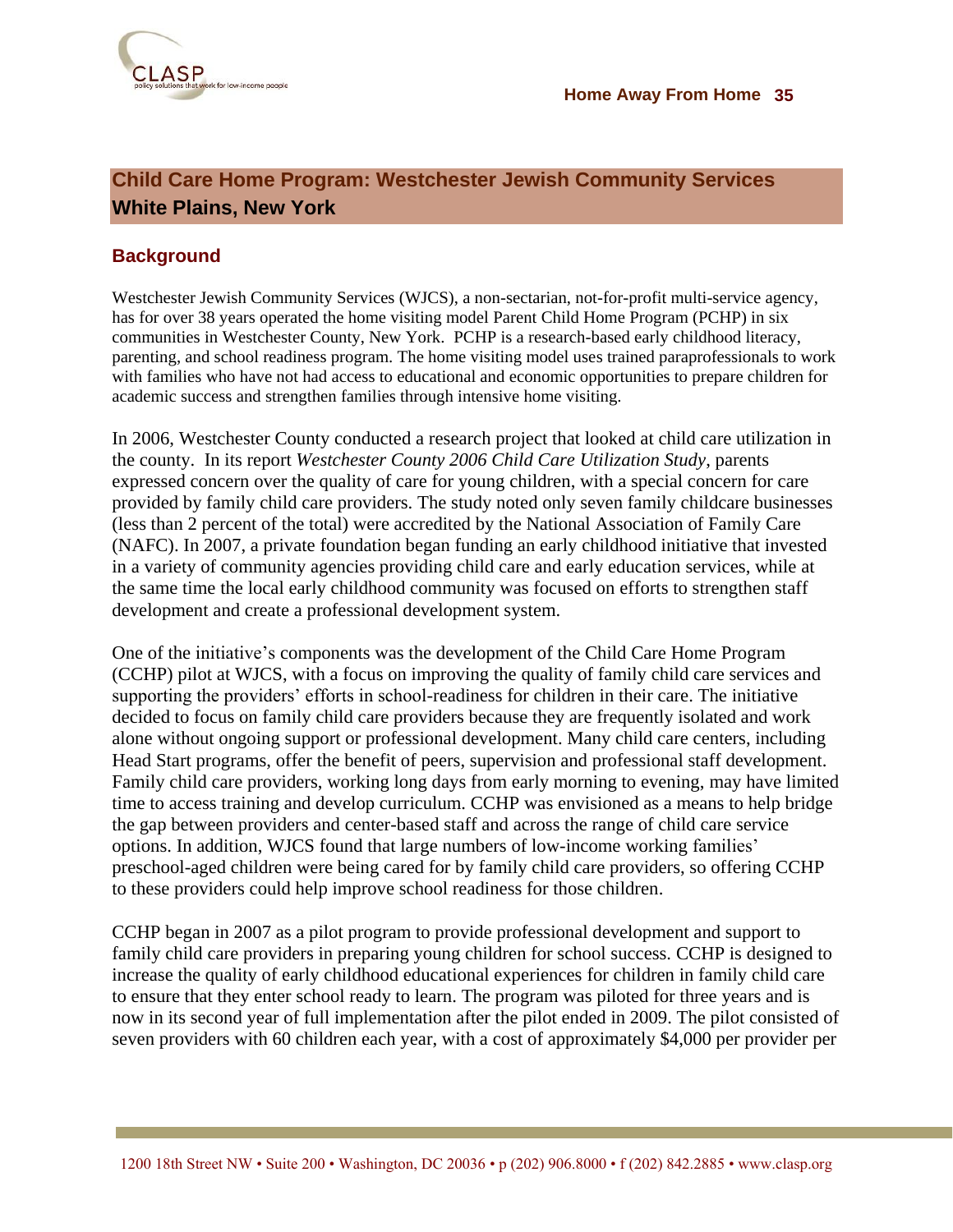

year. Management and supervision costs are now absorbed by the agency"s larger PCHP program for a highly cost effective model.

### **The Model**

PCHP is a home based literacy program for families with children ages 16 months to 4 years old, and is designed to strengthen families and prepare children to succeed academically as well as promote the joy of learning. During half-hour, twice-weekly visits, trained home visitors use specially selected toys and books to provide cognitive enrichment through verbal interaction and special game play. The home visitor models verbal interaction, reading, and play activities, demonstrating how to use the books and toys to build language and emergent literacy skills and promote school readiness. Over the course of their two years in the program, families acquire a library of children's books and a large collection of educational and stimulating toys. Each program cycle consists of a minimum of 23 weeks of home visits, with a minimum of 46 visits total.

The CCHP is modeled after PCHP, and uses similar activities and resources to support family child care providers. CCHP"s objectives are:

- To provide professional development and support to FCC providers in preparing young children for school success through increasing language development and literacy skills;
- To increase the quality of early childhood educational experiences for children in FCC to ensure they enter school ready to learn; and
- To foster the provider/child bond that gives children the intellectual and emotional support necessary to develop pre-literacy and on-going literacy skills while in providers" care.

Outreach to providers within the child care subsidy system has resulted in some new participants. Some non-registered providers have also participated. Providers participate in CCHP for two years in twice weekly 45-minute sessions. Fifteen minutes were added to the PCHP model"s 30 minute session to accommodate the additional children in family child care settings.

The Child Care Home Program has developed a number of programs to help support caregivers and children who have finished the program. They host reunion parties for children who were in the program as infants and toddlers and have graduation parties for providers who complete the two years of the program. Additionally, an alumni program was started recently, which links providers who have finished the program with ongoing technical and peer support.

### **Workforce and Professional Development**

PCHP collaborated with the Childcare Council of Westchester to offer a total of 15 early childhood community education forums to Westchester County FCC providers during the three year pilot. The workshops, offered in the evenings or on Saturday mornings, were attended by 47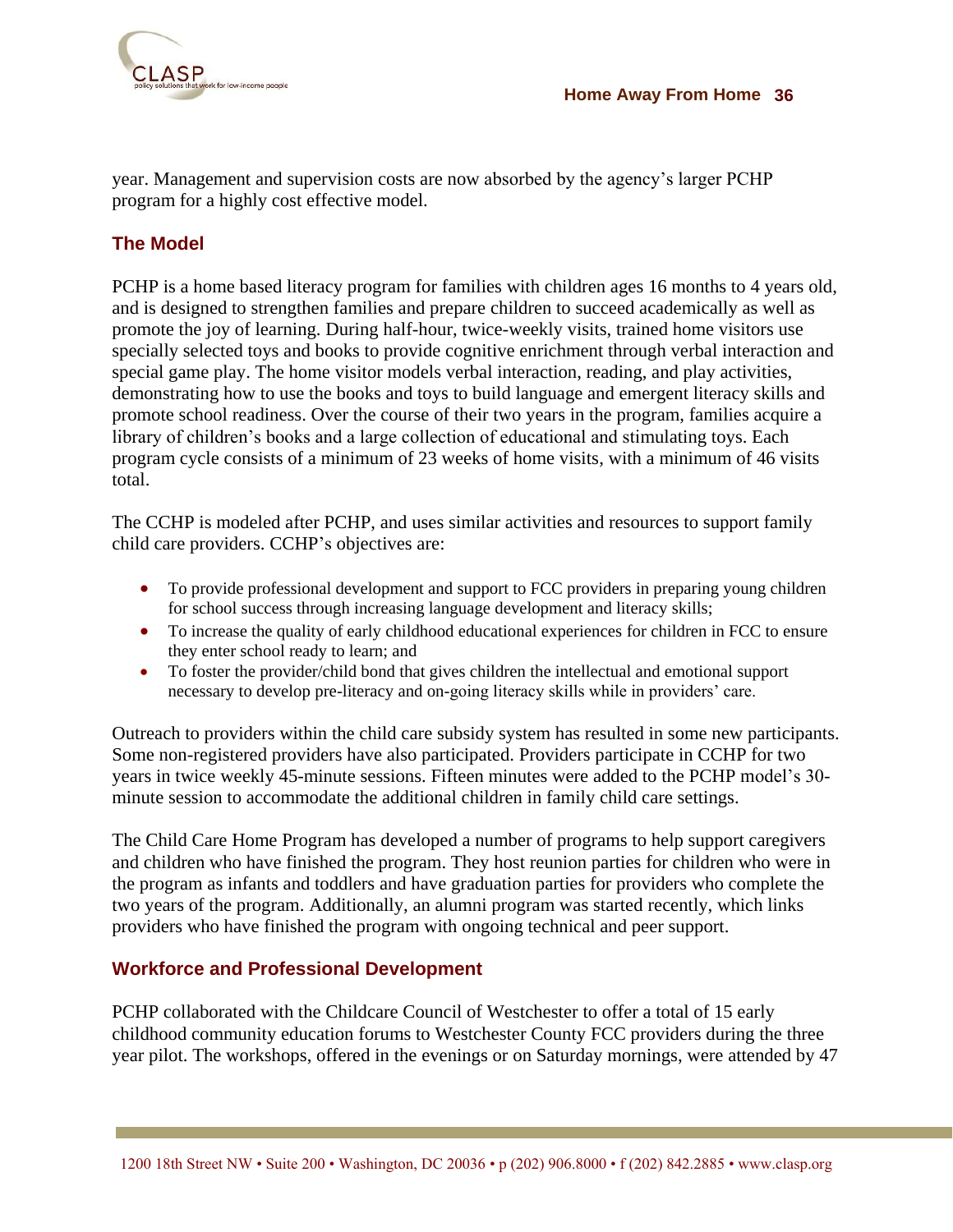

different providers. They were aimed at educating providers on the CCHP model and CCHP techniques, methods, and materials through a variety of hands-on activities.

CCHP relies on modeling to demonstrate positive interactions between children and providers. Trained professionals bring books and toys for the children and demonstrate ways of using the materials to spark positive language-rich interactions and support social and emotional development. They also offer encouragement and praise to the childcare providers. Thus, the program not only models positive interactions with children, but also aims to increase providers" competency and confidence.

### **Implementation and Challenges**

Because WJCS/CCHP has employed relationship-based professional development methods to change FCC provider behaviors, developing a strong relationship between home visitors and FCC providers has been critical and has taken time. Providers must be open and welcoming to the relationship.

The WJCS Parent-Child Home Program has a long history of providing effective services and has a strong positive reputation within the county, so parent participation in PCHP has not been a problem. Traditional methods, such as word of mouth and distribution of flyers in communities, have generally been successful. This was not the case with the Child Care Home Program, however. Its first recruitment effort of mailing letters to the licensed family child care providers in the community resulted in only two providers responding. WJCS had to re-think its outreach and recruitment strategies since this was a new program without any history of success or experience. It required one-on-one discussions with the providers to establish relationships and build trust and confidence with them. The home visiting staff needed to understand and become involved in the community so that a sufficient level of trust could be established. Staff joined community networks and early childhood networks, visited churches, attended community events, conducted surveys at local supermarkets, and offered free workshops on early childhood. They became more familiar to the providers, and eventually were recognized as caring and nonjudgmental sources of support.

Another challenge for the WJCS/CCHP was adapting the PCHP model to meet the program"s goals and objectives. The model had to be altered to incorporate the relationship between home visitors and FCC providers, instead of parents, and to account for the additional children present in an FCC setting. Enrollment forms, environmental assessments, and evaluations all were changed to reflect these differences. The curriculum was also modified to be responsive to having a group of young children in the home, rather than a single child. For example, the CCHP provides multiple books, toys, and supplies to the provider"s home. To give more support to the home visitors in the CCHP, an extra staff meeting per month was added for them to focus on the new skill sets required for their work with providers and groups of children. Still, WJCS/CCHP has sometimes found it challenging to hire home visitors who are comfortable working with groups and have the attitudes and skill set needed to be successful.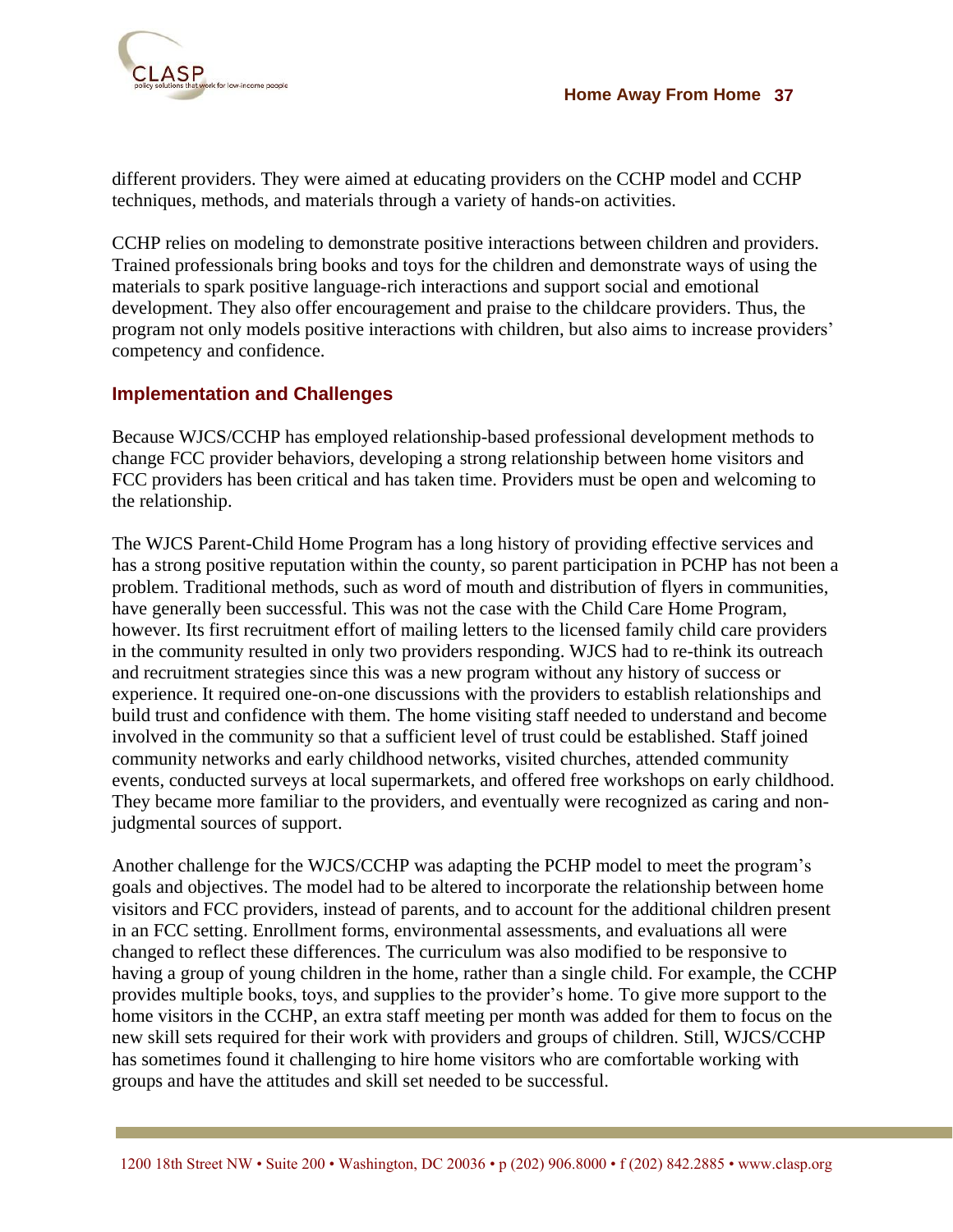

During the later years of the pilot, CCHP made additional changes to the PCHP model to better meet the needs of children in an FCC setting. For example, a borrowing system for theme-based educational backpacks was implemented. The themed backpacks (e.g. nature, transportation, etc.) included a variety of books, puzzles, suggested activities and songs, and could be borrowed for up to three weeks by the FCC provider. While CCHP visitors note that on visit days the provider and children primarily use the materials brought by CCHP that day, the backpacks support the provider in creating a more language rich environment throughout the week. CCHP created an additional lending library specifically for parents. "Family Playbacks" using materials similar to those used in CCHP were created to extend the language-rich experience into the home environment and engage parents as partners in their children"s education.

Sustainability is an ongoing challenge for CCHP. Direct public funding is needed to make the CCHP sustainable and to expand it. Currently, the CCHP program is privately funded, while PCHP is funded by Westchester County, Federal Safe Schools/Healthy Students funding and private endowments. As CCHP grows and expands, there will be a need for additional resources and potentially public funding.

### **Evaluation and Assessment**

To ensure success and maintain the highest quality of service WJCS/CCHP adheres to a strong monitoring system. This includes weekly staff supervision meetings, monthly progress reports of all programs, mid-year and end-of-year evaluations, adherence to PCHP National Standards, and adherence to the WJCS Program Quality Assurance standards.

Based on the evaluations conducted during the pilot, the program model has proven to be successful. In 2009 and 2010, CCHP succeeded in increasing provider warmth, positive reactions, encouragement of child independence, and clarity in directives. It also promoted increased conversations between providers and children while decreasing negative caregiving behaviors. There were visible changes in providers' home environments that made them more conducive to early learning. The program succeeded in connecting providers to the community and its local resources, such as the library.

The pilot program used the 20-item Parent and Child Together (PACT) tool to assess interactions between childcare providers and children who participated in the Child Care Home Program. In 2009, providers were evaluated at the start and end of the program year. Observations lasted about 10 minutes and the providers were rated on the PACT items. Over the course of their participation in CCHP, child care providers improved on 19 of the 20 items. The CCHP promoted increased amounts of conversations between adults and children. Adults seemed warmer and more comforting, and verbalized affection more often. Increasing amounts of positive behavior were shown, as adults expressed approval and used positive reinforcement, and less negative behavior was displayed, as they refrained from scolding. The adults improved at responding to and satisfying the children"s needs. Over the course of the year, they increased their attempts to facilitate their children in self-direction, encourage the children"s independence,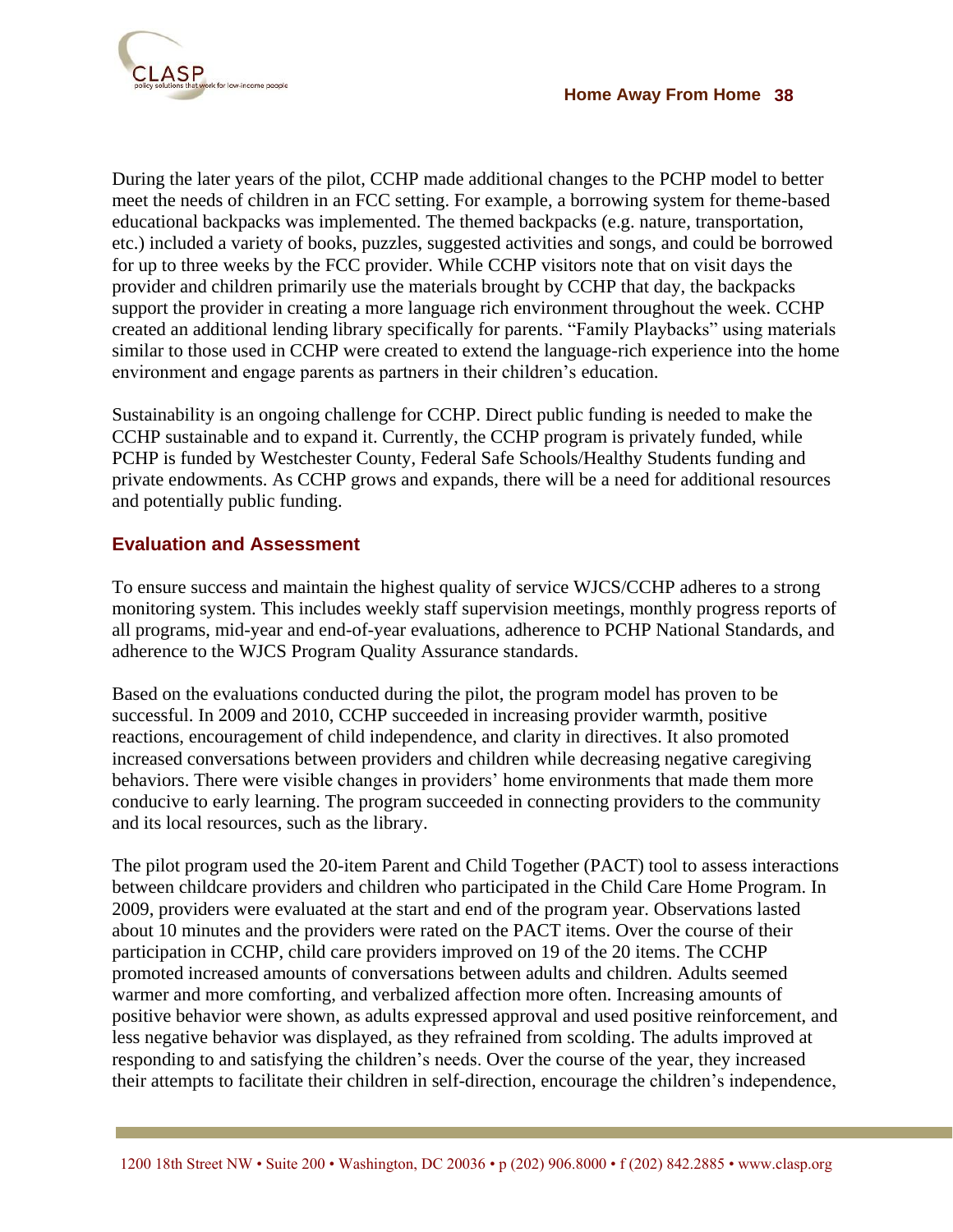

and discourage over-dependence. In addition, they displayed greater clarity in verbalizing their expectations, gaining the children's attention, verbalizing reasons for obedience, encouraging an understanding of directives, and persevering in enforcing their directives. Child care providers also appeared to be increasingly prepared to respect the children"s negative reactions to directives.

The program, now in full implementation, continues to use the PACT tool to assess child care providers and children in the program, and tracks those results as well as child attendance.

### **Contact**

Patrice Cuddy Director, Parent Child Programs Westchester Jewish Community Services Phone: 914.949.7699 x324 Email:<PCuddy@wjcs.com>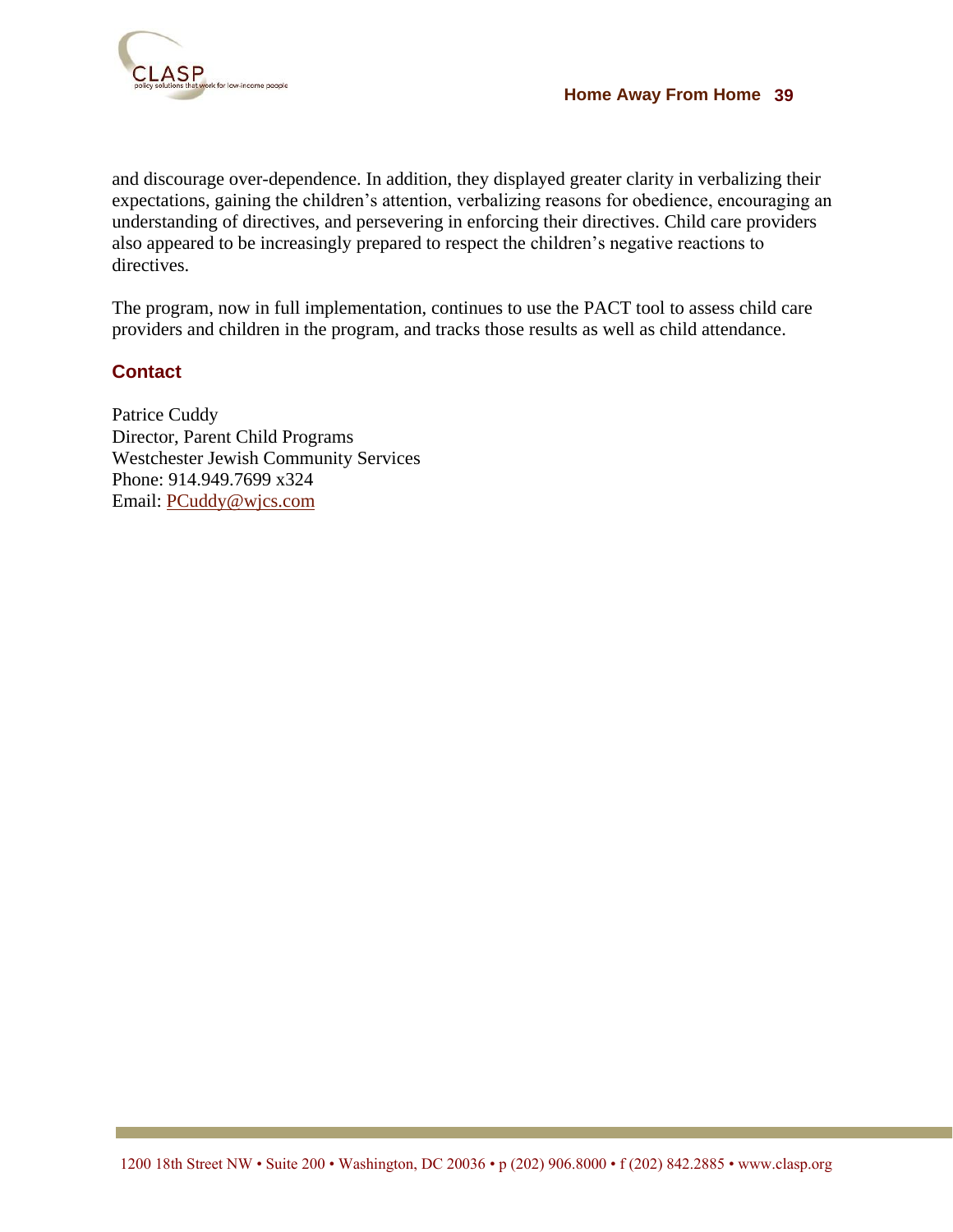

### <span id="page-39-0"></span>**Home Instruction for Parents of Preschool Youngsters (HIPPY): Montgomery Public Schools Montgomery, Alabama**

### **Background**

In October 1993, Montgomery Public Schools established the first Home Instruction for Parents of Preschool Youngsters (HIPPY) program in the state of Alabama. It is now part of a statewide network, with HIPPY programs in 29 counties. Initially, 60 children age 4 years old were served. The results at the end of the year were astounding, with 79 percent of the children passing the state's Kindergarten Readiness Test. Each year has seen an increase in the passage rate of the Kindergarten Readiness test, with the year ending in May 2007 having a 97 percent passage rate. Those not passing were identified as having special needs such as Downs Syndrome and Attention Deficit Disorder.

The Montgomery HIPPY program targets at-risk families, many of whom have few resources and may have limited access to books and other elements that support literacy development in the home. In 2009 and 2010, HIPPY served 199 families and 204 children. That year, 10 grandparents acting as a family, friend, and neighbor (FFN) caregivers were involved in the program, and the district provided the HIPPY program to those grandparents in their FFN role.

### **The Model**

HIPPY is a home visiting model that uses parent involvement strategies to develop school readiness, and helps parents prepare their 3-, 4-, and 5- year old children for success in school and beyond. HIPPY helps parents empower themselves as their children's first teacher by giving them the tools, skills and confidence they need to work with their children in the home. The program is designed to bring families, organizations and communities together and remove any barriers to participation that may include limited financial resources or lack of education.

The two major components of HIPPY are home visits and group meetings. Home visits develop partnerships and relationships between home visitors and parents and/or grandparents (FFN caregivers). During each visit, the home visitor provides the parent or FFN caregiver with the tools and materials that enable them to work directly with their child on developmentally appropriate, skill building activities. The curriculum includes 30 weekly activity packets, nine storybooks and a set of 20 manipulative shapes for each year. The HIPPY curriculum primarily targets cognitive development, focusing on language, problem solving, logical thinking and perceptual skills, and all activities are developmentally appropriate. The packets are written in a clear scripted format that is designed to provide guidance for parents and ensure a successful learning experience for the parent and/or FFN caregiver and child working together in their own home.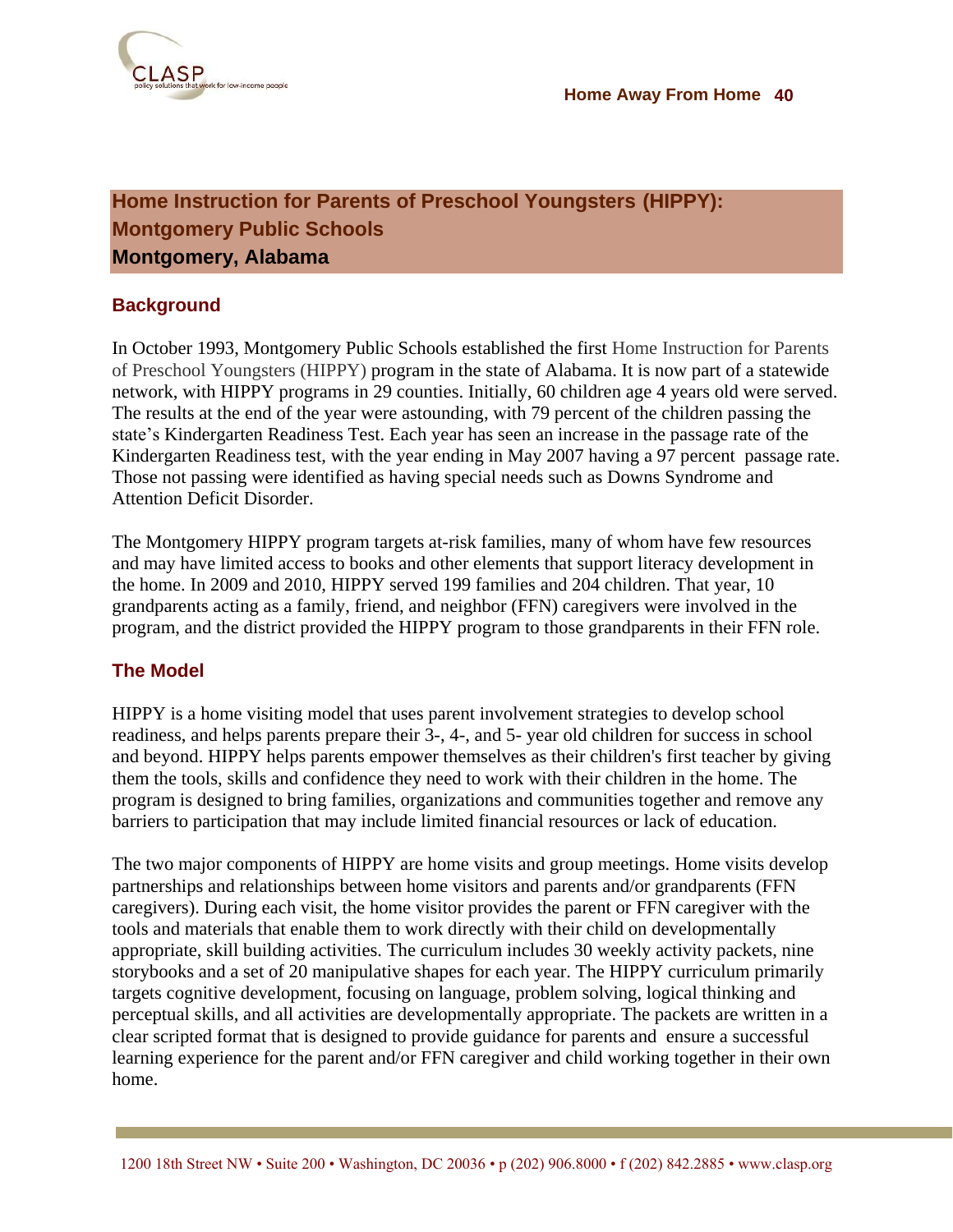

The relationships formed during home visits are supported through bi-weekly group meetings. Group meetings allow parents and/or FFN caregivers to come together and share their experiences. The group meetings also serve to alleviate any isolation the parents or FFN caregivers may be experiencing in their homes, and provide opportunities to learn from and teach one another. The group meetings review the previous week"s activities and then focus on the upcoming week"s activity. Child care provided during the group meeting allows for social interactions for the children as well.

Role playing is used throughout the HIPPY program by all participants. The coordinators and home visitors role play activities every week, taking turns in the roles of parent and child. Home visitors then role play the activities with parents at home or in group meetings, and the parent does the activities with his or her child after the home visit. The role playing method of instruction is designed to be easily managed by home visitors, and to allow parents with limited reading ability an opportunity to become effective first teachers for their children. Ideally, it also promotes a comfortable, non-threatening learning environment.

### **Workforce and Professional Development**

The implementation of the HIPPY model is centered on the recruitment, training and professional development of parents from the immediate community. These parent educators provide the home instruction and are key to the design of HIPPY.

The HIPPY program is delivered by home visitors who come from participating communities and are or have been parents in the program. Coming from the community allows home visitors to more easily develop trusting relationships with the families, and because they have used the HIPPY materials with their own children, home visitors identify with the kinds of challenges parents face. HIPPY coordinators provide weekly and periodic in-service training to increase the knowledge, confidence and effectiveness of the home visitors.

### **Implementation and Challenges**

The Montgomery HIPPY program has two coordinators and 12 parent educators. Nine communities are served by the program located at five public schools. Montgomery HIPPY partners with Alabama Public Health, the Wellness Coalition, Family Guidance, the Montgomery County District Attorney"s Office, the Helping Families Initiative, the Montgomery Housing Authority, the Montgomery Area Community Foundation, and Parents As Teachers. Funding comes from the Alabama legislature, federal ESEA Title I funding, Montgomery Area SafeSchools, and River Region Steps to a Healthier Alabama.

The Montgomery program began serving grandparents caring for children in response to changing community needs. The HIPPY program did not actively recruit FFN caregivers into their program but included them as family situations changed. Because the program evolved in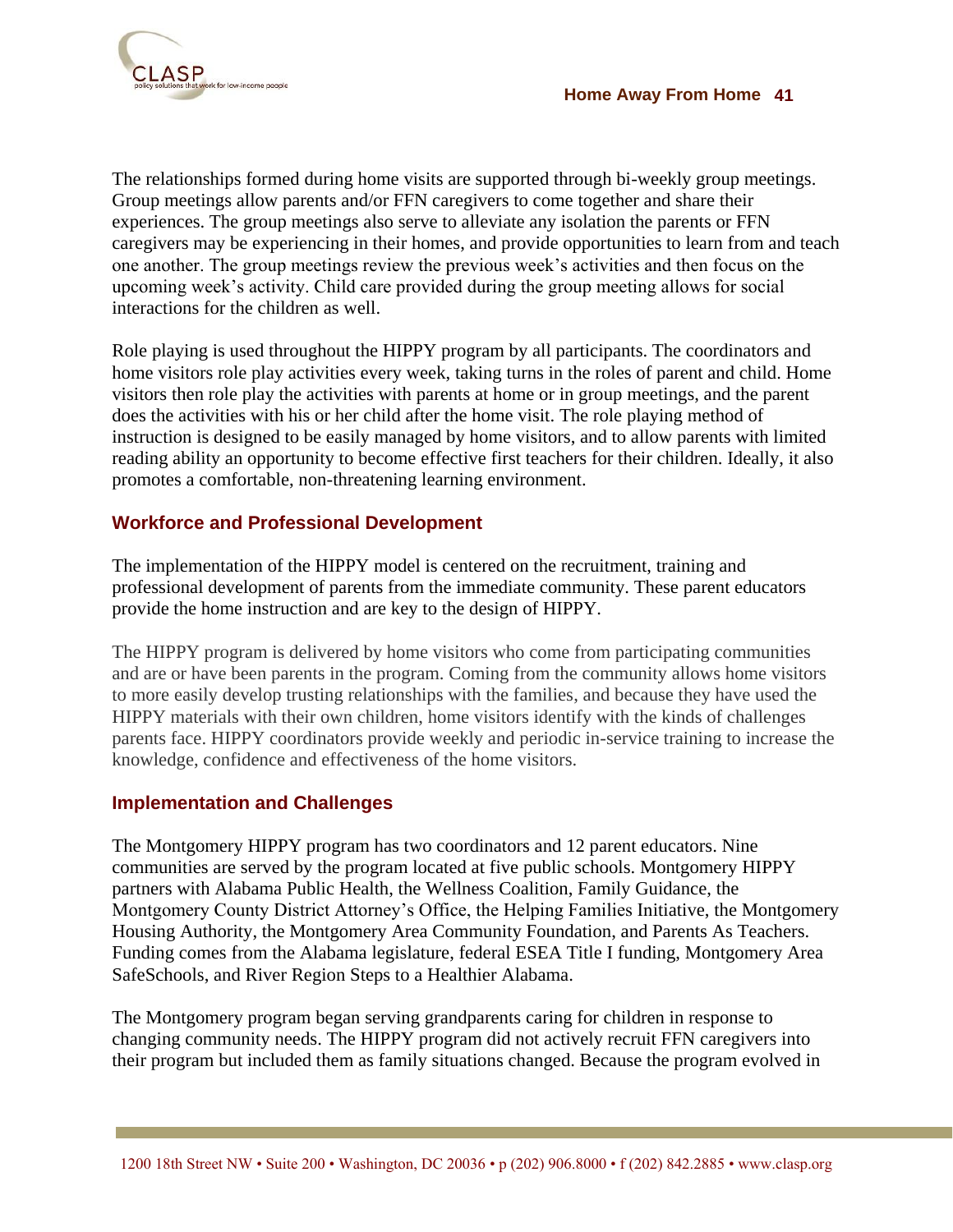

this way, the Montgomery HIPPY program did not face any recruitment or participation challenges, and it chose not to make any modifications in program design as the service moved from parents' homes to grandparents' homes. The group meetings were open to anyone who was involved in the child"s life. Many times, both the parent and the grandparent would attend. Montgomery HIPPY has, however, experienced financial challenges. Recent budget cuts have led to a decline in the number of families served.

### **Evaluation and Assessment**

Montgomery HIPPY evaluates its program using a number of different tools including assessing children using the Peabody Picture Vocabulary Test, a pre- and post-Kindergarten evaluation, and a parent evaluation. Earlier evaluations of the Montgomery HIPPY program (2008) showed increases in PPVT and Kindergarten readiness evaluation scores for both 3-year-olds and 4-yearolds participating in HIPPY. Evaluation results from 2010 are not yet available.

### **Contact**

Laura Collins HIPPY Facilitator Montgomery Public Schools Phone: 334.269.3768 Email: [laura.collins@mps.k12.al.us](mailto:laura.collins@mps.k12.al.us)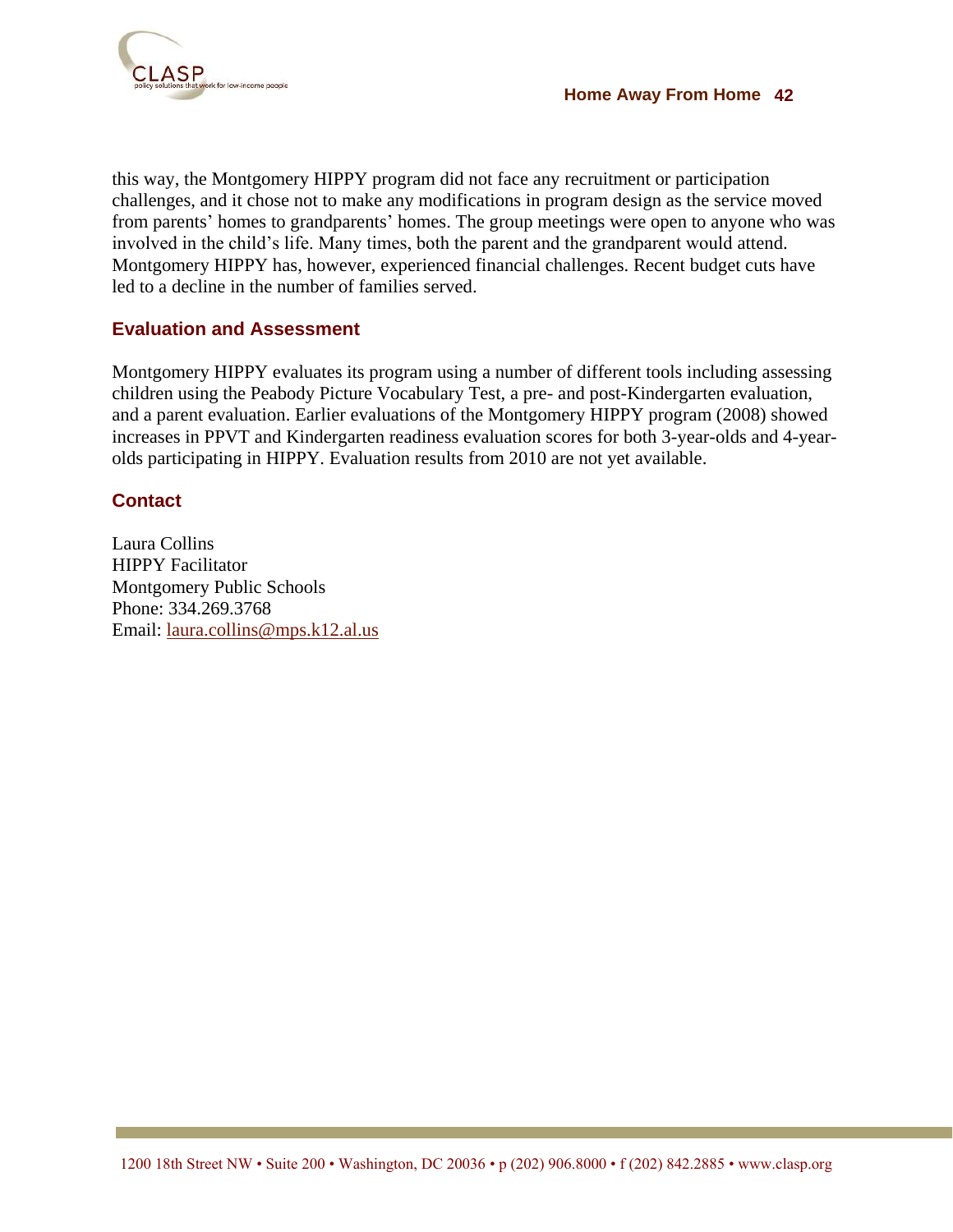

| <b>Model</b>                                    | <b>Populations Served</b>                                                                                                                                                                                                                                                                                                        | <b>Professional</b><br>Development/<br><b>Workforce</b><br><b>Requirements</b>                                                                                                                                                                                                                                                                                                       | <b>Services to</b><br>children,<br>families, and/or<br>caregivers                                                                                                         | <b>Cultural and</b><br><b>Linguistic</b><br><b>Competency</b>                                                                                                   |
|-------------------------------------------------|----------------------------------------------------------------------------------------------------------------------------------------------------------------------------------------------------------------------------------------------------------------------------------------------------------------------------------|--------------------------------------------------------------------------------------------------------------------------------------------------------------------------------------------------------------------------------------------------------------------------------------------------------------------------------------------------------------------------------------|---------------------------------------------------------------------------------------------------------------------------------------------------------------------------|-----------------------------------------------------------------------------------------------------------------------------------------------------------------|
| <b>Early Head Start Home</b><br><b>Visiting</b> | Low-income<br>$\bullet$<br>pregnant women<br>Families with<br>$\bullet$<br>children from birth<br>through age 3;<br>Families at or below<br>the federal poverty<br>level<br>Children eligible in<br>$\bullet$<br>their state for Part C<br>services under the<br>Individuals with<br><b>Disabilities</b><br><b>Education Act</b> | Home visitors are<br>required to have<br>knowledge and<br>experience in child<br>development; child<br>health, safety, and<br>nutrition; adult<br>learning principles;<br>and family<br>dynamics. There is<br>a goal that at least<br>50 percent of<br>teachers have a<br>bachelor's or<br>master's degree by<br>2013, but as of now<br>there is not an<br>education<br>requirement. | EHS home-based<br>services include<br>one weekly 90-<br>minute home visit<br>and two group<br>socialization<br>activities per month<br>for parents and<br>their children. | EHS materials and<br>program activities<br>can be adapted at<br>the program level<br>to meet the<br>linguistic and<br>cultural needs of<br>the families served. |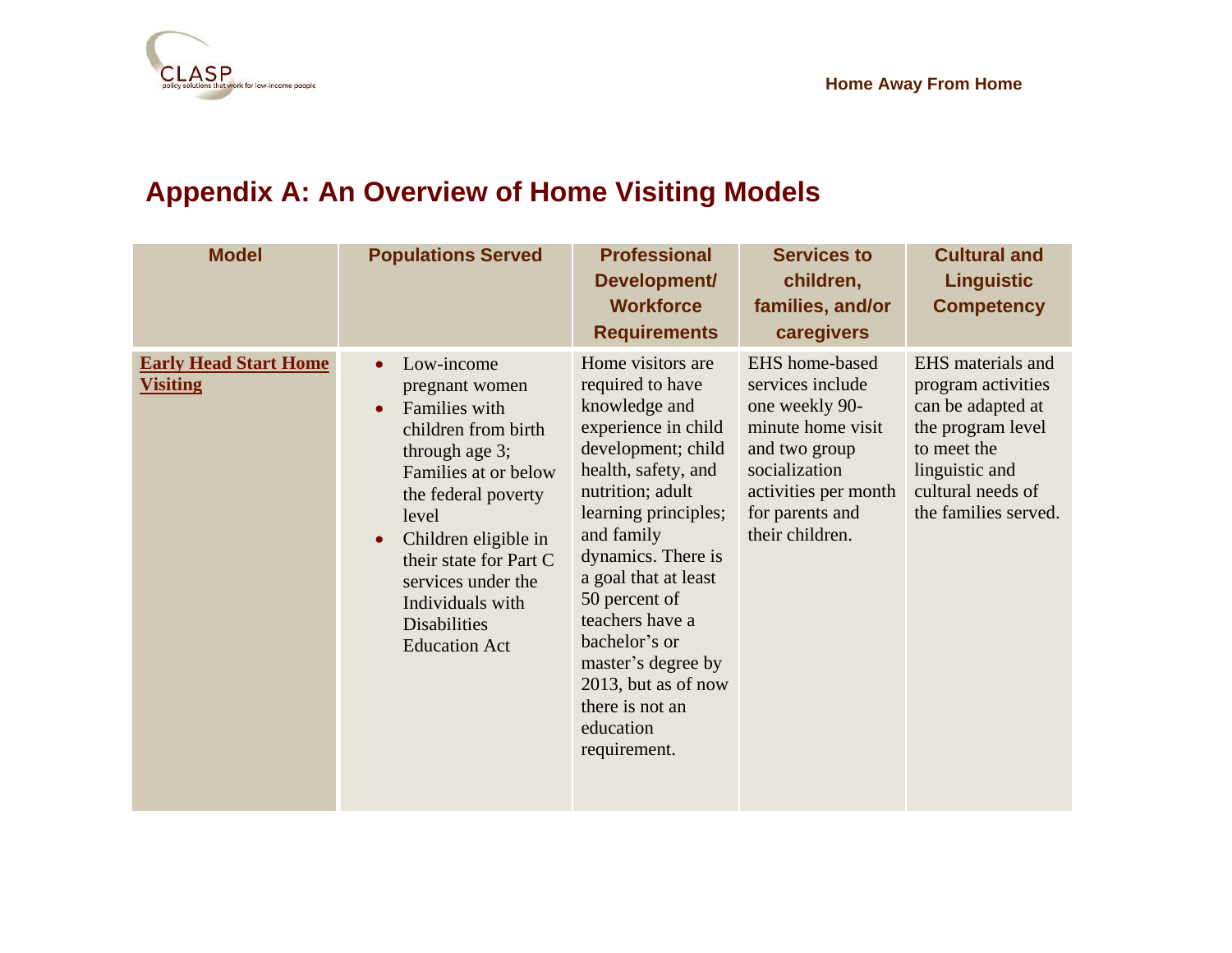

### **Home Away From Home**

| <b>Model</b>                 | <b>Populations Served</b>                                                                                                                                                                                                        | <b>Professional</b><br>Development/<br><b>Workforce</b><br><b>Requirements</b>                                                                      | <b>Services to</b><br>children,<br>families,<br>and/or<br>caregivers                                                                                                                                                                                                                                | <b>Cultural and</b><br><b>Linguistic</b><br><b>Competency</b> |
|------------------------------|----------------------------------------------------------------------------------------------------------------------------------------------------------------------------------------------------------------------------------|-----------------------------------------------------------------------------------------------------------------------------------------------------|-----------------------------------------------------------------------------------------------------------------------------------------------------------------------------------------------------------------------------------------------------------------------------------------------------|---------------------------------------------------------------|
| <b>Family Check Up</b> (FCU) | Families and children<br>ages 2 to 17 with certain<br>risk factors, including:<br>socioeconomic<br>$\bullet$<br>indicators<br>child conduct<br>$\bullet$<br>problems<br>academic failure<br>$\bullet$<br>depression<br>$\bullet$ | Parent<br>consultants who<br>have been<br>trained in the<br>program model<br>and have an<br>advanced degree<br>in psychology or<br>a related field. | FCU is<br>comprised of<br>three sessions<br>that typically<br>occur within the<br>home. Following<br>these three<br>sessions, the<br>Everyday<br>Parenting<br>curriculum<br>provides a basis<br>for more<br>intensive<br>parenting<br>support. The FCU<br>model involves<br>yearly "check-<br>ups." | Family Check Up<br>is available in<br>English and<br>Spanish. |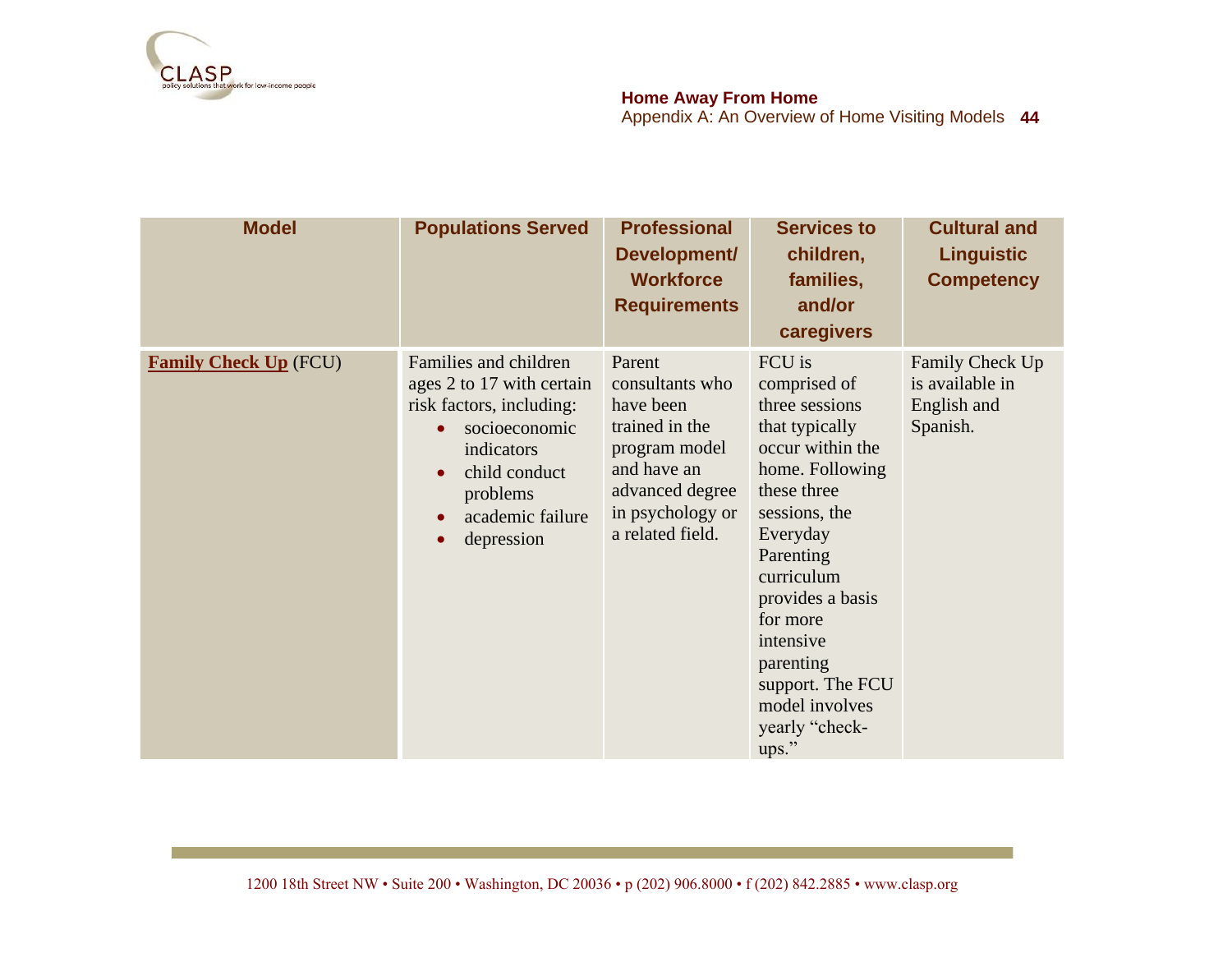

#### **Home Away From Home**

| <b>Model</b>                          | <b>Populations Served</b>                                                                                                                                                                                                                                                                                                                                                                                                                 | <b>Professional</b><br>Development/<br><b>Workforce</b><br><b>Requirements</b> | Services to children,<br>families, and/or<br>caregivers                                                                                                                                                                                                                                                                                                                  | <b>Cultural and</b><br>Linguistic<br><b>Competency</b>                                                                                                                       |
|---------------------------------------|-------------------------------------------------------------------------------------------------------------------------------------------------------------------------------------------------------------------------------------------------------------------------------------------------------------------------------------------------------------------------------------------------------------------------------------------|--------------------------------------------------------------------------------|--------------------------------------------------------------------------------------------------------------------------------------------------------------------------------------------------------------------------------------------------------------------------------------------------------------------------------------------------------------------------|------------------------------------------------------------------------------------------------------------------------------------------------------------------------------|
| <b>Healthy Families America (HFA)</b> | <b>Families</b> with<br>children with specific<br>risk factors,<br>including:<br>single<br>$\bullet$<br>parenthood<br>low-income<br>$\bullet$<br>history of<br>$\bullet$<br>substance<br>abuse<br>mental health<br>issues<br>domestic<br>violence<br>HFA requires that<br>families be enrolled<br>prenatally or within<br>the first three months<br>after a child's birth<br>and stay enrolled until<br>the child enters<br>kindergarten. | Pre-service and in-<br>service training                                        | <b>HFA</b> includes<br>screenings and<br>assessments, and<br>home visiting<br>services. In addition,<br>many HFA programs<br>offer services such as<br>parent support groups<br>and father<br>involvement<br>programs. HFA<br>allows local sites to<br>formulate program<br>services and activities<br>that correspond to the<br>specific needs of their<br>communities. | Providers are required<br>to have basic training<br>in cultural<br>competency. Staff<br>and materials are<br>expected to reflect the<br>diversity of the<br>families served. |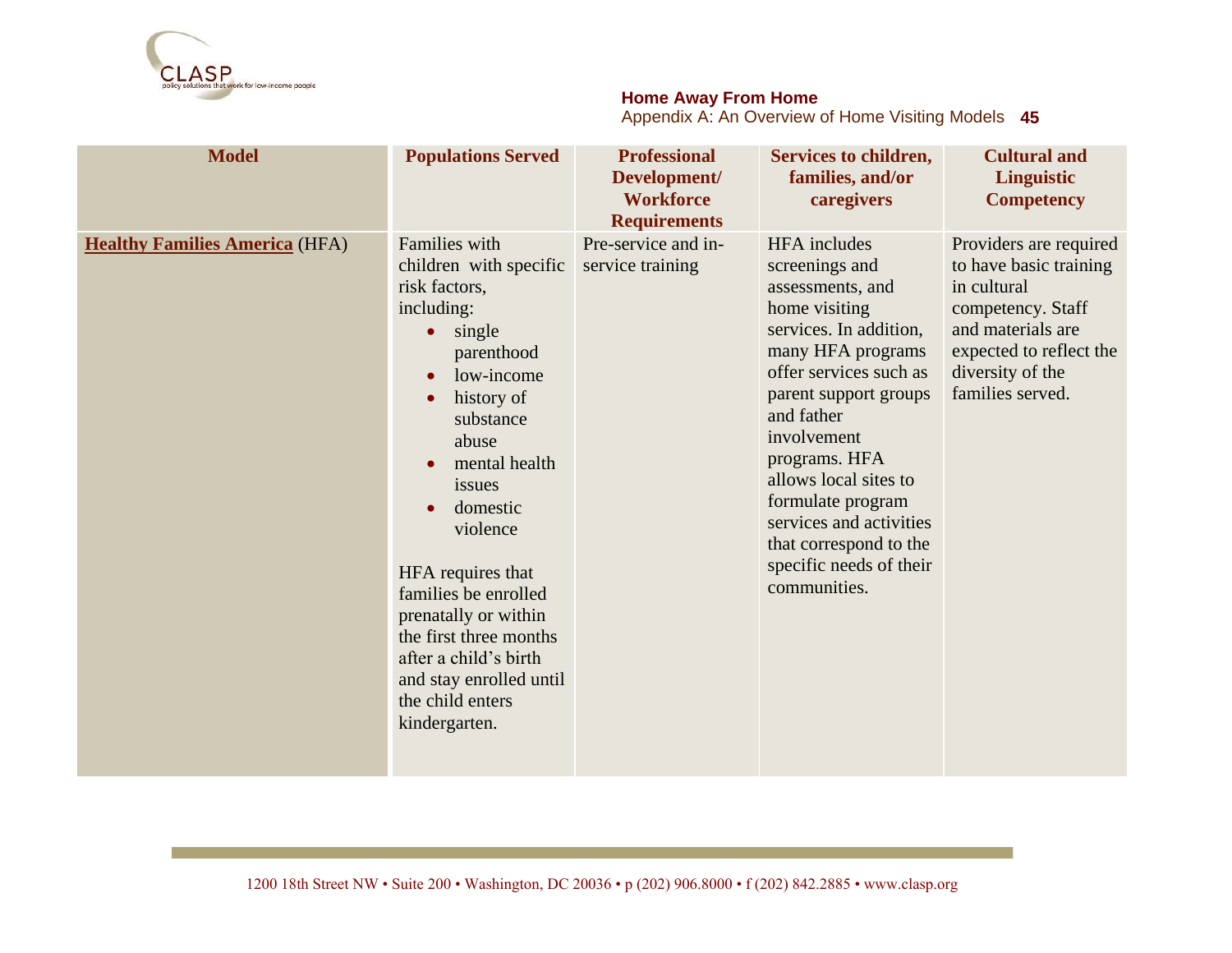

### **Home Away From Home**

| <b>Model</b>                            | <b>Populations Served</b>                     | <b>Professional</b><br>Development/<br><b>Workforce</b><br><b>Requirements</b>                              | Services to children,<br>families, and/or<br>caregivers                                                                                                                                                                                                                                                                                                                                                                                                                                                                                                                                                                                                                             | <b>Cultural and</b><br><b>Linguistic</b><br><b>Competency</b>   |
|-----------------------------------------|-----------------------------------------------|-------------------------------------------------------------------------------------------------------------|-------------------------------------------------------------------------------------------------------------------------------------------------------------------------------------------------------------------------------------------------------------------------------------------------------------------------------------------------------------------------------------------------------------------------------------------------------------------------------------------------------------------------------------------------------------------------------------------------------------------------------------------------------------------------------------|-----------------------------------------------------------------|
| <b>Healthy Steps for Young Children</b> | Parents with children from<br>birth to age 3. | The Healthy Steps<br>professional has<br>training in mental<br>health, social work or<br>child development. | The Healthy Steps national<br>office requires that, at a<br>minimum, participating<br>practices offer the<br>following services: home<br>visits offered as soon after<br>a newborn is discharged<br>from the hospital; well-<br>child visits; child<br>development and family<br>health checkups, including<br>formal developmental<br>screens; a child<br>development telephone<br>information line; referrals<br>for children and parents;<br>age-appropriate books for<br>children; and written<br>materials for parents on<br>topics such as toilet<br>training, discipline, and<br>nutrition. In addition,<br>participating practices<br>might offer parent support<br>groups. | <b>Healthy Steps is</b><br>available in English and<br>Spanish. |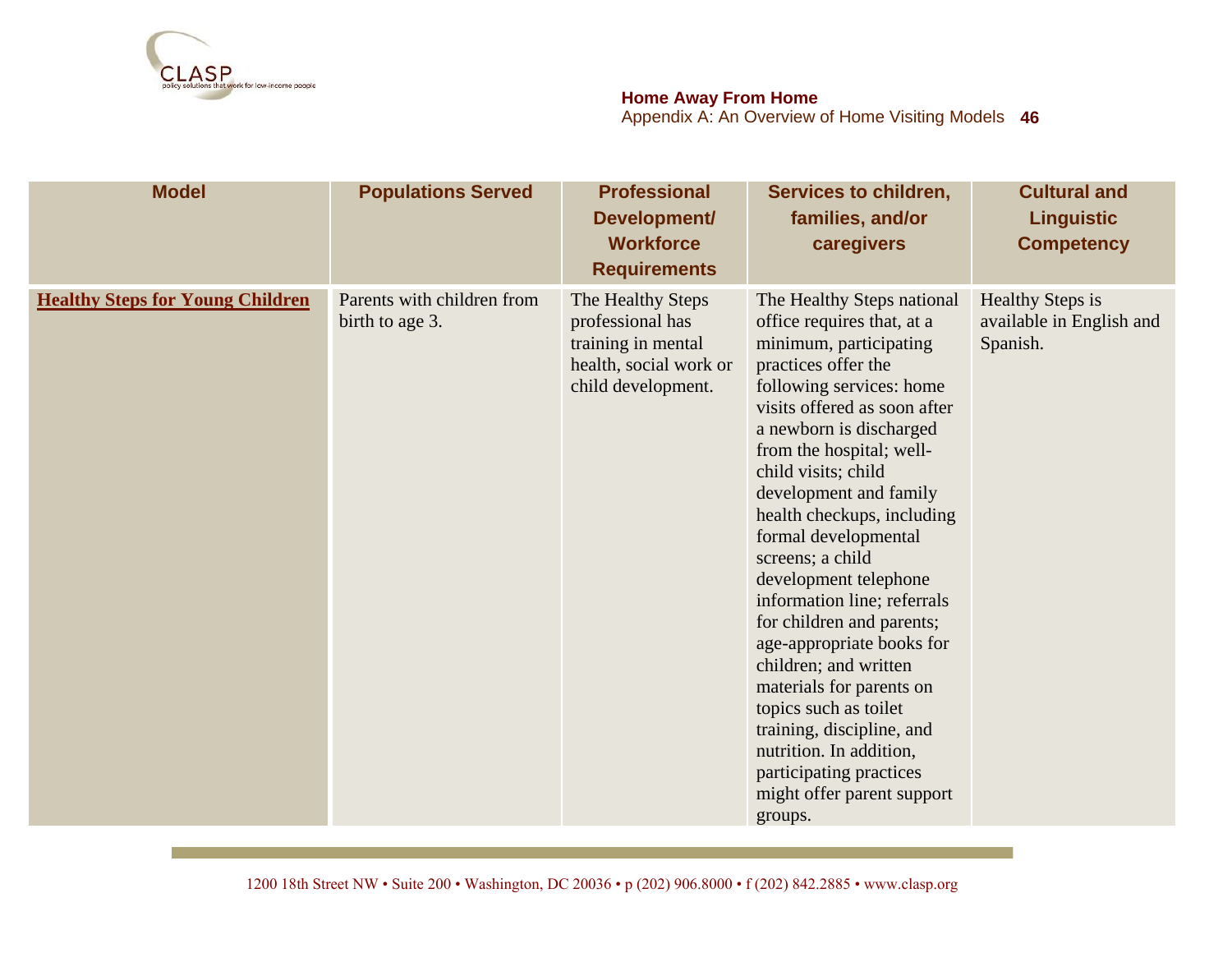

#### **Home Away From Home** Appendix A: An Overview of Home Visiting Models **47**

| <b>Home Instruction for Parents of</b><br><b>Preschool Youngsters (HIPPY)</b> | Parents with children<br>ages 3 to 5 who:<br>doubt their<br>$\bullet$<br>ability to<br>instruct their<br>children and<br>prepare them<br>for school<br>had negative<br>school<br>experiences<br>themselves<br>have limited<br>formal<br>education,<br>limited<br>financial<br>resources, or<br>other risk<br>factors | Home visitors are<br>instructed in role play. | <b>HIPPY</b> includes home<br>visits and group<br>meetings. | Materials are available<br>in English and Spanish.<br>Pre-service training for<br>Spanish speaking home<br>visiting staff is<br>conducted by a bi-<br>lingual trainer. Other<br>language<br>accommodation is made<br>at the local level. |
|-------------------------------------------------------------------------------|----------------------------------------------------------------------------------------------------------------------------------------------------------------------------------------------------------------------------------------------------------------------------------------------------------------------|-----------------------------------------------|-------------------------------------------------------------|------------------------------------------------------------------------------------------------------------------------------------------------------------------------------------------------------------------------------------------|
|-------------------------------------------------------------------------------|----------------------------------------------------------------------------------------------------------------------------------------------------------------------------------------------------------------------------------------------------------------------------------------------------------------------|-----------------------------------------------|-------------------------------------------------------------|------------------------------------------------------------------------------------------------------------------------------------------------------------------------------------------------------------------------------------------|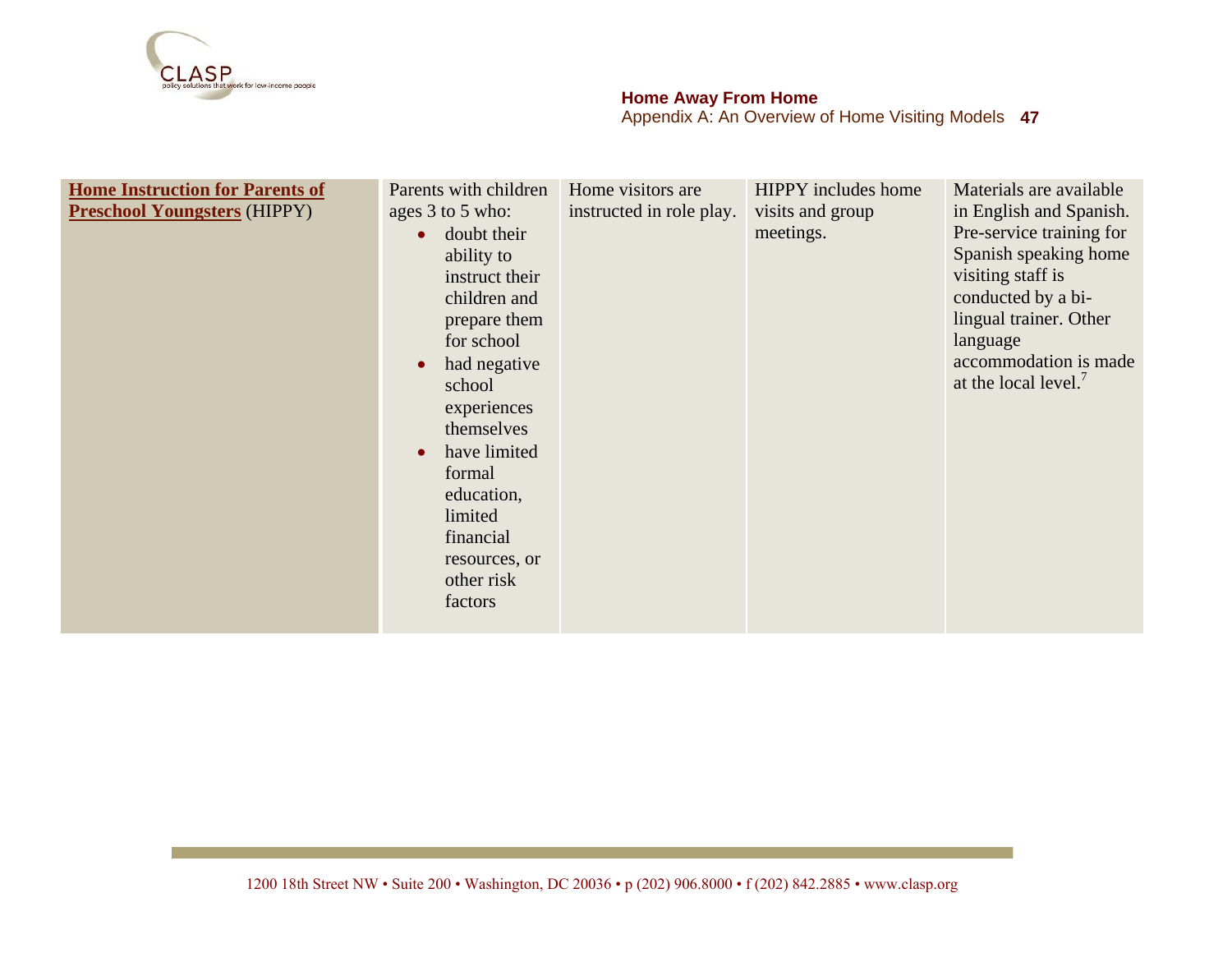

| <b>Model</b>                                    | <b>Populations</b><br><b>Served</b>                                                                                                                                                                                                                                                       | <b>Professional</b><br>Development/<br><b>Workforce</b><br><b>Requirements</b>                                                                                                                      | <b>Services to</b><br>children, families,<br>and/or caregivers                                         | <b>Cultural and</b><br><b>Linguistic</b><br><b>Competency</b>                                                                                                   |
|-------------------------------------------------|-------------------------------------------------------------------------------------------------------------------------------------------------------------------------------------------------------------------------------------------------------------------------------------------|-----------------------------------------------------------------------------------------------------------------------------------------------------------------------------------------------------|--------------------------------------------------------------------------------------------------------|-----------------------------------------------------------------------------------------------------------------------------------------------------------------|
| <b>Nurse Family</b><br><b>Partnership</b> (NFP) | First-time, low-<br>income mothers and<br>their children,<br>prenatal through age<br>2. NFP requires a<br>client to be enrolled<br>in the program early<br>in her pregnancy and<br>to receive a first<br>home visit no later<br>than the end of the<br>woman's 28th week<br>of pregnancy. | Must be registered<br>professional nurses<br>with a minimum of a<br>Baccalaureate degree<br>in nursing. All nurse<br>home visitors must<br>complete core<br>educational session<br>required by NFP. | NFP includes one-on-<br>one home visits<br>between a trained<br>public health nurse<br>and the client. | NFP materials are<br>available in English<br>and Spanish, and<br>nurses speak other<br>languages based on<br>the needs of specific<br>populations. <sup>8</sup> |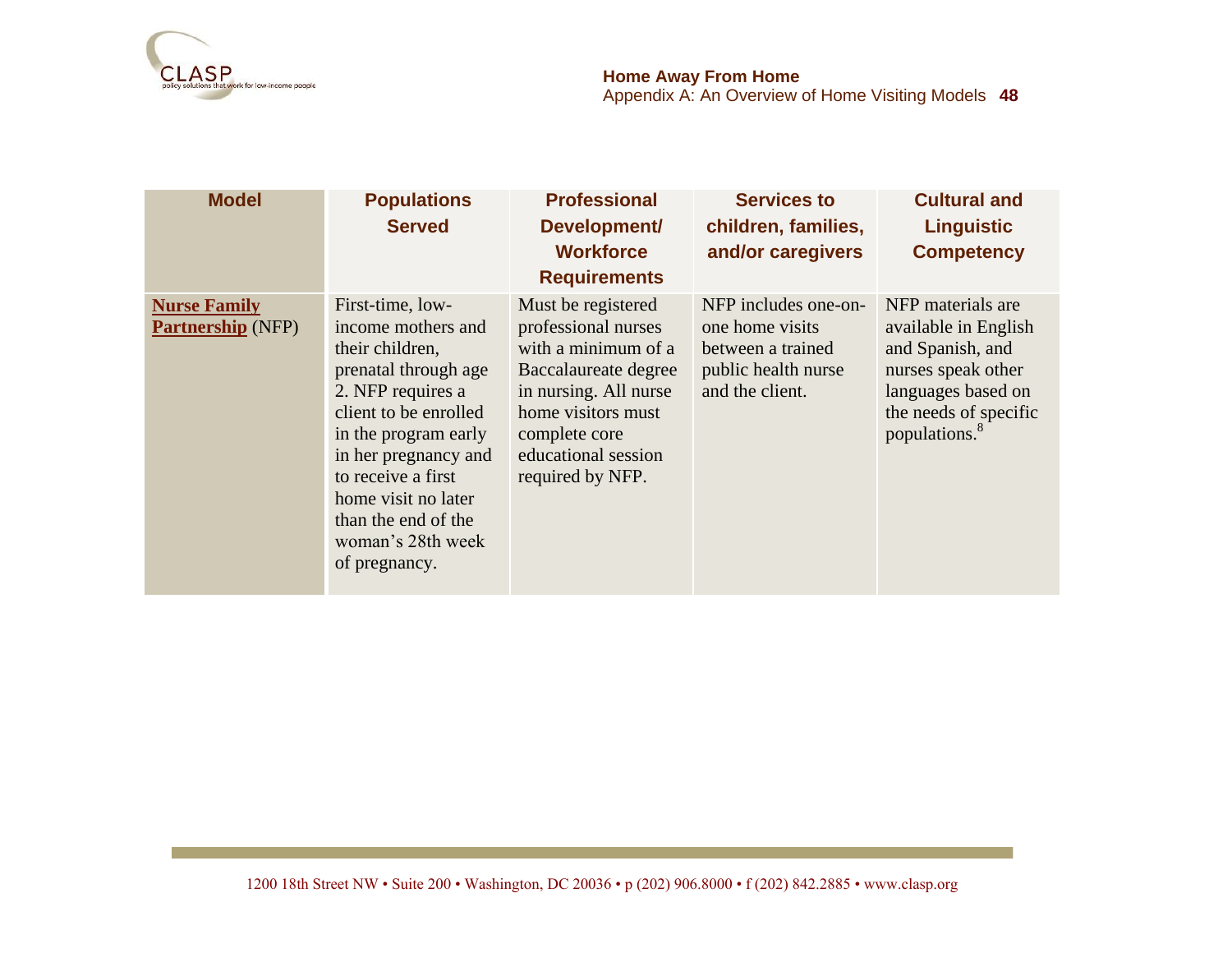

| <b>Model</b>                        | <b>Populations</b><br><b>Served</b>                               | <b>Professional</b><br>Development/<br><b>Workforce</b><br><b>Requirements</b>                                                                                                                                                                                     | <b>Services to</b><br>children, families,<br>and/or caregivers                                                                                                                                                                                                                | <b>Cultural and</b><br><b>Linguistic</b><br><b>Competency</b>                                                                                                       |
|-------------------------------------|-------------------------------------------------------------------|--------------------------------------------------------------------------------------------------------------------------------------------------------------------------------------------------------------------------------------------------------------------|-------------------------------------------------------------------------------------------------------------------------------------------------------------------------------------------------------------------------------------------------------------------------------|---------------------------------------------------------------------------------------------------------------------------------------------------------------------|
| <b>Parents as Teachers</b><br>(PAT) | Families with children<br>prenatal through<br>kindergarten entry. | <b>Parent Educators must</b><br>have at least a high<br>school diploma or a<br>GED and a minimum<br>of two years previous<br>work experience with<br>young children and/or<br>parents. Parent<br>Educators must attend<br>a three-day<br>foundational<br>workshop. | The PAT Born to<br>Learn model has four<br>components that all<br>local programs are<br>required to provide:<br>$(1)$ one-on-one home<br>visits, $(2)$ group<br>meetings, $(3)$<br>developmental<br>screenings for<br>children, and (4) a<br>resource network for<br>families | Parents As Teachers<br>materials are available<br>in English and<br>Spanish. It is the<br>policy of PAT to<br>provide services in a<br>culturally competent<br>way. |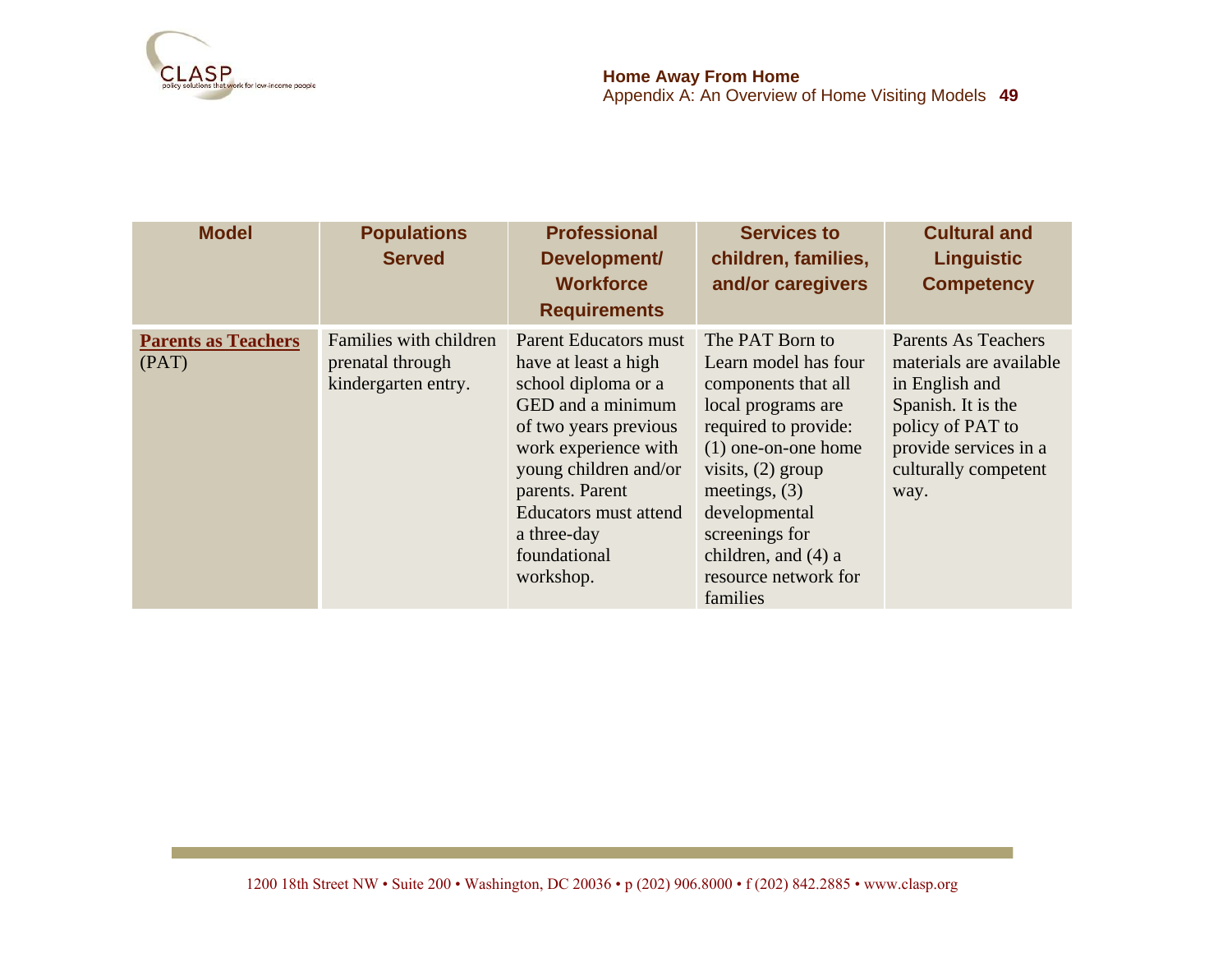

| <b>Model</b>                               | <b>Populations</b><br><b>Served</b>                                                                                                                                                                                                                                                                   | <b>Professional</b><br>Development/<br><b>Workforce</b><br><b>Requirements</b> | <b>Services to</b><br>children, families,<br>and/or caregivers                                                                                                                                                              | <b>Cultural and</b><br><b>Linguistic</b><br><b>Competency</b>                                                                     |
|--------------------------------------------|-------------------------------------------------------------------------------------------------------------------------------------------------------------------------------------------------------------------------------------------------------------------------------------------------------|--------------------------------------------------------------------------------|-----------------------------------------------------------------------------------------------------------------------------------------------------------------------------------------------------------------------------|-----------------------------------------------------------------------------------------------------------------------------------|
| <b>Parent-Child Home</b><br><b>Program</b> | Parents with children<br>ages 2 and 3 years old<br>(two-year program)<br>who face multiple risk<br>factors such as:<br>$\bullet$ low levels of<br>education<br>teen parents<br>$\bullet$<br>low-income<br>$\bullet$<br>isolation<br>$\bullet$<br>cultural and/or<br>$\bullet$<br>language<br>barriers | <b>Home Visitors</b>                                                           | The Parent-Child<br>Home Program<br>includes home visits,<br>distribution of toys<br>and books, referrals to<br>community services,<br>and assistance with<br>transitions to the next<br>educational step for<br>the child. | <b>Parent Child Home</b><br>Program materials are<br>available in English<br>and Spanish, and in<br>other languages as<br>needed. |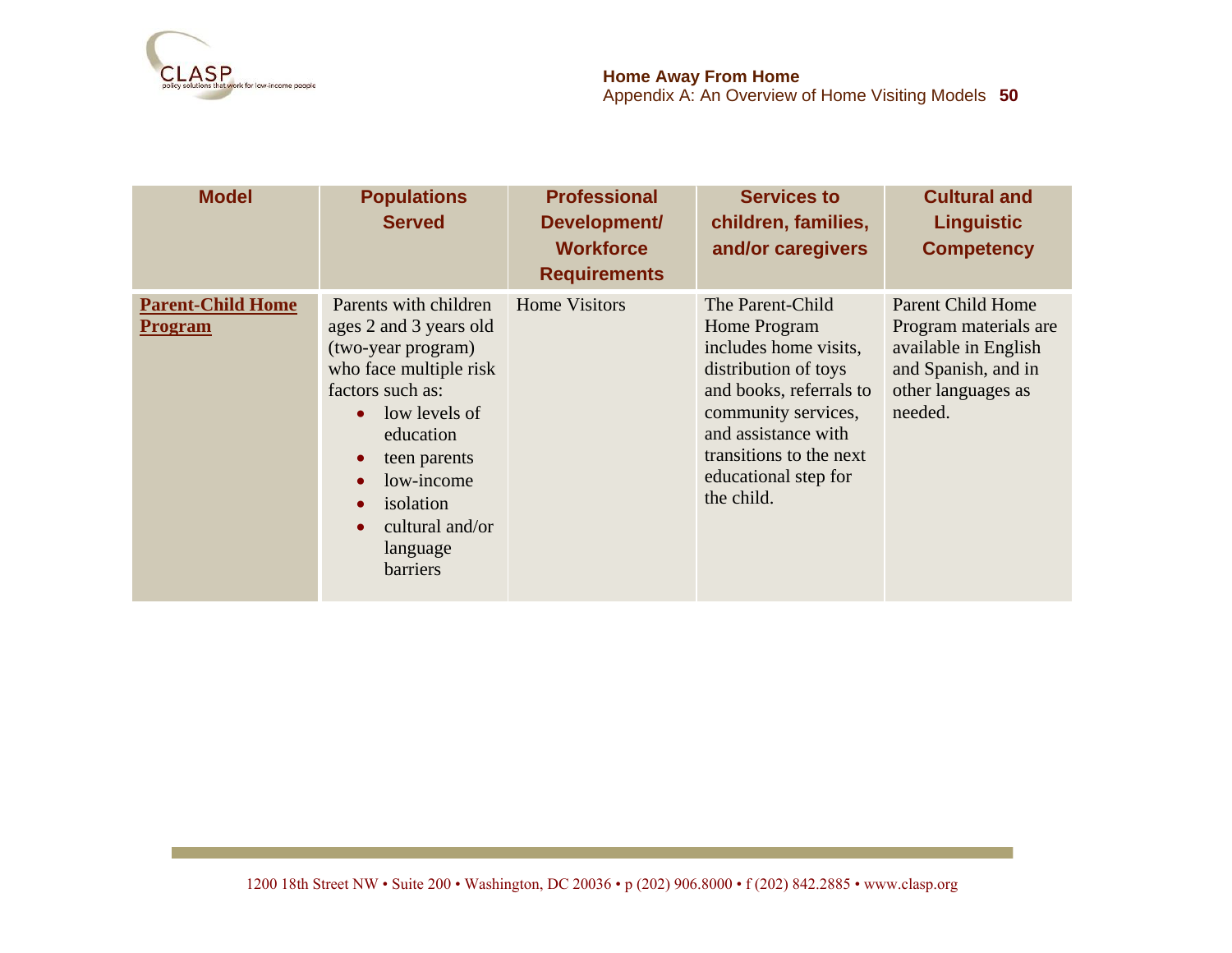

**51 Home Away From Home** Appendix A: An Overview of Home Visiting Models

| <b>Model</b>                                                                                                              | <b>Populations</b><br><b>Served</b>                                                                                                       | <b>Professional</b><br>Development/<br><b>Workforce</b><br><b>Requirements</b>                                                    | Services to children,<br>families, and/or<br>caregivers                                                                                                                                                                                            | <b>Cultural and</b><br><b>Linguistic</b><br><b>Competency</b>                                                                      |
|---------------------------------------------------------------------------------------------------------------------------|-------------------------------------------------------------------------------------------------------------------------------------------|-----------------------------------------------------------------------------------------------------------------------------------|----------------------------------------------------------------------------------------------------------------------------------------------------------------------------------------------------------------------------------------------------|------------------------------------------------------------------------------------------------------------------------------------|
| <b>Public Health</b><br><b>Nursing for Early</b><br><b>Intervention</b><br><b>Program</b> for<br><b>Adolescents (EIP)</b> | Young child-bearing<br>(pregnant) families.<br>The intervention, as<br>originally designed,<br>spans through the<br>first year post-birth | Model employs public<br>health nurses who have<br>completed a bachelor's<br>degree and are certified<br>to practice in the state. | During home visits,<br>public health nurses<br>cover five main content<br>areas with mothers: $(1)$<br>health, $(2)$ sexuality and<br>family planning, $(3)$<br>maternal role, (4) life<br>skills, and (5) social<br>support systems. <sup>9</sup> | Program materials are<br>available in English<br>only. They can be<br>delivered by nurses<br>who speak home<br>language of client. |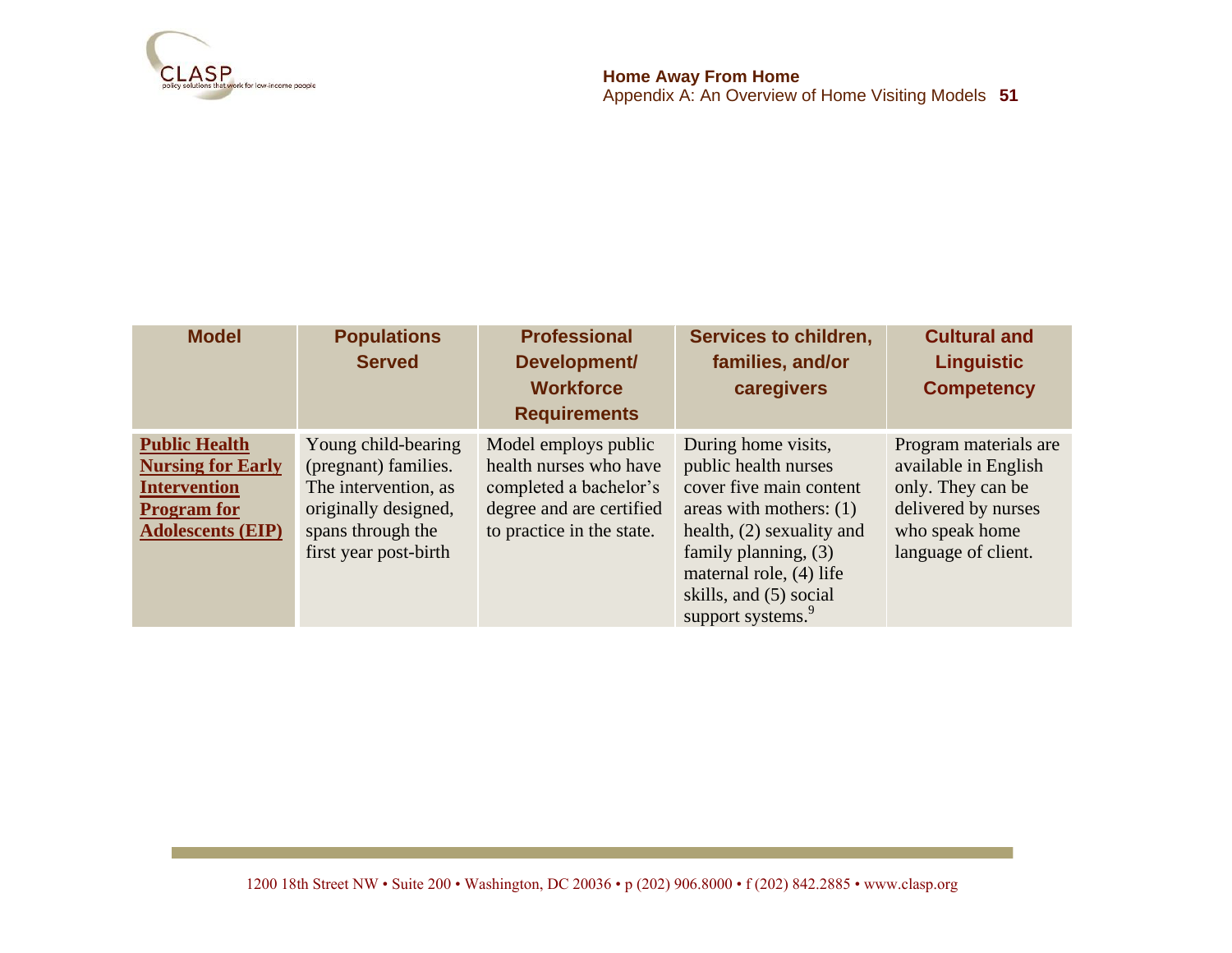

| <b>Model</b>       | <b>Populations</b><br><b>Served</b>                                                                                                                        | <b>Professional</b><br>Development/<br><b>Workforce</b><br><b>Requirements</b> | Services to children,<br>families, and/or<br>caregivers                                                                                                                                                                                                                                                             | <b>Cultural and</b><br><b>Linguistic</b><br><b>Competency</b>                                                                    |
|--------------------|------------------------------------------------------------------------------------------------------------------------------------------------------------|--------------------------------------------------------------------------------|---------------------------------------------------------------------------------------------------------------------------------------------------------------------------------------------------------------------------------------------------------------------------------------------------------------------|----------------------------------------------------------------------------------------------------------------------------------|
| <b>Child FIRST</b> | Children prenatal to<br>age 6 with behavioral,<br>emotional, or<br>developmental<br>concerns, or who have<br>multiple risk factors,<br>and their families. | n/a                                                                            | Comprehensive<br><b>Assessment of Child</b><br>and Family Needs<br>Observation and<br>Consultation in<br>Early Care and<br>Education<br><b>Parent-Child Mental</b><br><b>Health Intervention</b><br>Development of<br>Child and Family<br>Plan of Care<br>Care<br>$\bullet$<br>Coordination/Case<br>Management $10$ | Program provides<br>individualized<br>support to parents<br>to meet their<br>needs, including<br>language and<br>cultural needs. |